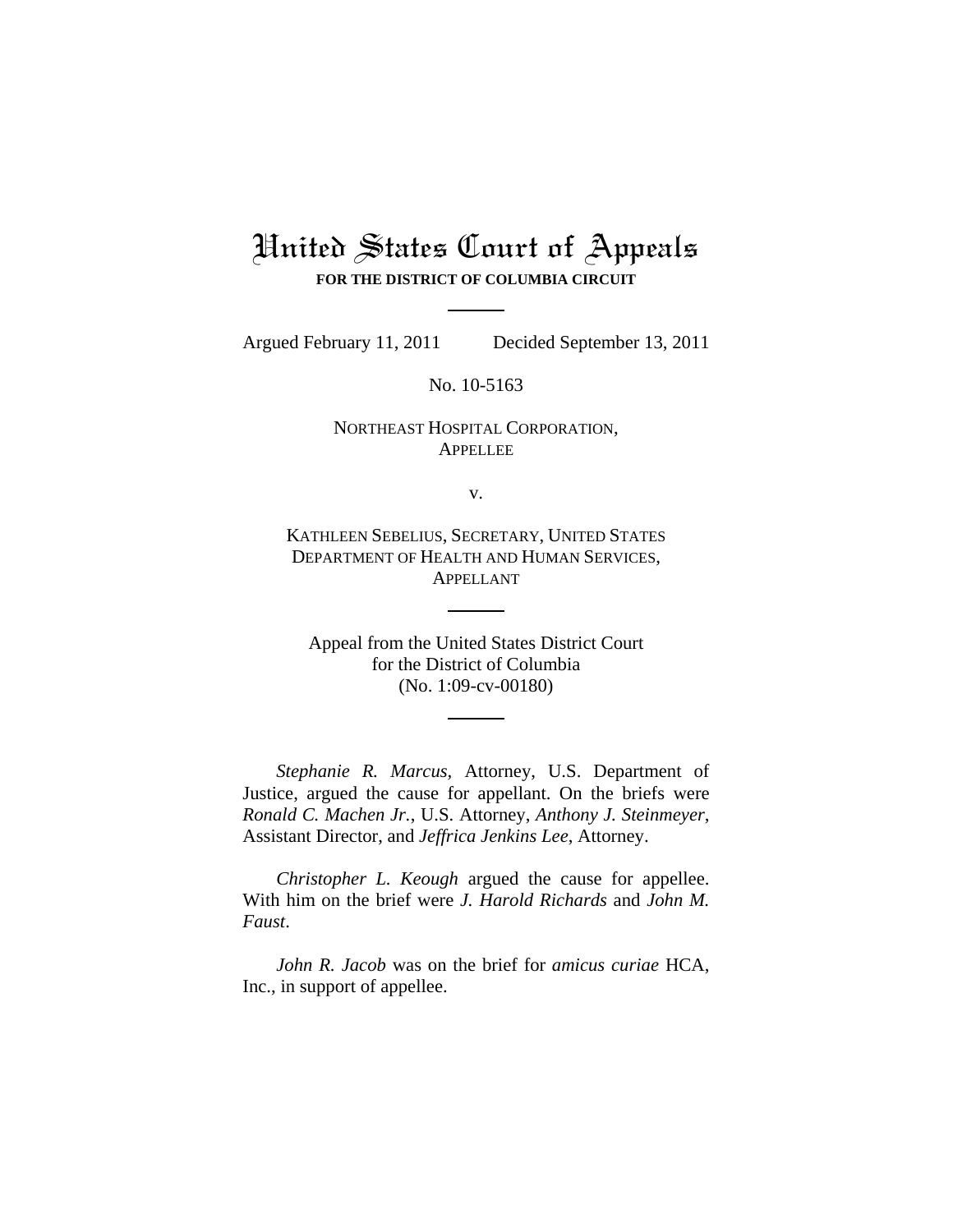Before: GARLAND, GRIFFITH, and KAVANAUGH, *Circuit Judges*.

Opinion for the Court filed by *Circuit Judge* GRIFFITH.

Opinion concurring in the judgment filed by *Circuit Judge* KAVANAUGH.

GRIFFITH, *Circuit Judge*: In a 2008 administrative appeal, the Secretary of Health and Human Services ruled that a Medicare beneficiary enrolled in Medicare Part C still qualifies as a person "entitled to benefits" under Medicare Part A. As a result, Beverly Hospital in Beverly, Massachusetts, received a smaller reimbursement from the Secretary for services it provided to low-income Medicare beneficiaries during fiscal years 1999-2002. The district court granted summary judgment for Beverly on the ground that the Secretary's interpretation violates the plain language of the Medicare statute. We conclude that the statute does not unambiguously foreclose the Secretary's interpretation. We nonetheless affirm the district court on the alternative ground that the Secretary must be held to the interpretation that guided her approach to reimbursement calculations during fiscal years 1999-2002, an interpretation that differs from the view she now advances. Under her previous approach, the hospital would have prevailed on its claim for a larger reimbursement.

# I

### A

 The federal Medicare program reimburses medical providers for services they supply to eligible patients. *See generally* 42 U.S.C. § 1395 *et seq.* The Medicare statute is divided into five "Parts," four of which are relevant here. Part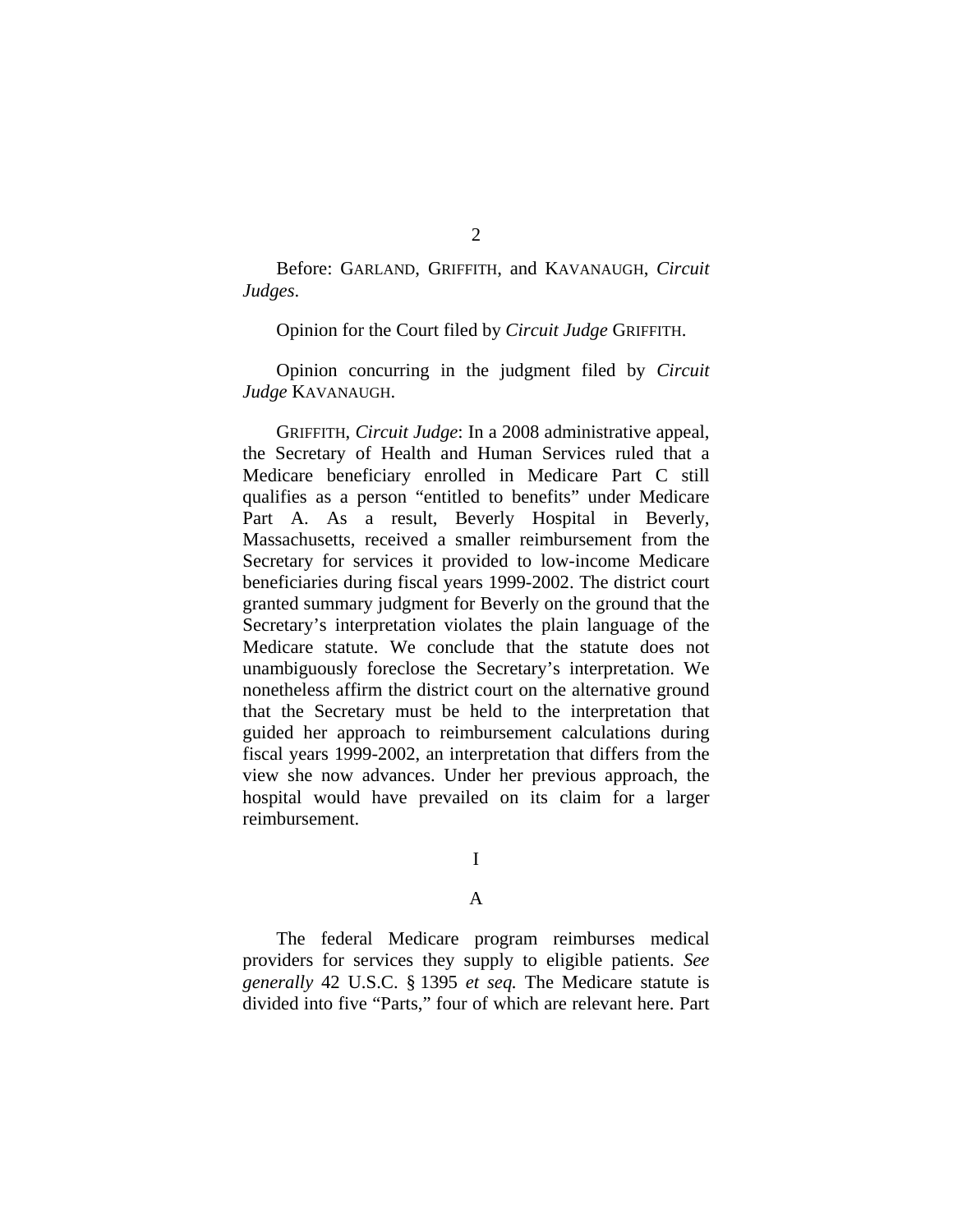A covers medical services furnished by hospitals and other institutional care providers. *See id.* §§ 1395c to 1395i-5. The Secretary makes payments under Part A directly to "providers of services," such as hospitals, rather than to managed care organizations, such as health maintenance organizations (HMOs). *See id.* §§ 1395f(a)-(b), 1395x(u). Part B is an optional supplemental insurance program that pays for medical items and services not covered by Part A, including outpatient physician services, clinical laboratory tests, and durable medical equipment. *See id.* §§ 1395j to 1395w-4. Anyone covered by Part A may purchase Part B insurance by paying a monthly premium. *See id.* §§ 1395j, 1395*o*.

Part C governs the "Medicare  $+$  Choice" (M+C) program, which gives Medicare beneficiaries an alternative to the traditional Part A fee-for-service system. *See id.* §§ 1395w-21 to 1395w-29. Under M+C, an individual may enroll with an HMO, preferred provider organization, or other private "managed care" plan. If a person enrolls in an M+C plan, the Secretary makes payments to the plan "instead of the amounts which (in the absence of the [M+C] contract) would otherwise be payable [to the provider] under [P]arts A and B," *id.*  $§$  1395w-21(i)(1), and the plan in turn negotiates payment with the provider. Because M+C enrollees must purchase Part B coverage, *see id.* § 1395w-21(a)(3)(A), they tend to be wealthier than individuals who receive care under Part A. Part D, which is not relevant to this case, provides a prescription drug benefit program. *See id.* §§ 1395w-101 to 1395w-152.

Part E sets out various "Miscellaneous Provisions," one of which is the Prospective Payment System (PPS) for reimbursing Part A inpatient hospital services. *See id.* § 1395ww(d). Under the PPS, Medicare reimburses a hospital for services based on prospectively determined national and regional rates rather than on the actual amount the hospital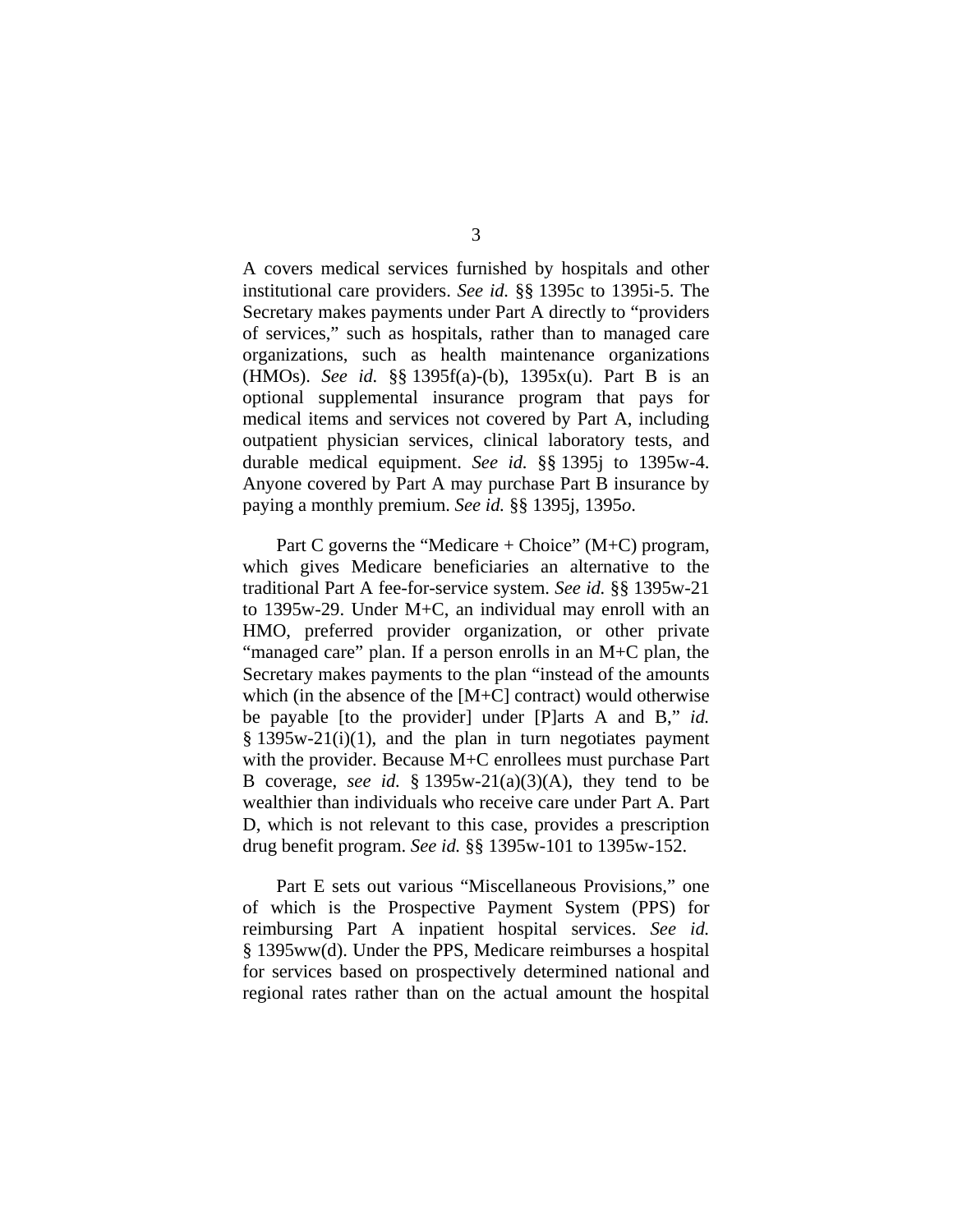spends. *See id.* § 1395ww(d)(1)-(4). The PPS also provides for payment adjustments based on various hospital-specific factors. One such adjustment is the "disproportionate share hospital" (DSH) adjustment, under which the Secretary pays more for services provided by hospitals that "serve[] a significantly disproportionate number of low-income patients." *Id.* § 1395ww(d)(5)(F)(i)(I).

 Whether a hospital qualifies for a Medicare DSH adjustment, and the amount of the adjustment the hospital receives, depends on the hospital's "disproportionate patient percentage." *Id.* § 1395ww(d)(5)(F)(v)-(vii). This percentage is a "proxy measure" for the number of low-income patients a hospital serves, H.R. REP. NO. 99-241, pt. 1, at 17 (1985), and represents the sum of two fractions, commonly called the "Medicare fraction" and the "Medicaid fraction." The Medicare fraction is:

[T]he fraction (expressed as a percentage), the numerator of which is the number of such hospital's patient days for such period which were made up of patients who (for such days) were entitled to benefits under [Medicare] Part A ... and were entitled to supplementary security income [SSI] benefits . . . and the denominator of which is the number of such hospital's patient days for such fiscal year which were made up of patients who (for such days) were entitled to benefits under [Medicare] Part  $A \ldots$ 

## *Id.*  $\S$  1395ww(d)(5)(F)(vi)(I). The Medicaid fraction is:

[T]he fraction (expressed as a percentage), the numerator of which is the number of the hospital's patient days for such period which consist of patients who (for such days) were eligible for medical assistance under a State [Medicaid] plan . . . but who were not entitled to benefits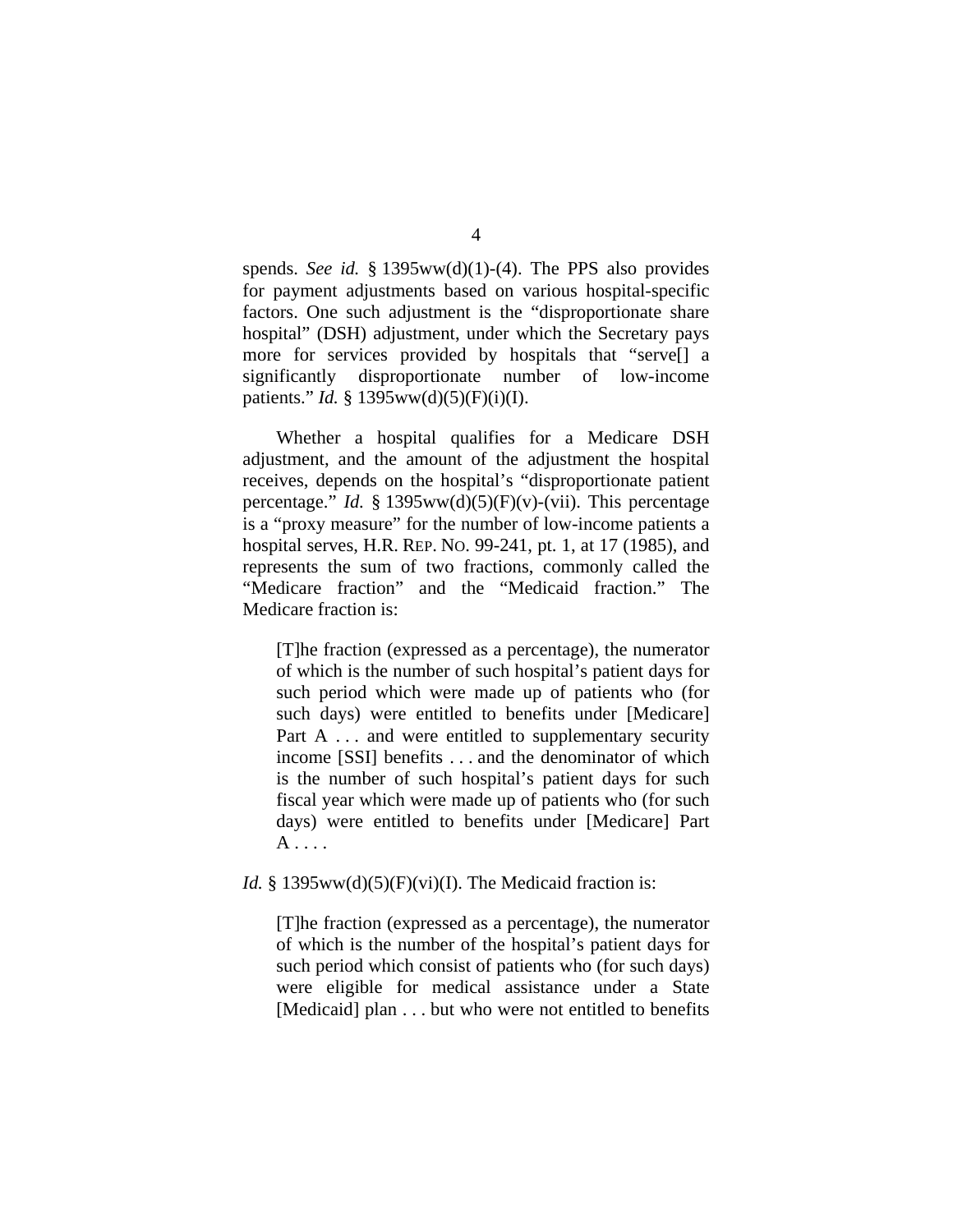under [Medicare] Part A . . . and the denominator of which is the total number of the hospital's patient days for such period.

*Id.* § 1395ww(d)(5)(F)(vi)(II). Here is a visual representation of the two fractions:

|             | <b>Medicare Fraction</b>                                                                                   | <b>Medicaid Fraction</b>                                                                                      |
|-------------|------------------------------------------------------------------------------------------------------------|---------------------------------------------------------------------------------------------------------------|
| Numerator   | Patient days for patients<br>"entitled to benefits"<br>under Part A" and<br>"entitled to SSI"<br>benefits" | Patient days for patients<br>"eligible for"<br>[Medicaid]" but not<br>"entitled to benefits"<br>under Part A" |
| Denominator | Patient days for patients<br>"entitled to benefits"<br>under Part A"                                       | "Total number of<br>patient days"                                                                             |

 A "fiscal intermediary," typically a private insurance company acting as the Secretary's agent, calculates DSH adjustments. *See* 42 C.F.R. §§ 421.1, 421.3, 421.100-.128. If a hospital is dissatisfied with the intermediary's determination, it may appeal to the Provider Reimbursement Review Board (PRRB), an administrative body appointed by the Secretary. *See* 42 U.S.C. § 1395*oo*(a), (h). The PRRB may affirm, modify, or reverse the fiscal intermediary's award; the Secretary in turn may affirm, modify, or reverse the PRRB's decision. *See id.* § 1395*oo*(d)-(f).

B

 Northeast Hospital Corporation owns and operates Beverly Hospital, a Medicare provider in Beverly, Massachusetts. For fiscal years 1999-2002, the fiscal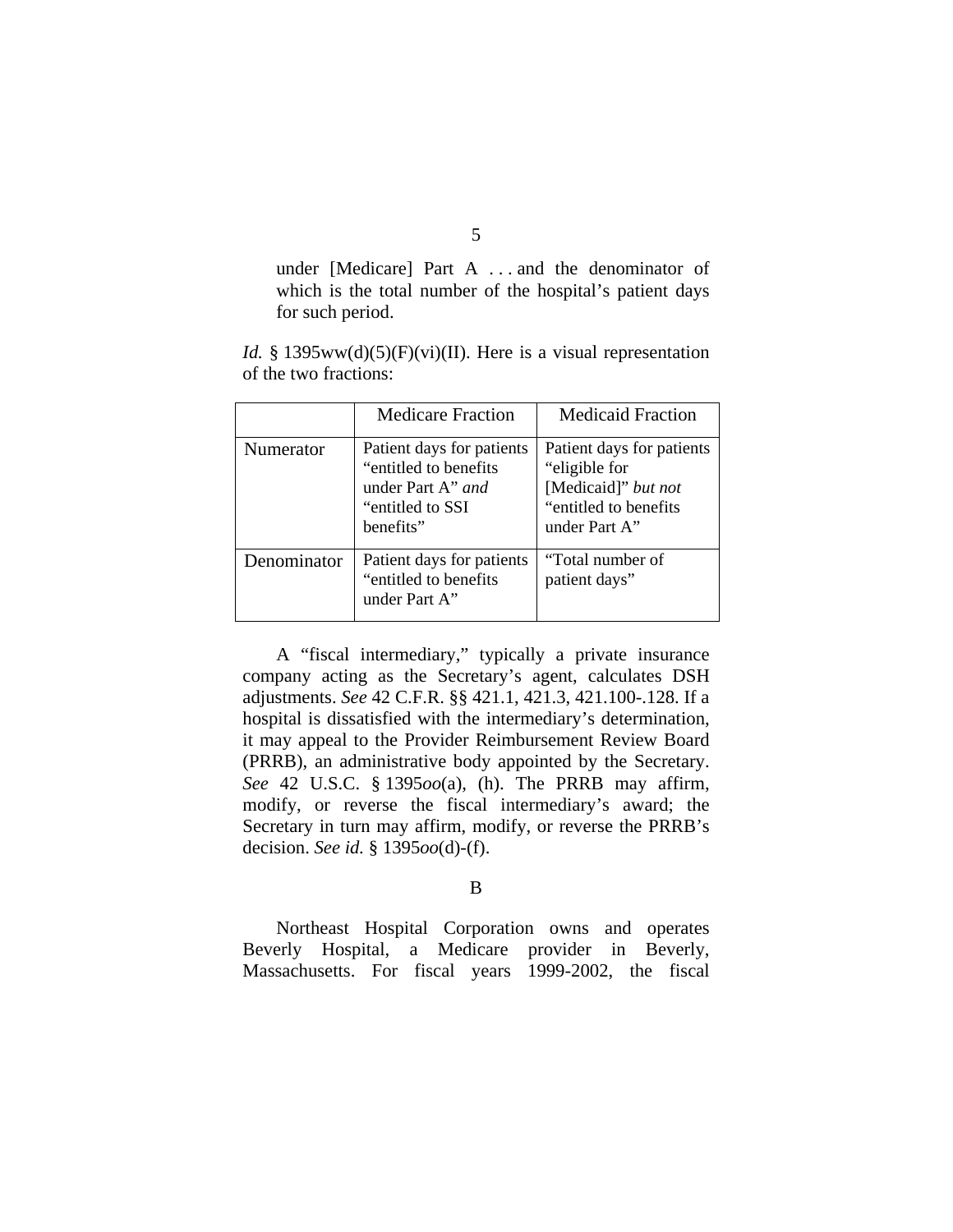intermediary excluded Beverly's M+C patient days from the numerator of the Medicaid fraction.

 Northeast appealed to the PRRB, arguing that M+C patients eligible for Medicaid should be counted in the numerator of the Medicaid fraction because they are not "entitled to benefits" under Part A. Northeast claimed it was owed an additional \$737,419 in Medicare payments as a result of the intermediary's improper calculation. The PRRB ruled against Northeast, holding that under the statute and implementing regulations, M+C patient days should not be counted in the Medicaid fraction because M+C beneficiaries remain "entitled to benefits under Part A" even after electing Part C. *Beverly Hosp. v. BlueCross BlueShield Ass'n*, PRRB Dec. No. 2008-D37, 2008 WL 7256679, at \*4 (Sept. 23, 2008), *reprinted in* Medicare & Medicaid Guide (CCH) ¶ 82,112. The Secretary affirmed the PRRB's ruling. *Beverly Hosp. v. BlueCross BlueShield Ass'n*, Review of PRRB Dec. No. 2008-D37, 2008 WL 6468518 (Nov. 21, 2008), *reprinted in* Medicare & Medicaid Guide (CCH) ¶ 82,207.

Northeast filed suit in the district court challenging the Secretary's decision. In an opinion issued on March 30, 2010, the district court granted summary judgment for Northeast.<sup>1</sup> *Ne. Hosp. Corp. v. Sebelius*, 699 F. Supp. 2d 81 (D.D.C. 2010). In the district court's view, under the plain language of the statute, M+C patients eligible for Medicaid must be counted in the Medicaid fraction because M+C beneficiaries are no longer "entitled to benefits under Part A" once they elect Part C. *Id.* at 93. Counting M+C patients in the Medicaid fraction increases the size of the fraction and, in Northeast's case, the amount of the reimbursement to which it is entitled

 <sup>1</sup>  $1$  The district court also granted summary judgment for the Secretary on several issues not relevant to the present appeal.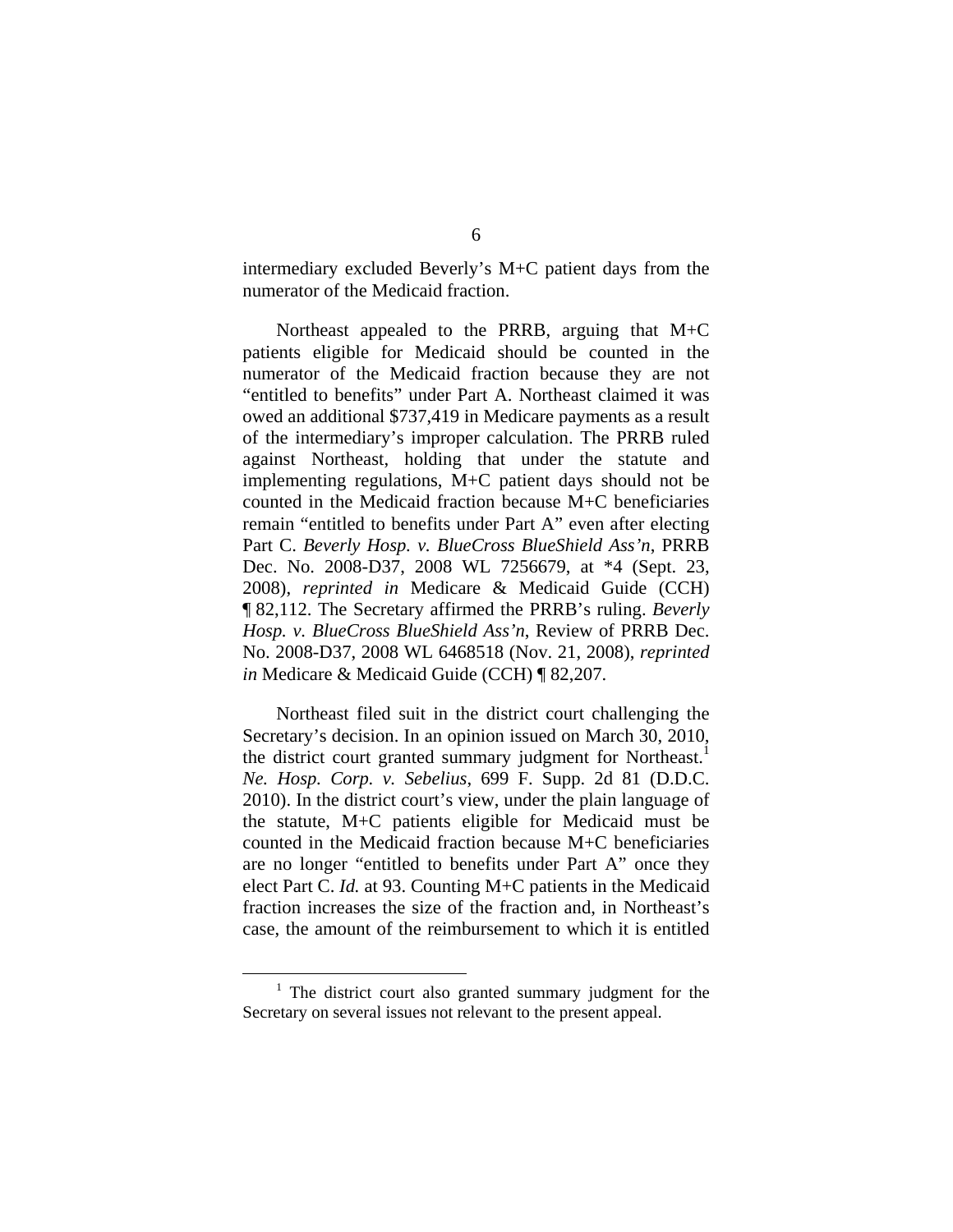for its care of low-income patients. We have jurisdiction over the Secretary's appeal under 28 U.S.C. § 1291.

II

We review a grant of summary judgment de novo, viewing the evidence in the light most favorable to the nonmoving party and drawing all reasonable inferences in the nonmoving party's favor. *Geleta v. Gray*, 645 F.3d 408, 410 (D.C. Cir. 2011). We review the Secretary's interpretation of the DSH provision, 42 U.S.C.  $\S$  1395ww(d)(5)(F)(vi), under *Chevron U.S.A. Inc. v. Natural Resources Defense Council, Inc.*, 467 U.S. 837 (1984). The *Chevron* inquiry has two steps. First, "we ask if the statute unambiguously forecloses the agency's interpretation." *Nat'l Cable & Telecomm. Ass'n v. FCC*, 567 F.3d 659, 663 (D.C. Cir. 2009). If it does, we "disregard the agency's view and 'give effect to the unambiguously expressed intent of Congress.'" *Id.* (quoting *Chevron*, 467 U.S. at 843). If, however, "the statute is ambiguous enough to permit the agency's reading," we defer to the agency's interpretation "so long as it is reasonable." *Id.*

 The key interpretive question in this case is whether a person enrolled in an M+C plan is still "entitled to benefits under Part A." The Secretary says yes. Northeast argues that this interpretation is contrary to the plain language of the statute, is unreasonable, and in any case cannot be applied to Beverly's 1999-2002 DSH adjustments because during those years the Secretary took the position that M+C enrollees are *not* "entitled to benefits under Part A."

 Before proceeding, it may be helpful to explain how the Secretary's interpretation results in lower DSH payments. If an M+C patient is entitled to benefits under Part A (the Secretary's interpretation), then his hospital days are counted in both the numerator of the Medicare fraction, if he is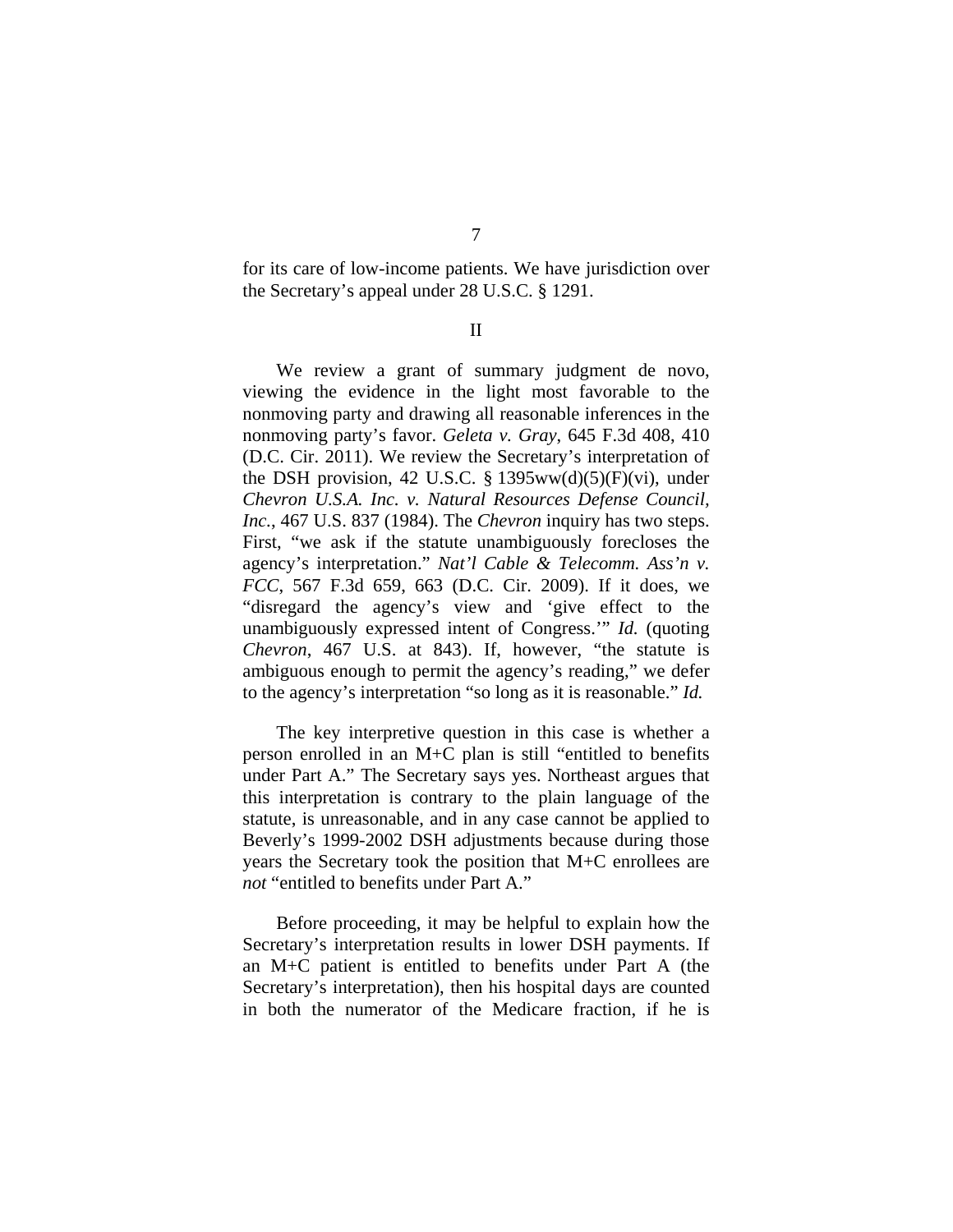entitled to SSI, and the denominator of that fraction. At the same time, the patient's days are not counted in the numerator of the Medicaid fraction, but *are* counted in the denominator of that fraction. If, on the other hand, an M+C patient is *not* entitled to benefits under Part A (Northeast's interpretation), then the patient's hospital days are not counted in either the numerator or the denominator of the Medicare fraction, but *are* counted in both the numerator of the Medicaid fraction, if he is eligible for Medicaid, and the denominator of that fraction.

 Consider first the Medicare fraction. Including M+C patient days in the numerator and denominator of the fraction (the Secretary's interpretation) dilutes the fraction because M+C enrollees are less likely to qualify for SSI benefits than non–M+C enrollees. This is because to qualify for Part C a person must first purchase Part B coverage. *See* 42 U.S.C.  $§$  1395w-21(a)(3)(A). That is, to qualify for Part C a person must have the means to afford Part B premiums. If M+C enrollees are less likely to qualify for SSI benefits than non– M+C enrollees, adopting the Secretary's interpretation and counting M+C patients among patients "entitled to benefits under Part A" reduces the percentage of patients entitled to benefits under Part A who also qualify for SSI. Northeast's interpretation has the opposite effect.

 Consider now the Medicaid fraction. Adopting the Secretary's interpretation and counting M+C patients among patients "entitled to benefits under Part A" decreases the numerator of the fraction (all patients "eligible for [Medicaid]" *but not* "entitled to benefits under Part A") and has no effect on the denominator ("total number of patient[s]"), diluting the fraction. Northeast's interpretation again has the opposite effect. In sum, then, the Secretary's interpretation decreases the DSH adjustment that hospitals receive, while Northeast's interpretation has the opposite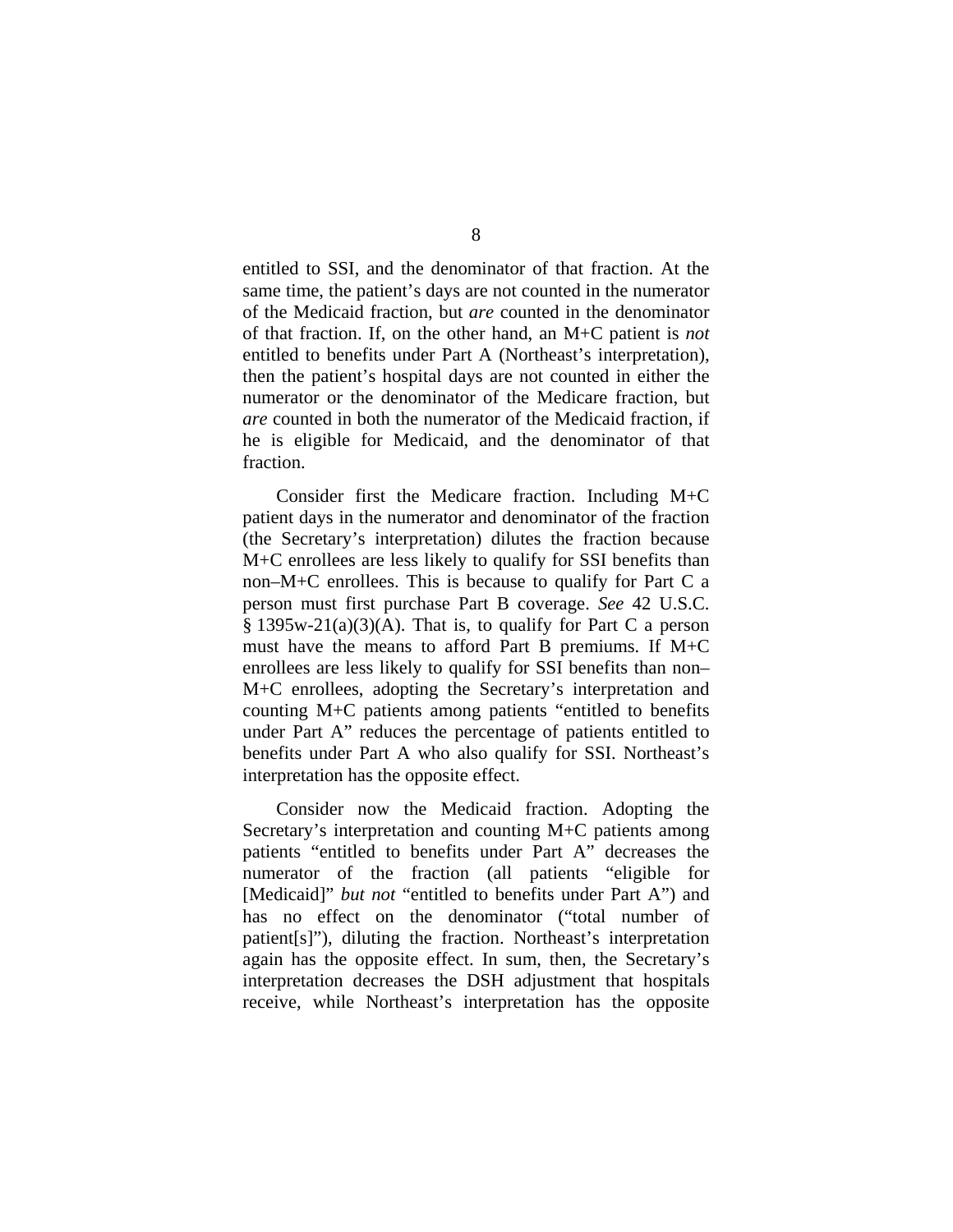effect. Nationwide, the practical consequences of this dispute number in the hundreds of millions of dollars.

A

At *Chevron* step one we ask whether Congress has unambiguously foreclosed the Secretary's interpretation that M+C enrollees are "entitled to benefits under Part A." We conclude Congress has not, because numerous provisions in the Balanced Budget Act of 1997, Pub. L. No. 105-33, 111 Stat. 251, which enacted M+C, as well as subsequent amendments to Part C, assume that a person enrolled in M+C remains entitled to benefits under Part A, and nothing in the text or structure of the DSH fractions compels a different result.<sup>2</sup>

The Secretary argues that the phrase "entitled to benefits under Part A" applies to all individuals who meet the statutory criteria in 42 U.S.C. § 426(a) and (b) for receiving "hospital insurance benefits under Part A." Under § 426(a), "[e]very individual who . . . has attained age 65" and "is entitled to monthly [Social Security benefits]" is "entitled to hospital insurance benefits under Part A." Under § 426(b), every

 <sup>2</sup>  $2$  Our concurring colleague thinks our criticism of the district court's reasoning unnecessary in light of our conclusion that the Secretary cannot retroactively apply her interpretation to pre-2004 DSH calculations, Concurring Op. 7 n.3, but we commonly say why the district court erred before affirming on other grounds, *see, e.g.*, *Ginger v. District of Columbia*, 527 F.3d 1340, 1344-45 (D.C. Cir. 2008); *Kingman Park Civic Ass'n v. Williams*, 348 F.3d 1033, 1041 (D.C. Cir. 2003); *Gatewood v. Wash. Healthcare Corp.*, 933 F.2d 1037, 1040-41 (D.C. Cir. 1991). And considerations of judicial economy counsel strongly in favor of doing so here, where the district court is likely to confront the same difficult statutory interpretation question again in the near future.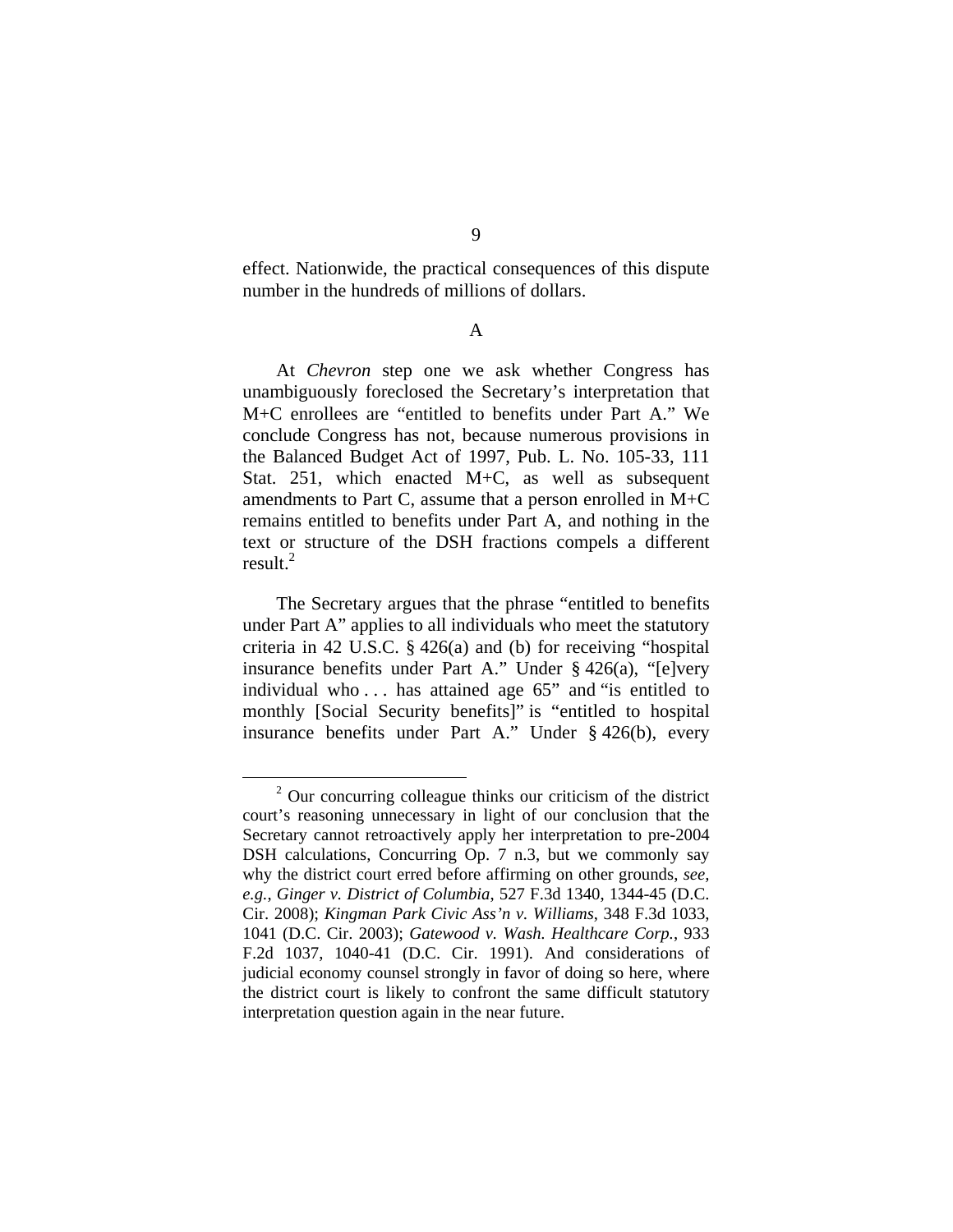individual under the age of 65 who meets certain disability, marital, or other criteria is similarly "entitled to hospital insurance benefits under Part A." According to the Secretary, M+C enrollees are a subset of these two groups, because to be eligible for Part C a person must first be entitled to benefits under Part A, *see* 42 U.S.C. § 1395w-21(a)(3)(A), and enrolling in Part C does not affect one's age, marital status, or ability to work. Thus, by definition  $M+C$  enrollees must be entitled to benefits under Part A.

Northeast counters that M+C enrollees *cannot* be "entitled" to benefits under Part A, because once a person enrolls in M+C, payments on his behalf are made under Part C, not Part A. Northeast points to three provisions. First,  $§$  426(c)(1) states that "entitlement of an individual to hospital insurance benefits for a month [under Part A] shall consist of entitlement to have *payment* made under, and subject to the limitations in, [P]art A . . . on his behalf for inpatient hospital services" (emphasis added). *See also id.* § 1395d(a) ("The benefits provided to an individual by the insurance program under [Part A] shall consist of entitlement to have *payment* made on his behalf . . . for . . . inpatient hospital services . . . ." (emphasis added)). Second,  $\S$  1395w-21(a)(1), which was enacted as part of the original 1997 Act, states that persons eligible for Part C are "entitled to elect to receive benefits" either "through the original [M]edicare fee-forservice program under [P]arts A and B . . . *or* . . . through enrollment in a Medicare  $+$  Choice plan under [Part C]" (emphasis added). Third,  $\S$  1395w-21(i)(1), another 1997 Act provision, specifies that once a person enrolls in an M+C plan, Medicare payments to the plan "shall be *instead of* the amounts which (in the absence of the [M+C] contract) would otherwise be payable [to the provider] under [P]arts A and B" (emphasis added).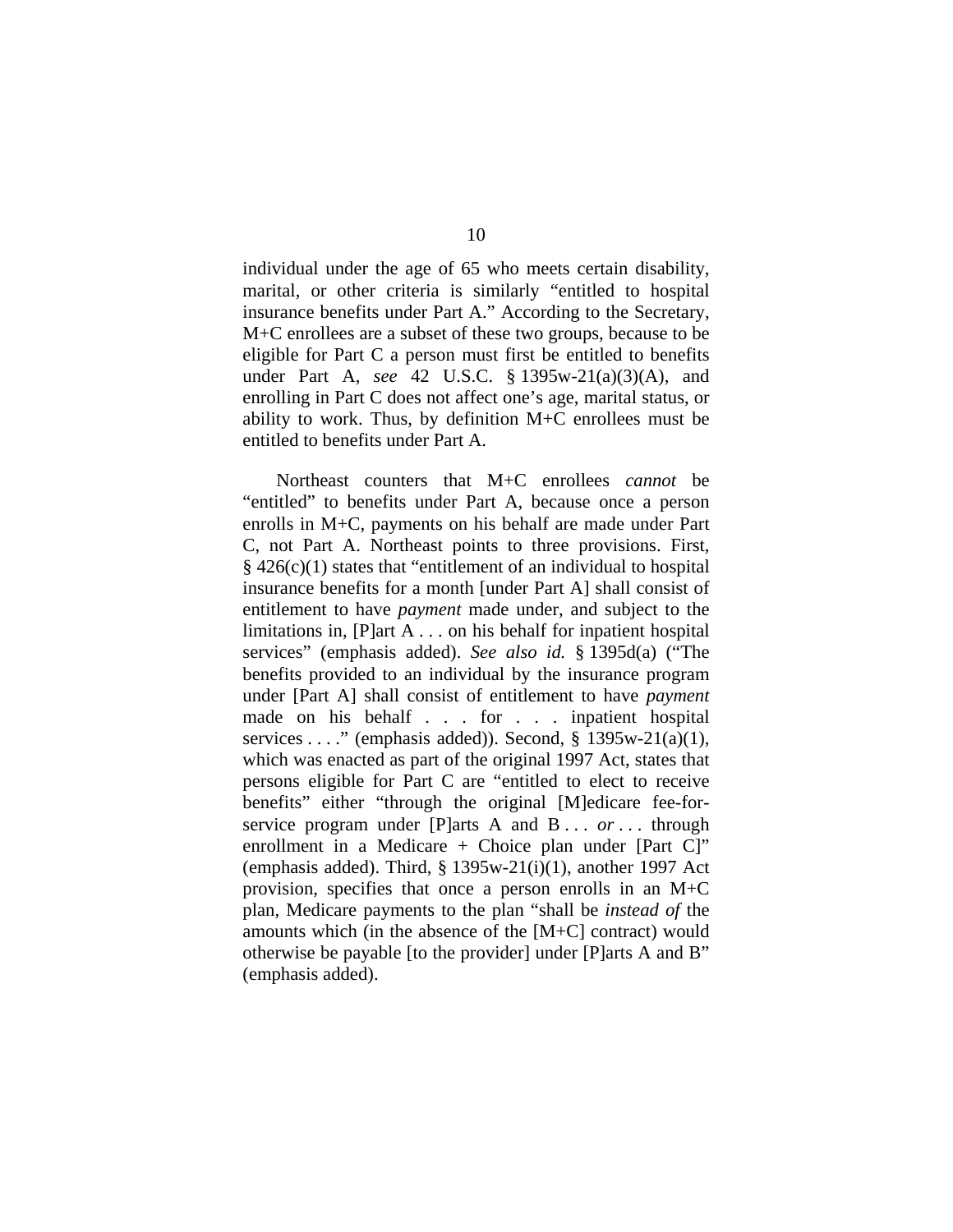Northeast's logic is straightforward: "there is only one benefit provided under [P]art A," and that benefit is "the right to have *payment* made under [P]art A." Appellee's Br. 21. But individuals who enroll in an M+C plan do not receive benefits under Part A; rather, they receive benefits under Part C. According to Northeast, then, M+C enrollees cannot possibly be "entitled" to benefits under Part A, because they can no longer even *receive* benefits under Part A. Rather, they can only receive benefits under Part C. *See* 42 U.S.C. § 1395w- $21(a)(1)$ ,  $(i)(1)$ . Northeast's argument rests on the statute's plain meaning: a hospital patient is not "entitled" to benefits that the law denies him.

The trouble with Northeast's reasoning, however, is that elsewhere the 1997 Act assumes that a person who enrolls in an M+C plan is still "entitled to benefits under Part A." *See FDA v. Brown & Williamson Tobacco Corp.*, 529 U.S. 120, 133 (2000) ("It is a 'fundamental canon of statutory construction that the words of a statute must be read in their context and with a view to their place in the overall statutory scheme.'" (quoting *Davis v. Mich. Dep't of Treasury*, 489 U.S. 803, 809 (1989))). Section 1395w-21(a)(3)(A) states that a "Medicare + Choice eligible individual" is a person "who is entitled to benefits under [P]art A" and "enrolled under [P]art B." Under Northeast's reasoning, once a person elects Part C he is no longer "eligible" for Part C, because he is no longer "entitled to benefits under Part A" (because payments on his behalf are no longer made under Part A). Aside from the textual incongruity that would result from saying that once a person enrolls in Part C he is no longer "eligible" for it, neighboring Part C provisions make clear that a person remains a "Medicare + Choice eligible individual" even after enrolling in Part C.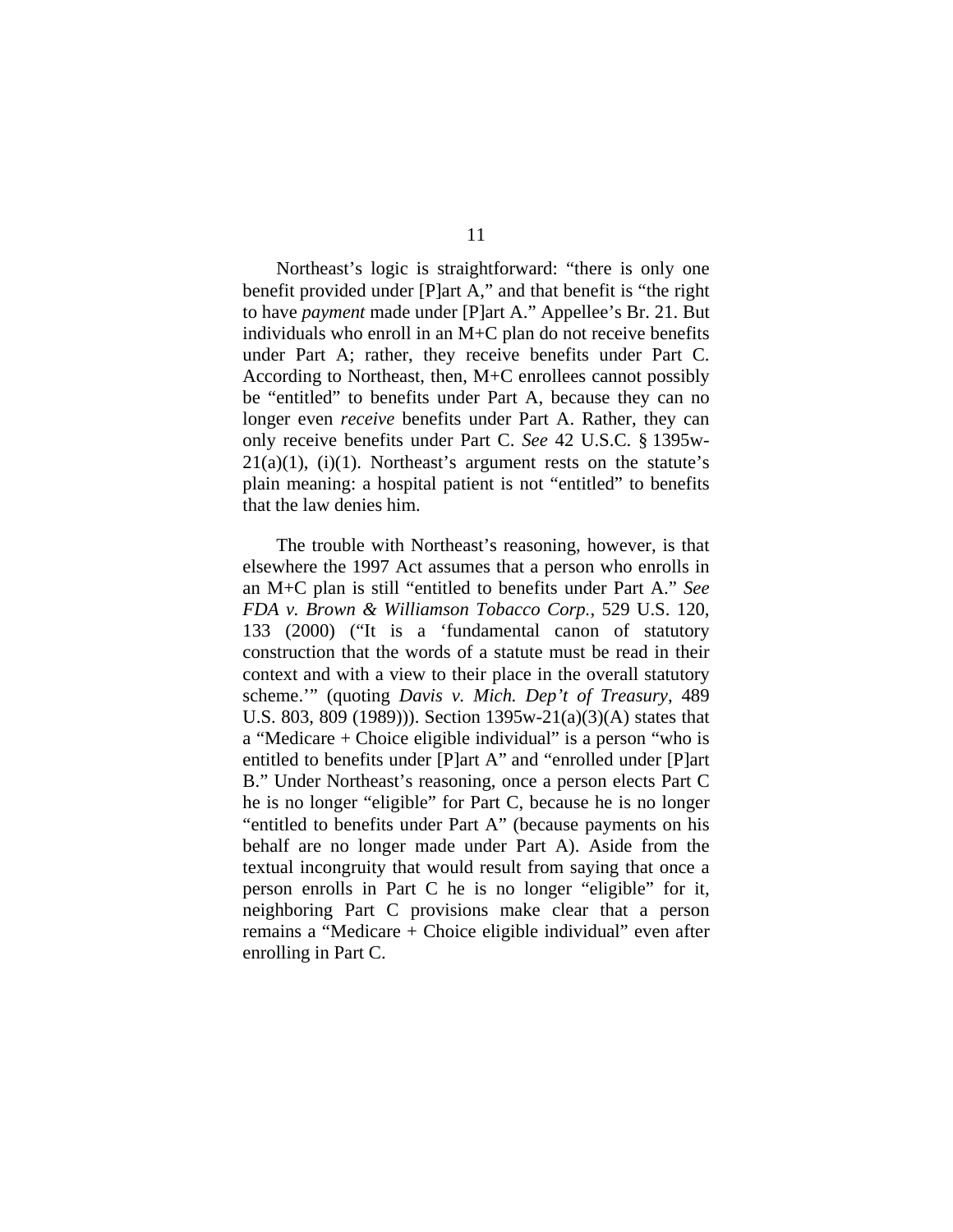12

Section  $1395w-21(d)(2)(A)$ , for instance, requires the Secretary to mail "each Medicare + Choice eligible individual" information about available Part C plans, including "[a] list identifying the Medicare  $+$  Choice plans that are (or will be) available to residents of the area," before the start of each annual open enrollment period. If M+C enrollees are no longer "eligible" for Part C once they enroll, this means the Secretary is not required to mail them this information, even though the purpose of the open enrollment period is to allow beneficiaries to change plans.

Our concurring colleague suggests it would not be strange at all if the Secretary did not have to mail Part C plan information to M+C enrollees, presumably because M+C enrollees already know about their Part C options. Concurring Op. 8. But Part C options change every year, which is undoubtedly why the Act requires the Secretary to update the information she sends out annually "to reflect changes in the availability of [M+C] plans and the benefits and . . . premiums for such plans." 42 U.S.C.  $\S$  1395w-21(d)(2)(D). Contrary to the concurrence's suggestion, then, it would be odd indeed if the Secretary were required to mail information to individuals not enrolled in Part C but *not* required to mail such information to persons who *are* enrolled in Part C. After all, M+C enrollees are the people most likely to be interested in annual changes to benefits and plan availability. That a neighboring provision also requires the Secretary to "provide for activities [that] broadly disseminate" information about Part C coverage options to Medicare beneficiaries, *id.* § 1395w-21(d)(1), does not eliminate the oddity Northeast's interpretation produces. "Broadly disseminating" information about Part C options is not the same as mailing plan information to every M+C enrollee, and if it were, § 1395w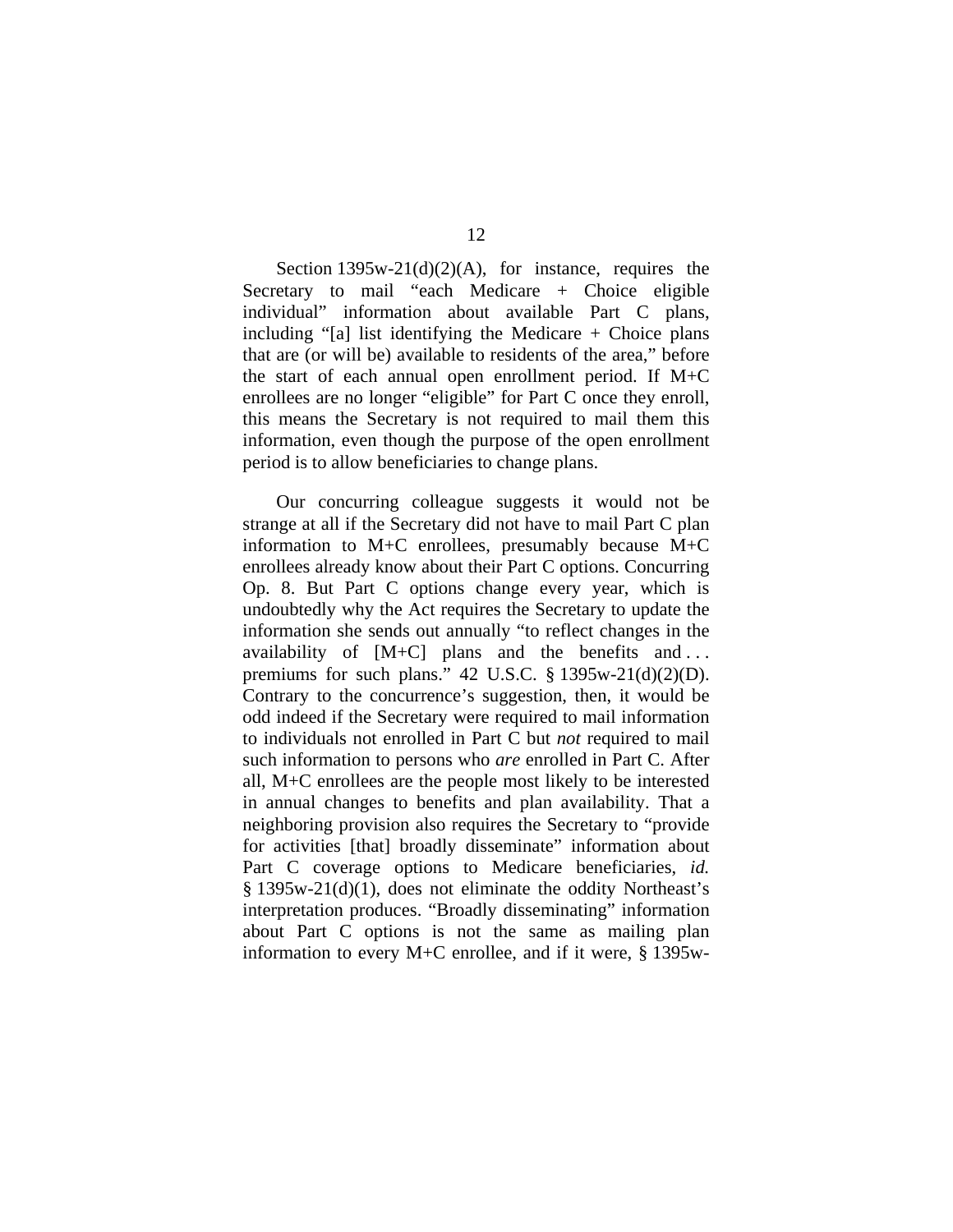$21(d)(2)$ 's mail-notification requirement would be superfluous. $3$ 

Northeast's interpretation would also produce the anomalous result that an M+C plan must provide general plan information "upon request" to non–M+C enrollees, but need not provide such information upon request to persons enrolled with a different M+C plan. *See id.* § 1395w-22(c)(2) (requiring "Medicare + Choice organization[s]" to provide "general coverage information and general comparative plan information" to "Medicare  $+$  Choice eligible individual[s]" upon request). But an M+C enrollee looking to change plans is likely to be just as interested in learning about his options as someone looking to join an M+C plan for the first time. It would make no sense for Congress to require plans to provide information upon request to the one but not the other, but that is the result Northeast's interpretation produces.

The concurrence says we claim that under Northeast's interpretation M+C enrollees "would not be able to obtain plan information from their Part C plans," and then points out a separate provision that requires plans to provide information

 $\frac{1}{3}$  $3$  The concurrence also argues that relying on the open-season notice provision to interpret the term "entitled to benefits under Part A" amounts to "using a very small tail to wag a very large dog." Concurring Op. 8. But as discussed *infra*, that is not the only provision that assumes a person who enrolls in Part C remains entitled to benefits under Part A. *See also* 42 U.S.C. § 1395w-21(a)(3)(A), (e)(2)(D), (h)(1); *id.* § 1395w-22(a)(7), (c)(2); *id.* § 1395w-23(*o*)(3)(B)(ii); *id.* § 1395w-24(e)(1)(B), (e)(4)(B); *id.* § 1395w-27(e); *id.* § 1395w-27a(f)(4)(A). And in any event, given that this case requires us to determine the relationship between enrollment in Part C and entitlement to Part A benefits, it makes sense to consider how that relationship plays out in other provisions.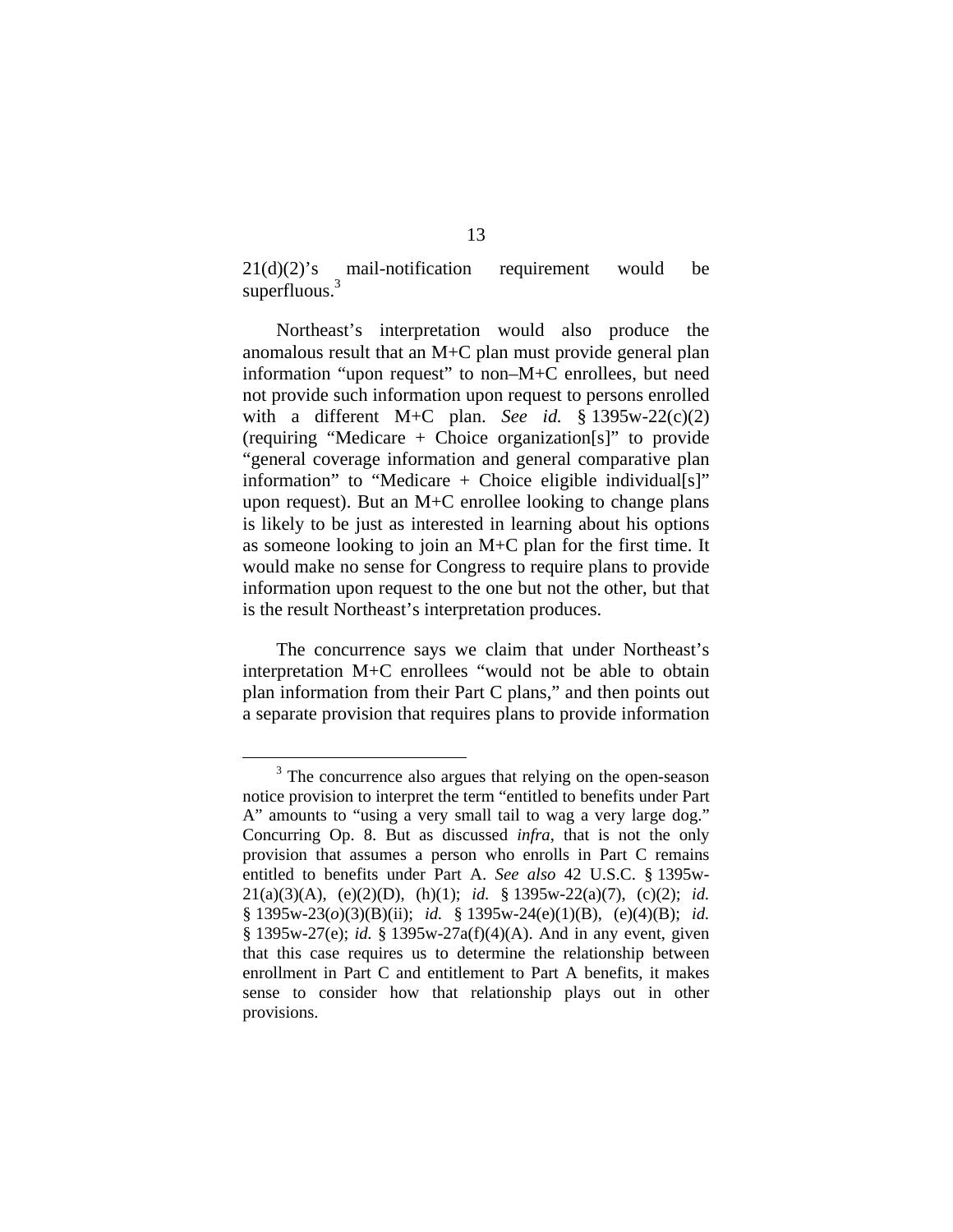to their own enrollees. Concurring Op. 9 (citing 42 U.S.C.  $§ 1395w-22(c)(1)$ . This is a straw man. The problem with Northeast's interpretation is not that it would excuse M+C plans from providing information to their own enrollees. Rather, the problem is that it would require plans to provide information upon request to individuals not enrolled in M+C at all but *not* require plans to provide this information to individuals enrolled in M+C with a *different* plan. There is no reason why Congress would require plans to provide information to the former but not the latter.

Another provision that becomes odd under Northeast's interpretation is  $§ 1395w-21(h)(1)$ , which prohibits M+C plans from distributing marketing materials to "Medicare + Choice eligible individuals" unless the plans first submit the materials to the Secretary for review. Under Northeast's reading of the statute, plans would be unable to send unreviewed marketing materials to *non*–M+C enrollees but free to send such materials to individuals already in an M+C plan, because those individuals would no longer be "Medicare + Choice eligible individuals." This would make little sense: M+C enrollees are no less vulnerable to misleading marketing campaigns than individuals not enrolled in Part C.

Our concurring colleague says he finds nothing odd with requiring M+C plans to submit marketing materials to the Secretary for review before sending such materials to Medicare beneficiaries not enrolled in Part C. Concurring Op. 9. Nor do we:  $\S 1395w-21(h)(1)$  requires as much. What we do find odd, however, is a provision that prohibits plans from sending unreviewed marketing materials to individuals not enrolled in M+C but permits them to send those same materials to M+C enrollees. The concurrence does not offer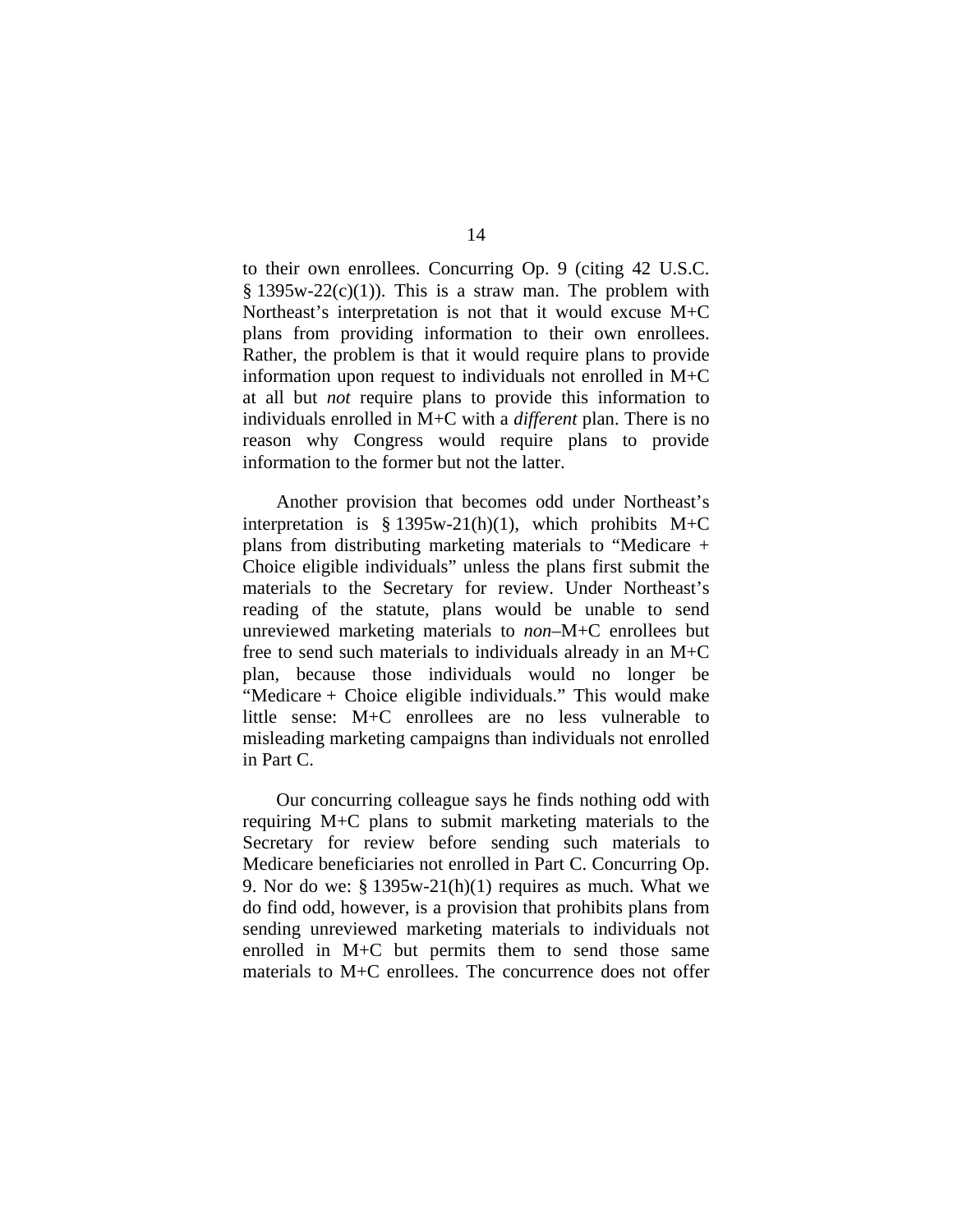any reason why Congress would treat enrollees and nonenrollees differently here, and we can think of none.

Last but not least are 42 U.S.C.  $\S$  1395w-24(e)(1)(B) and  $(e)(4)(B)^4$ . These provisions limit the average premiums, deductibles, and copayments M+C enrollees pay for certain benefits to the average amounts "individuals entitled to benefits under [P]art A ... and enrolled under [P]art B" would pay for those same benefits "if they were not members of a Medicare + Choice organization for the year." These provisions assume it is possible to be both entitled to benefits under Part A and enrolled in an M+C plan.

Other Part C provisions enacted after the original 1997 Act also assume that a person who enrolls in an M+C plan is still "entitled to benefits under Part A." Although "[l]ater laws that do not seek to clarify an earlier enacted general term and do not depend for their effectiveness [on] . . . a change in the meaning of the earlier statute" are normally "beside the point," *United States v. Monzel*, 641 F.3d 528, 536 (D.C. Cir. 2011) (quoting *Gutierrez v. Ada*, 528 U.S. 250, 257-58 (2000)) (internal quotation marks omitted), we find subsequently enacted Part C provisions relevant in this case because they inform the relationship between Part C

 $\overline{a}$ <sup>4</sup> Our concurring colleague makes much of the fact that we mention several provisions the Secretary did not cite in her briefs. *See* Concurring Op. 9-11. "Under *Chevron*'s first step, however, we have a duty to conduct an 'independent examination' of the statute in question, looking not only 'to the particular statutory language at issue,' but also to 'the language and design of the statute as a whole," including provisions "not relied on" by the parties. *Martini v. Fed. Nat'l Mortg. Ass'n*, 178 F.3d 1336, 1345-46 (D.C. Cir. 1999) (quoting *N.Y. Shipping Ass'n v. Fed. Maritime Comm'n*, 854 F.2d 1338, 1355 (D.C. Cir. 1988); *K Mart Corp. v. Cartier, Inc*., 486 U.S. 281, 291 (1988)) (internal citations omitted).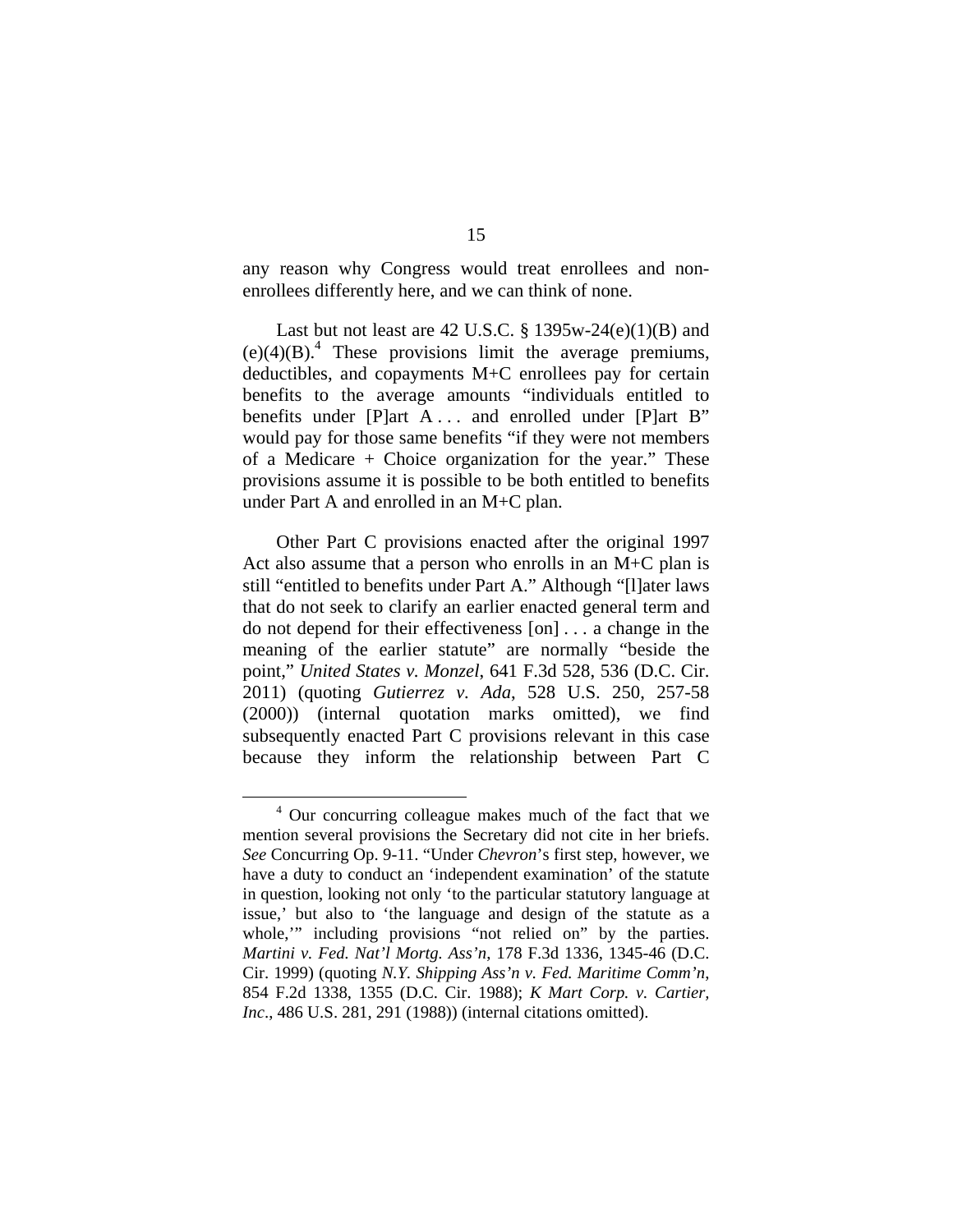enrollment and Part A entitlement, *see Branch v. Smith*, 538 U.S. 254, 281 (2003) (plurality opinion) ("[I]t is, of course, the most rudimentary rule of statutory construction . . . that courts do not interpret statutes in isolation, but in the context of the *corpus juris* of which they are a part, including laterenacted statutes . . . ."); *see also Almendarez-Torres v. United States*, 523 U.S. 224, 269-70 (1998) (Scalia, J., dissenting) (arguing that Congress's "expressed understanding" of what a phrase means "is surely evidence that it is fairly possible to read the provision that way" (internal quotation marks omitted)); *Griffith v. Lanier*, 521 F.3d 398, 402 (D.C. Cir. 2008) ("[W]e read a body of statutes addressing the same subject matter *in pari materia* . . . including later-enacted statutes as well."). And these subsequently enacted provisions confirm that "entitled to benefits under Part A" is a term of art that can encompass M+C enrollees.

Section 1395w-21(e)(2)(D), for example, provides that an institutionalized "Medicare  $+$  Choice eligible individual" may "change the Medicare  $+$  Choice plan in which the individual is enrolled." The provision *assumes* that a person may enroll in an M+C plan and yet still remain a "Medicare + Choice eligible individual." But under Northeast's reasoning an M+C enrollee could never be a "Medicare + Choice eligible individual," because he is no longer entitled to benefits under Part A.

Our concurring colleague responds by arguing that Northeast's interpretation would still allow institutionalized M+C enrollees to switch plans. Concurring Op. 10. But this response misses the point. The problem is not that Northeast's interpretation would prevent institutionalized M+C enrollees from changing plans, but rather that  $\S 1395w-21(e)(2)(D)$ describes a person who is both "enrolled" in an M+C plan and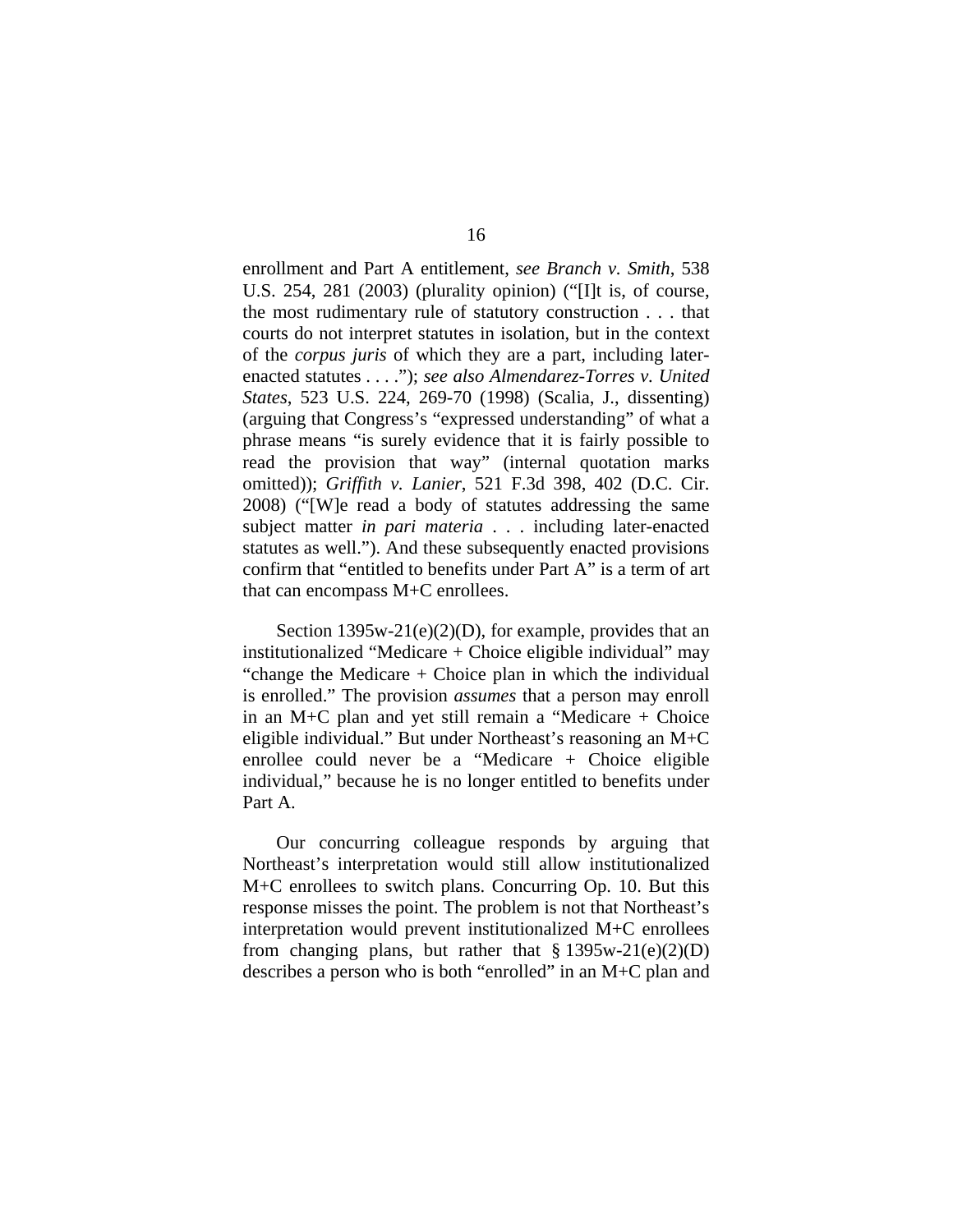a "Medicare + Choice eligible individual," a combination the concurrence says is impossible.

Another provision that assumes an individual who enrolls in Part C may remain a "Medicare + Choice eligible individual" is  $\S 1395w-23(0)(3)(B)(ii)$ , which defines the term "qualifying county" for purposes of an annual benchmark computation as, *inter alia*, a county in which "at least 25 percent" of "[Medicare + Choice] eligible individuals" were "enrolled in [M+C] plans" for the year. Like § 1395w- $21(e)(2)(D)$ , this provision clearly contemplates that a person may be both "eligible" for and "enrolled" in Part C, but under Northeast's interpretation that could never be the case.

Two more provisions relevant to this point are  $\S\S 1396d(p)(1)$  and  $1395w-22(a)(7)$ .<sup>5</sup> Section  $1396d(p)(1)$ provides that a person "entitled to hospital insurance benefits under [P]art A" who meets certain income requirements is a "qualified [M]edicare beneficiary," while § 1395w-22(a)(7) instructs that a "qualified [M]edicare beneficiary . . . who is enrolled in a specialized [M+C] plan for special needs individuals" may not be charged costs above a certain amount. Read together, these provisions expressly contemplate a person who is both "entitled to benefits under Part A" and enrolled in Part C, something Northeast says is impossible.

The concurrence's response to this analysis again misses the point. The problem is not, as the concurrence suggests, that Northeast's interpretation would cause Medicare rather than Medicaid to pay for low-income M+C enrollees. *See*

 $\frac{1}{5}$  $5$  Section 1396d(p)(1) is not located in Part C of the Medicare statute, but is relevant here because it defines a key term in § 1395w-22(a)(7), which *is* located in Part C of the Medicare statute.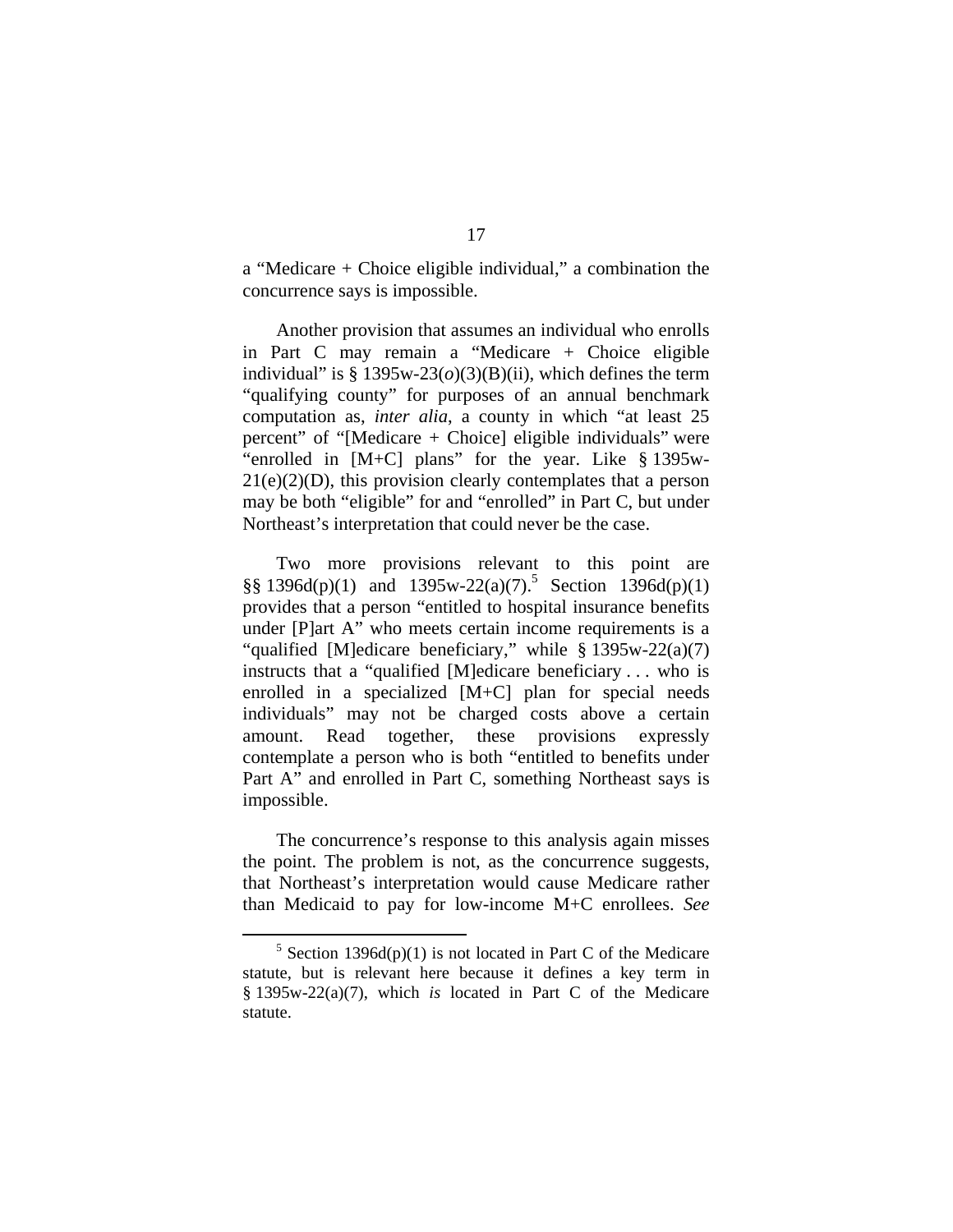Concurring Op. 10. Rather, the problem is that these two provisions, when read together, describe a person who is simultaneously enrolled in an M+C plan and entitled to benefits under Part A, something Northeast's interpretation does not allow.

Yet another provision that makes no sense under Northeast's interpretation is § 1395w-27(e), which authorizes the Secretary to charge fees to M+C plans to help recoup the costs of distributing information about Part C options, among other things. *See* 42 U.S.C. § 1395w-27(e)(2)(B). For fiscal years 2001-2005, such fees could not exceed "the Medicare + Choice portion (as defined in  $[\S 1395w-27(e)(2)(E)]$ ) of \$100,000,000." *Id.* § 1395w-27(e)(2)(D)(ii)(IV). That paragraph, in turn, defines "Medicare + Choice portion" as "(i) the average number of individuals enrolled in Medicare + Choice plans during the fiscal year," divided by "(ii) the average number of individuals entitled to benefits under [P]art A . . . and enrolled under [P]art B . . . during the fiscal year." Under Northeast's interpretation, if more than 50 percent of individuals eligible to enroll in Part C do so, then this fraction exceeds a value of 1, because Northeast's interpretation deletes M+C enrollees from the denominator (because under Northeast's interpretation M+C enrollees are no longer entitled to benefits under Part A). Let's plug in some numbers. Suppose there are 50 million people entitled to benefits under Part A and enrolled in Part B (and thus eligible to enroll in Part C), and 30 million of them enroll in Part C. The fraction would then equal: 30 million  $/$  (50 million – 30 million) = 30 million  $/$  20 million = 1.5. That would in turn make the "Medicare + Choice portion of  $$100,000,000$ " equal:  $$100,000,000 * 1.5 = $150,000,000$ . Obviously the "Medicare + Choice portion" of a dollar amount cannot equal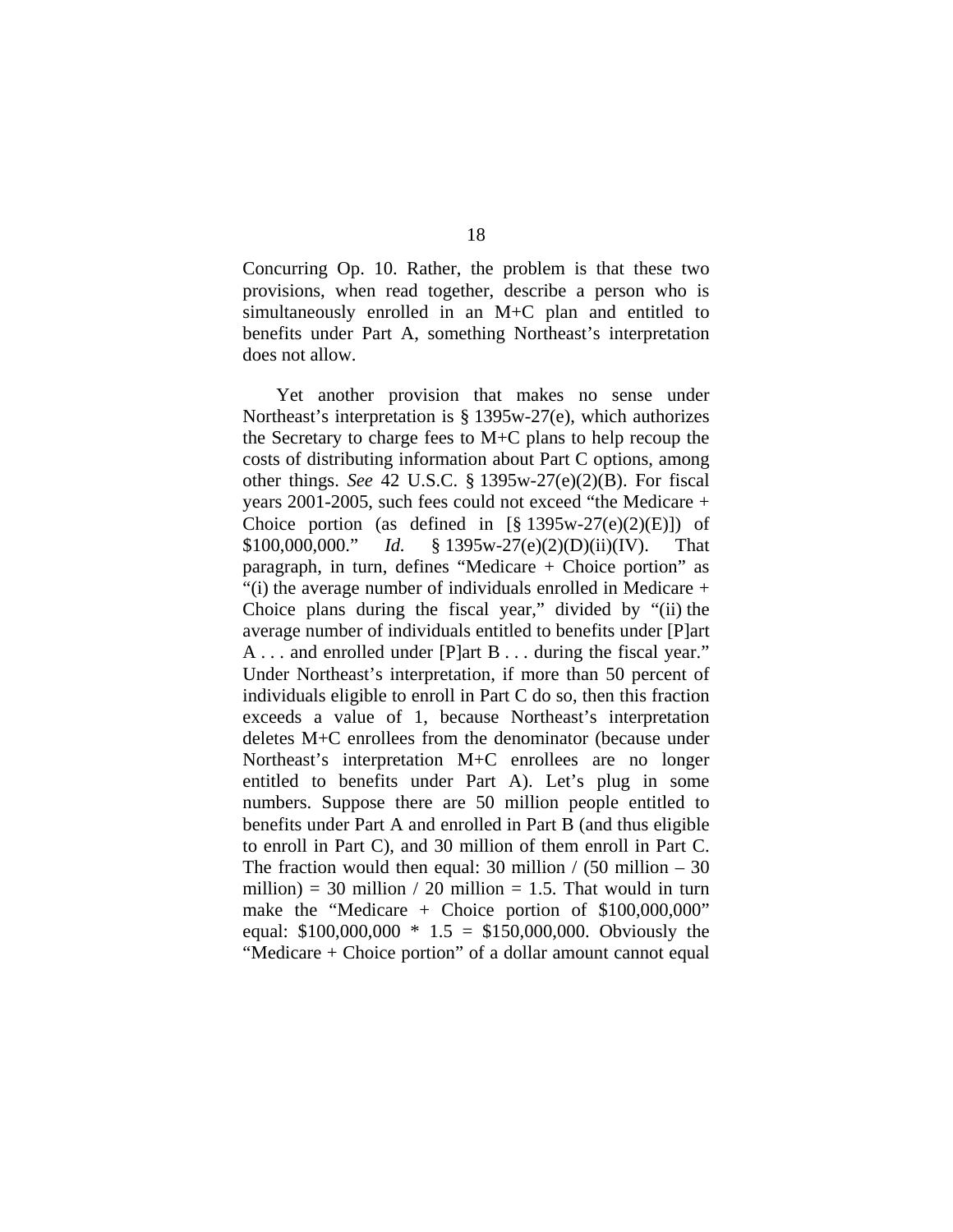a sum greater than the original dollar amount. Here again, Northeast's interpretation leads to a nonsensical result.<sup>6</sup>

Rather than attempting to show why the fraction still works under Northeast's interpretation, our concurring colleague instead raises a red herring. How can we say Northeast's interpretation produces a nonsensical result for this fraction for fiscal years 2001-2005, he asks, when we also hold that the Secretary must apply Northeast's interpretation to pre-2004 DSH calculations to avoid retroactivity problems? *See* Concurring Op. 11. But the issue before us is not whether the Secretary acted reasonably before 2004, when she may have interpreted "entitled to benefits under Part A" to include M+C enrollees under  $\S$  1395w-27(e)(2)(E) but to exclude those enrollees in the DSH calculations, and we express no opinion as to whether interpreting that phrase inconsistently would be permissible. *Compare IBP, Inc. v. Alvarez*, 546 U.S. 21, 34 (2005) ("[I]dentical words used in different parts of the same statute are generally presumed to have the same meaning."), *with Envtl. Def. v. Duke Energy Corp.*, 549 U.S. 561, 574 (2007) ("[T]he 'natural presumption that identical words used in different parts of the same act are intended to have the same meaning . . . is not rigid and readily yields whenever there is such variation in the connection in which the words are used as reasonably to warrant the conclusion that they were employed in different parts of the act with

 $\frac{1}{6}$ <sup>6</sup> Under the Secretary's interpretation, however, the fraction works perfectly because a person entitled to benefits under Part A does not lose that entitlement when he enrolls in Part C. That is, the denominator of the fraction is unaffected by enrollments in Part C. Suppose again that there are 50 million people eligible to enroll in Part C and 30 million of them do. The fraction would then equal: 30 million / 50 million = .6. That would in turn make the "Medicare  $+$ Choice" portion of \$100,000,000 equal: \$100,000,00 \* .6 = \$60,000,000.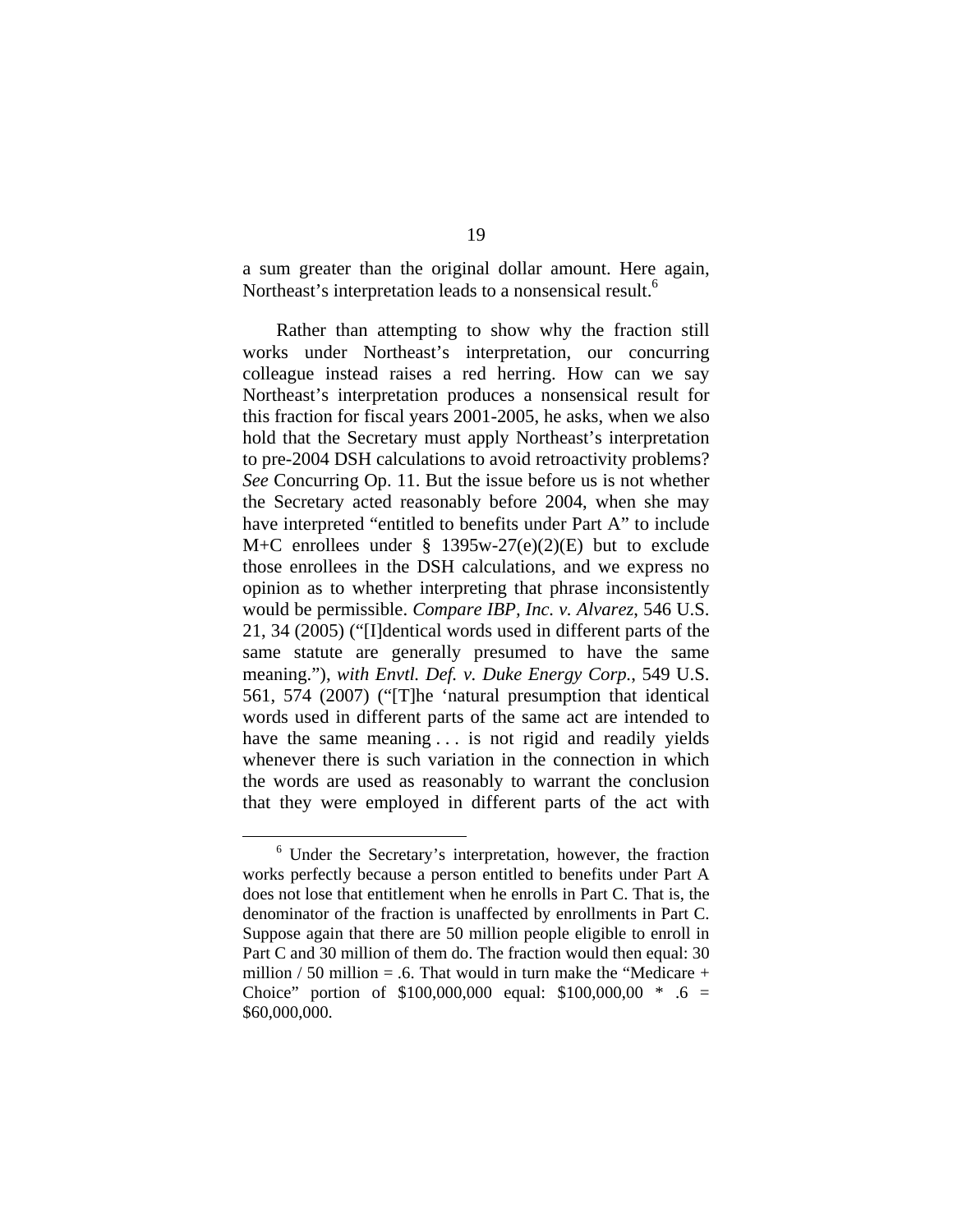different intent.'" (quoting *Atl. Cleaners & Dyers, Inc. v. United States*, 286 U.S. 427, 433 (1932))). Here, we need only say that  $\S 1395w-27(e)(2)(E)$  shows that the Medicare statute sometimes uses the phrase "entitled to benefits under Part A" in a way that encompasses  $M+C$  enrollees, which supports our conclusion that the statute does not unambiguously foreclose the Secretary's current interpretation. Whether the Secretary can *enforce* that interpretation against Northeast for the period before 2004 is a separate question that we address below.

Finally,  $\S 1395w-27a(f)(4)(A)$  instructs the Secretary to determine annually a "statutory national market share percentage" that equals "the proportion of [Medicare + Choice] eligible individuals nationally who were not enrolled in an [M+C] plan." If M+C enrollees are not entitled to benefits under Part A and thus not "Medicare + Choice eligible individuals," then the proportion of "Medicare + Choice eligible individuals" not enrolled in an M+C plan is always 100 percent. Surely Congress did not mean to tell the Secretary to annually calculate a number that is always equal to 1. Northeast's interpretation makes this provision nonsense.

We are thus faced with two inconsistent sets of statutory provisions. Northeast points us to provisions that tie entitlement to payment and state that once a person enrolls in Part C, payments are no longer made under Part A. The Secretary points us to other provisions that assume it is possible to be both entitled to benefits under Part A and enrolled in Part C. Under these circumstances, we conclude that the Medicare statute does not unambiguously foreclose the Secretary's interpretation.

Nothing about the DSH provision itself compels a different result. Our concurring colleague emphasizes that the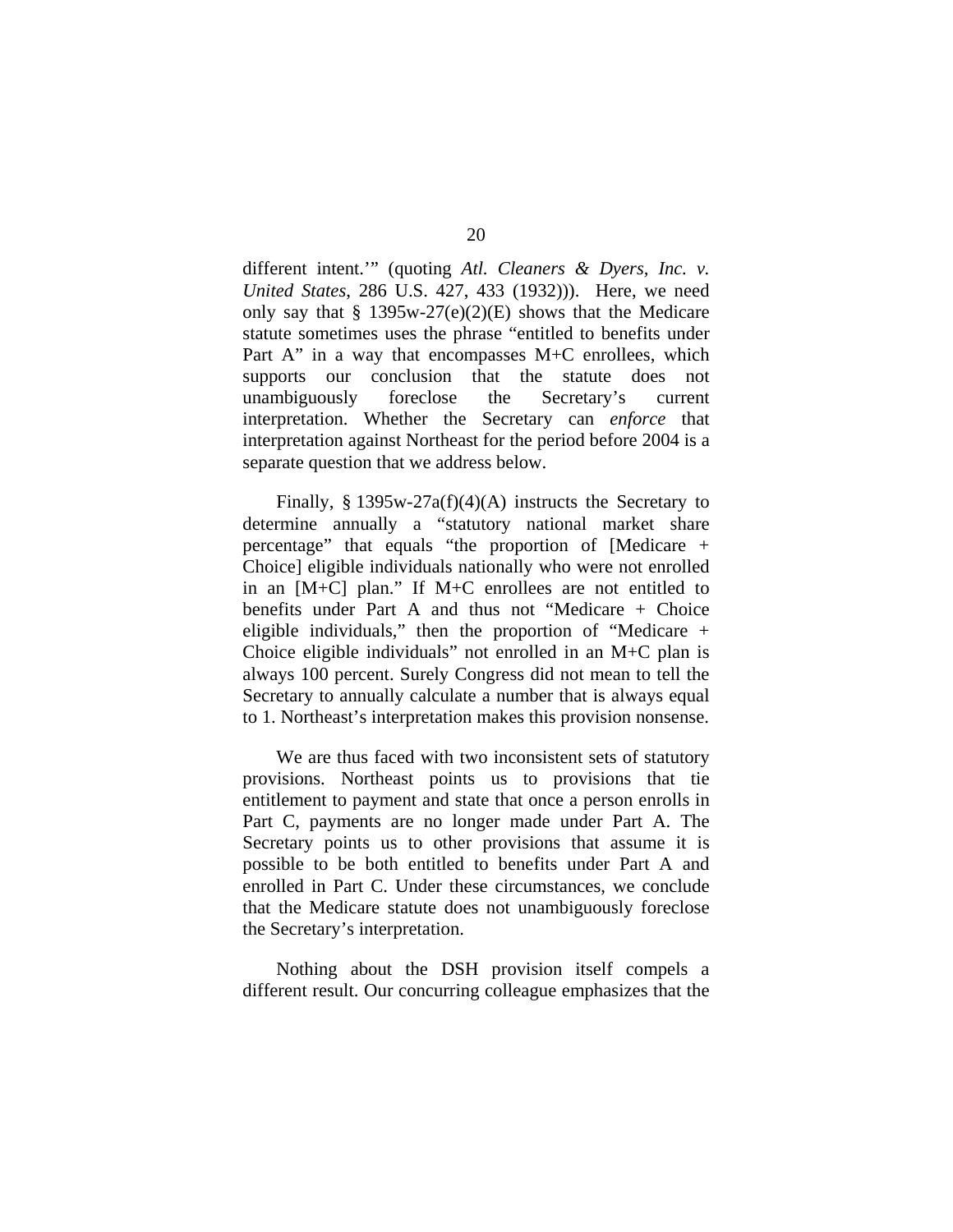DSH fractions "require[] HHS to focus retrospectively on specific patient days." Concurring Op. 3; *see* 42 U.S.C.  $§ 1395ww(d)(5)(F)(vi)(I)$  (counting "patient days ... which were made up of patients who (for such days) were entitled to benefits under [P]art A"); *id.* § 1395ww(d)(5)(F)(vi)(II) (counting "patient days . . . which consist of patients who (for such days) were eligible for medical assistance under a State [Medicaid] plan . . . but who were not entitled to benefits under [P]art A"). But this does not prove that Congress unambiguously intended "entitled" to mean "paid." Moreover, the fractions' focus on specific patient days works perfectly well under the Secretary's view that "entitled" means "meeting the statutory criteria in  $\S$  426(a) and (b)." Not every patient who meets the criteria in those paragraphs during some portion of his hospital stay will meet those criteria for all of the stay. For instance, a person who collects Social Security and who turns 65 during his hospital stay will become "entitled" to benefits under Part A on his sixty-fifth birthday. *See* 42 U.S.C. § 426(a). Or, a person under age 65 who reaches his twenty-fifth calendar month of entitlement to disability benefits under § 423 during his hospital stay will become "entitled" to benefits under Part A upon reaching his twenty-fifth month of disability entitlement. *See id.* § 426(b). That Congress tied the DSH calculation to individual days of entitlement does not foreclose the Secretary's interpretation.

Nor is the fact that the DSH fractions speak of "eligibility" for Medicaid but "entitlement" to Medicare enlightening. *See id.*  $\frac{8}{3}$  1395ww(d)(5)(F)(vi)(II) (stating that the numerator of the Medicaid fraction "consist[s] of" patients "eligible" for Medicaid but not "entitled" to benefits under Part A). Northeast argues that Congress's disparate use of these two words indicates it intended "entitled" to mean something different from "eligible" and that the Secretary's interpretation of "entitled" as "meeting the statutory criteria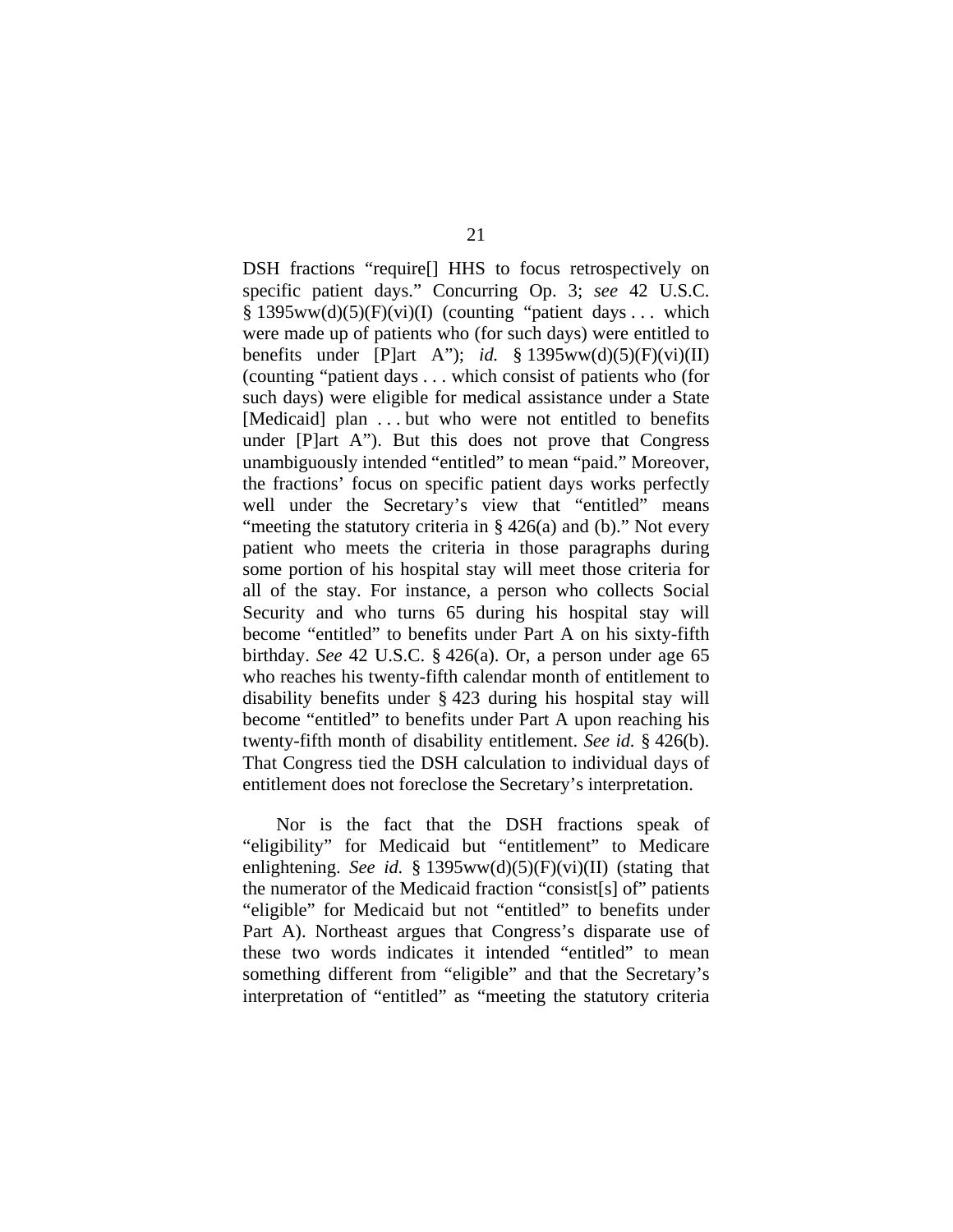for entitlement" conflates the terms. *See Pillsbury v. United Eng'g Co.*, 342 U.S. 197, 199 (1952) (identifying presumption that Congress means different things when it uses different words, especially when "the two words are used in the same sentence").

But the Secretary's interpretation does not actually collapse the terms. Section 1395i-2(a) provides that individuals who have reached age 65, are enrolled in Part B, and are lawful U.S. residents but are "not otherwise entitled to benefits" under Part A, "shall be eligible to enroll in the insurance program established by [Part A]." Similarly, § 1395i-2a(a) provides that individuals who have not reached age 65 and are not "otherwise entitled to benefits" under Part A but who meet certain other criteria "shall be eligible to enroll" in Part A. Both provisions further specify that after such persons enroll in Part A they become "entitled to benefits" under Part A during their period of enrollment. *See* 42 U.S.C. §§ 1395i-2(a), 1395i-2a(c)(1). Thus, even under the Secretary's view that "entitled to benefits" means "meeting the statutory criteria for entitlement to benefits," it is possible to be "eligible" for, but not "entitled" to, Part A benefits because one has not yet "enrolled" in the program.

Moreover, the usual rule that Congress intends different meanings when it uses different words has little weight here. As Judges Luttig and Batchelder both recognized in an earlier line of DSH cases, "Congress has, throughout the various Medicare and Medicaid statutory provisions, consistently used the words 'eligible' to refer to potential Medicaid beneficiaries and 'entitled' to refer to potential Medicare beneficiaries for no reason whatever that anyone (including the Secretary, who is intimately familiar with the statutes . . .) has been able to divine." *Cabell Huntington Hosp., Inc. v. Shalala*, 101 F.3d 984, 992 (4th Cir. 1996) (Luttig, J.,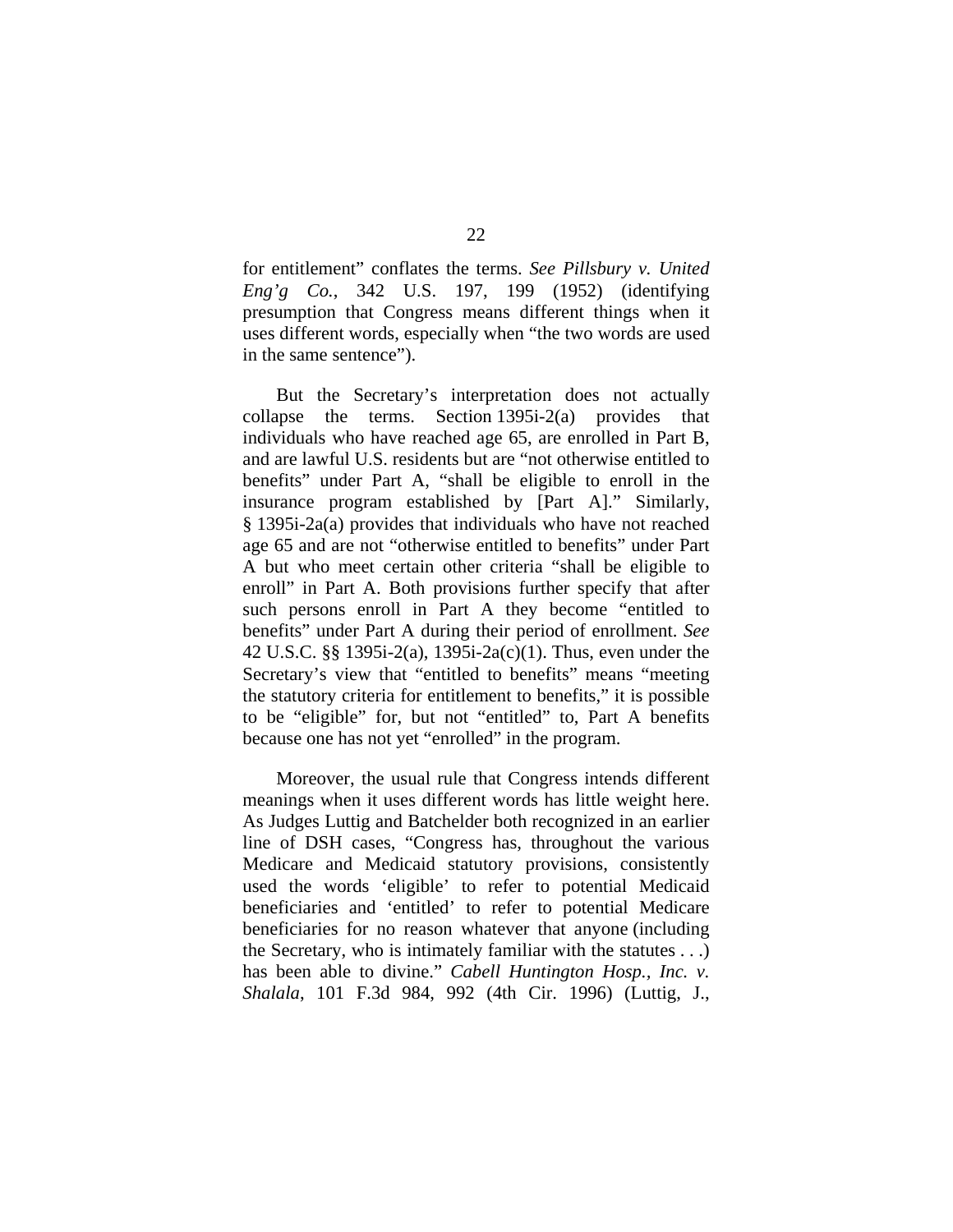dissenting); *see also Jewish Hosp., Inc. v. Sec'y of Health & Human Servs.*, 19 F.3d 270, 278 (6th Cir. 1994) (Batchelder, J., dissenting).<sup>7</sup> To the extent Congress was merely borrowing

 $\overline{7}$  $\frac{7}{1}$  In this earlier line of DSH cases, four circuits concluded that the terms "eligible" and "entitled" as used in the DSH provision carry different meanings. *See Cabell Huntington Hosp.*, 101 F.3d at 988 (majority opinion) ("Congress chose the word entitled for the Medicare proxy and the word eligible for the Medicaid proxy. Congress' use of separate words demonstrates it intended for each to have a separate meaning."); *see also Legacy Emanuel Hosp. & Health Ctr. v. Shalala*, 97 F.3d 1261, 1265 (9th Cir. 1996); *Deaconess Health Servs. Corp. v. Shalala*, 83 F.3d 1041, 1041 (8th Cir. 1996) (per curiam); *Jewish Hosp.*, 19 F.3d at 275 (majority opinion). Indeed, not only did these circuits conclude that the terms carry different meanings, but they also interpreted "entitled to benefits" to mean that a person has a *right to have payment made*. *See Jewish Hosp.*, 19 F.3d at 275 ("To be *entitled* to some benefit means that one possesses the *right* or *title* to that benefit. Thus, the Medicare [fraction] *fixes* the calculation upon the absolute right to receive an independent and readily defined payment."); *see also Legacy Emanuel Hosp.*, 97 F.3d at 1265; *cf. Cabell Huntington Hosp.*, 101 F.3d at 988. We decline to follow these cases for three reasons. First, the meaning of the phrase "entitled to benefits under Part A" was not directly at issue in any of the cases. Rather, the issue was whether the Secretary had properly interpreted the phrase "eligible for [Medicaid]" to include only patient days that were actually paid by a state Medicaid plan, an interpretation the Secretary abandoned in 1997. Health Care Fin. Admin. Ruling 97-2 (Feb. 27, 1997). The interpretations of "entitled to benefits" in these cases were therefore dicta. Second, the cases were all decided before Part C was enacted and so spoke of entitlement to payment under Medicare generally without reference to the particular "Part" under which payment would occur. Third, the cases failed to grapple with Judge Luttig's and Judge Batchelder's observations that Congress has, for no readily apparent reason, chosen to use the word "eligible" for Medicaid beneficiaries and "entitled" for Medicare beneficiaries.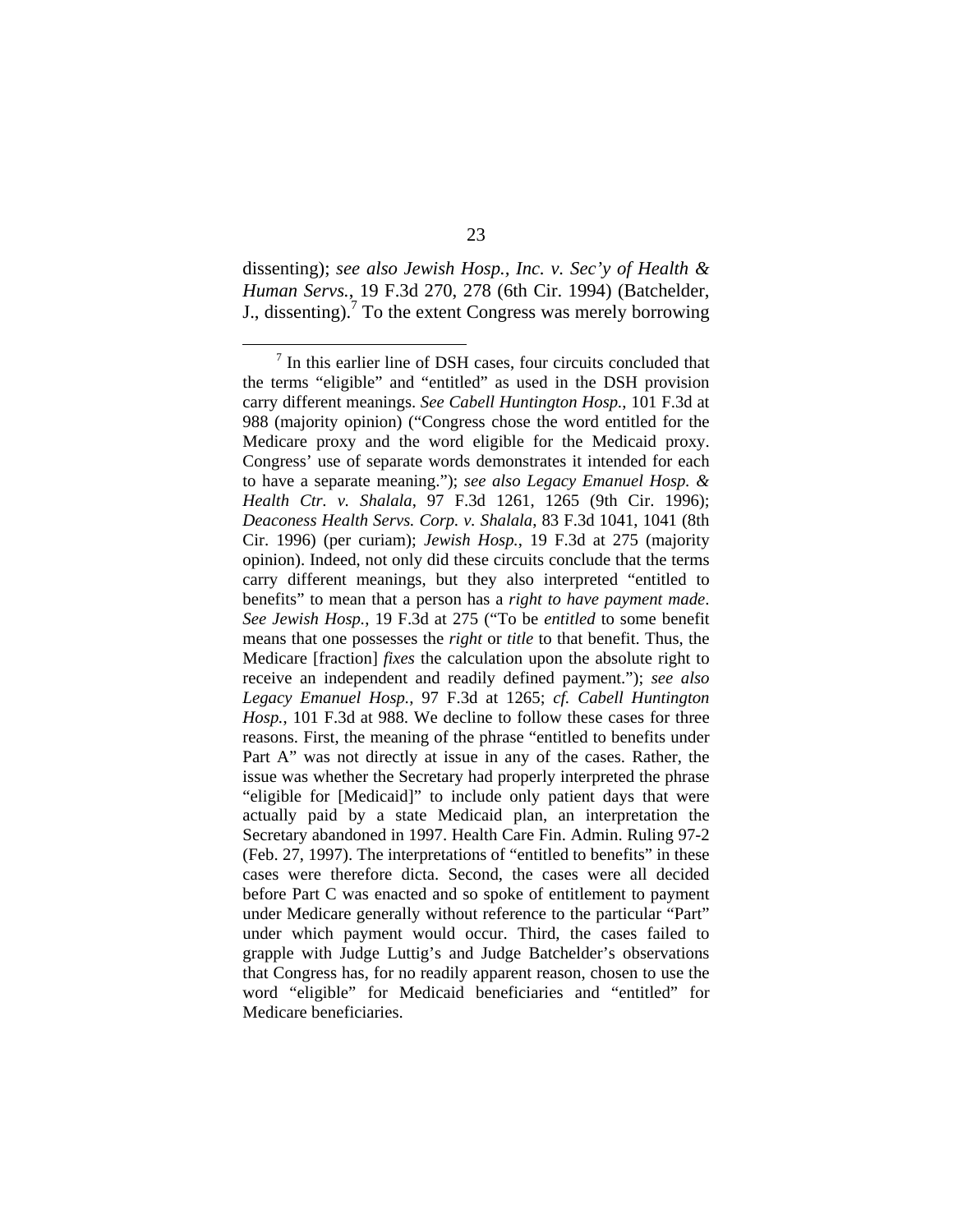these terms from elsewhere in the statute, it would be a mistake to read too much into the difference in nomenclature. The terms *might* carry different meanings here, but the inference is weak.

Given the Medicare statute's inconsistent and specialized use of the phrase "entitled to benefits under Part A," the concurrence's appeal to "[c]ommon parlance" has little force. Concurring Op. 7. Although a typical M+C enrollee might not describe himself as "entitled to benefits under Part A," a person familiar with the Medicare statute's varying and inconsistent uses of that phrase might. Statutes "addressed to specialists . . . must be read by judges with the minds of specialists," Felix Frankfurter, *Some Reflections on the Reading of Statutes*, 47 COLUM. L. REV. 527, 536 (1947), and few provisions are more specialized than the ones at issue here, which the Fourth Circuit once described as "among the most completely impenetrable texts within human experience," *Rehab. Ass'n of Va. v. Kozlowski*, 42 F.3d 1444, 1450 (4th Cir. 1994).

In sum, Congress has not clearly foreclosed the Secretary's interpretation that M+C enrollees are entitled to benefits under Part A. Rather, it has left a statutory gap, and it is for the Secretary, not the court, to fill that gap. *See Catawba Cnty., N.C. v. EPA*, 571 F.3d 20, 35 (D.C. Cir. 2009) (per curiam).

B

 At *Chevron* step two we ask whether the agency's interpretation of the statute is "reasonable." *Abington Crest Nursing & Rehab. Ctr. v. Sebelius*, 575 F.3d 717, 719 (D.C. Cir. 2009). In this case, however, we do not reach that question, because even if the Secretary's present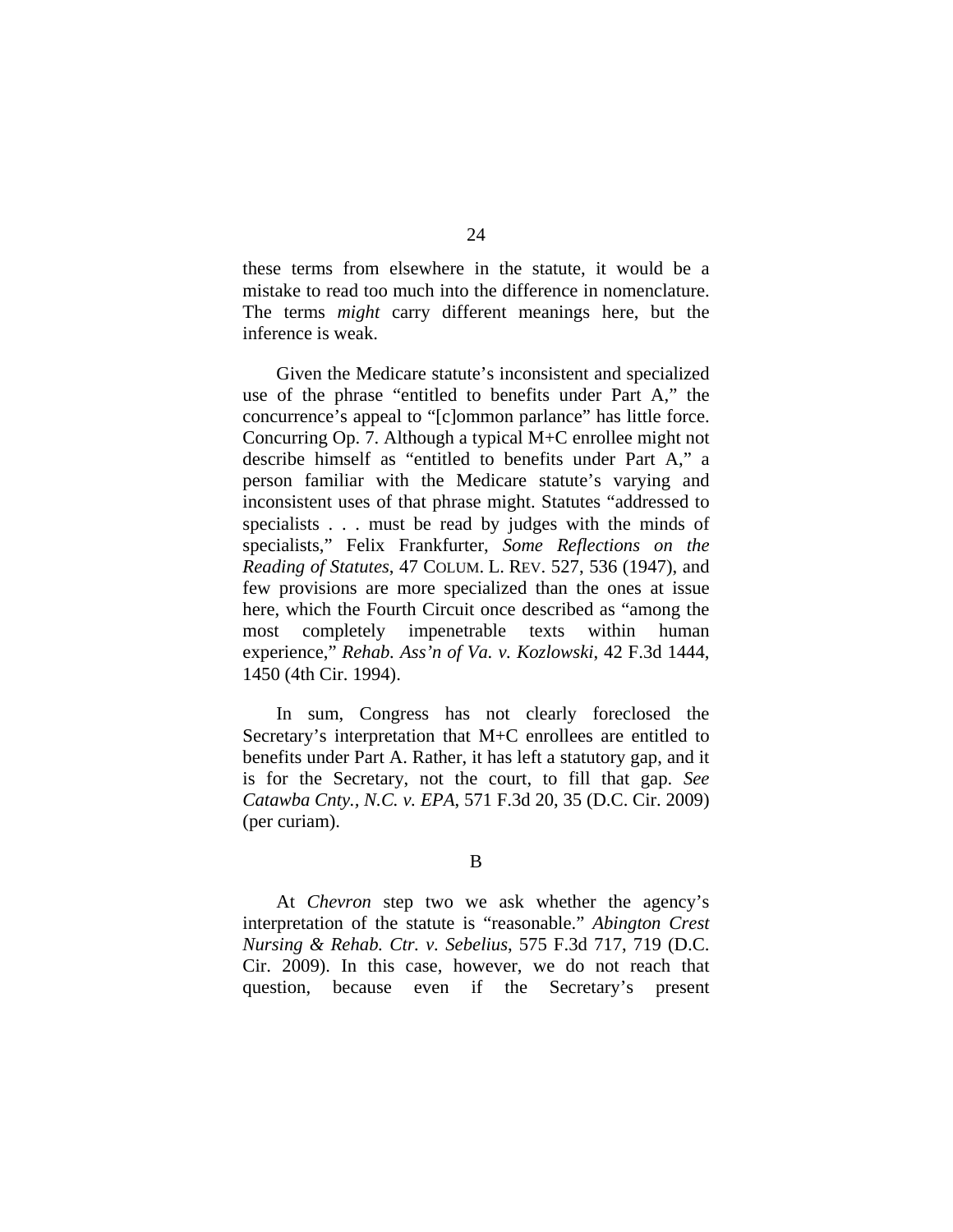interpretation is reasonable, it cannot be applied retroactively to fiscal years 1999-2002.

It is well settled that an agency may not promulgate a retroactive rule absent express congressional authorization. *See Bowen v. Georgetown Univ. Hosp.*, 488 U.S. 204, 208 (1988). Rulemaking, moreover, "includes not only the agency's process of formulating a rule, but also the agency's process of modifying a rule." *Alaska Prof'l Hunters Ass'n v. FAA*, 177 F.3d 1030, 1034 (D.C. Cir. 1999); *see also* 5 U.S.C. § 551(5) ("'[R]ule making' means agency process for formulating, amending, or repealing a rule[.]"); *Paralyzed Veterans of Am. v. D.C. Arena L.P.*, 117 F.3d 579, 586 (D.C. Cir. 1997) ("Under the APA, agencies are obliged to engage in notice and comment before formulating regulations, which applies as well to 'repeals' or 'amendments.'" (emphasis omitted)). Thus, the rule against retroactive rulemaking applies just as much to amendments to rules as to original rules themselves.

To determine whether a rule is impermissibly retroactive, "we first look to see whether it effects a substantive change from the agency's prior regulation or practice." *Nat'l Mining Ass'n v. Dep't of Labor*, 292 F.3d 849, 860 (D.C. Cir. 2002). If the rule departs from established practice, we then examine its impact, if any, on the legal consequences of prior conduct. A rule that "alter[s] the *past* legal consequences of past actions" is retroactive; a rule that alters only the "future effect" of past actions, in contrast, is not. *Mobile Relay Assocs. v. FCC*, 457 F.3d 1, 11 (D.C. Cir. 2006) (quoting *Bowen*, 488 U.S. at 219 (Scalia, J., concurring)) (internal quotation marks omitted). Put differently, "[i]f a new rule is 'substantively inconsistent' with a prior agency practice and attaches new legal consequences to events completed before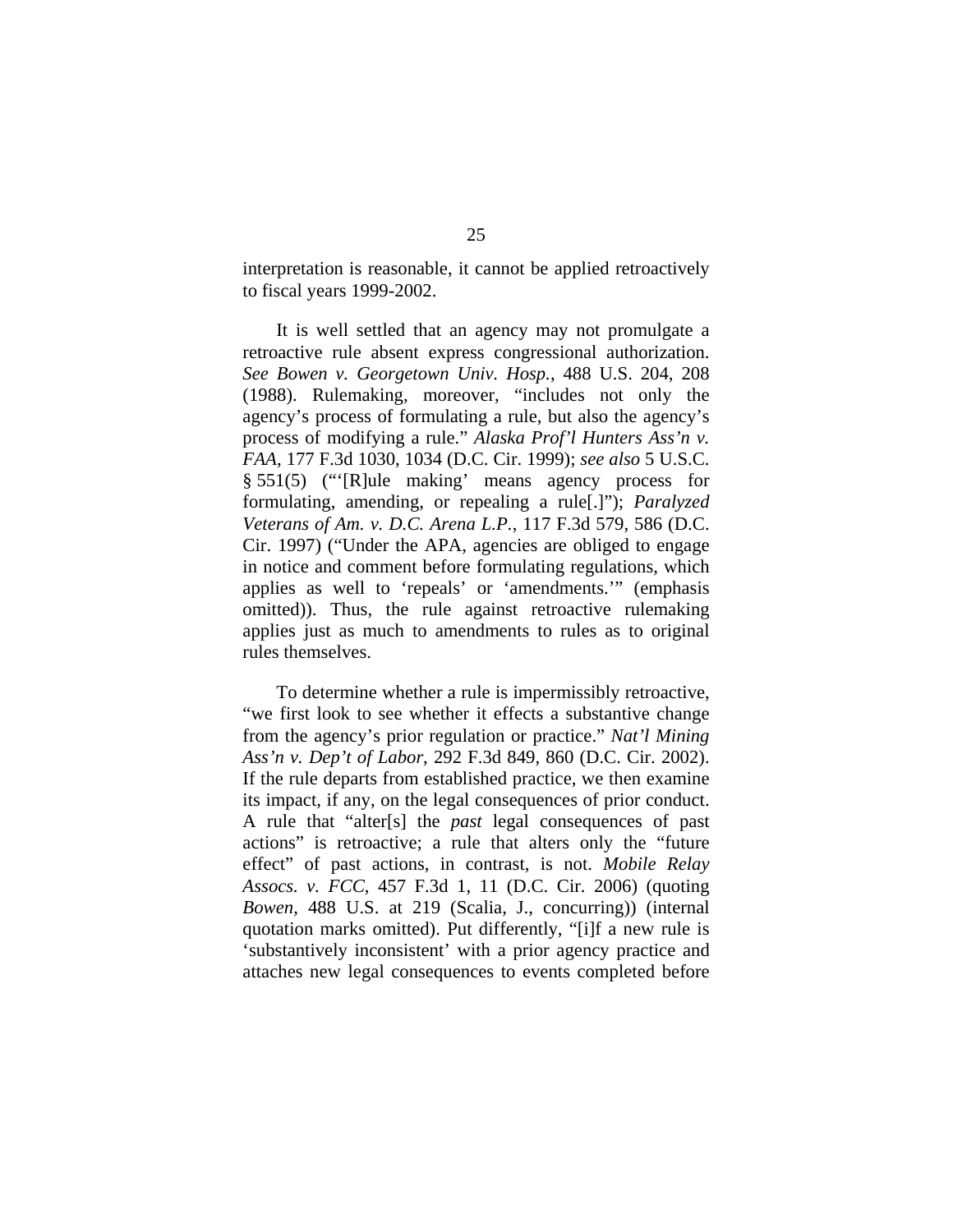its enactment, it operates retroactively." *Arkema Inc. v. EPA*, 618 F.3d 1, 7 (D.C. Cir. 2010).

The Secretary's present interpretation stems from a 2004 rulemaking in which she said she was "adopting a policy" of counting M+C days in the Medicare fraction because M+C enrollees "are still, in some sense, entitled to benefits under . . . Part A." 69 Fed. Reg. 48,916, 49,099 (Aug. 11, 2004). Accordingly, the Secretary revised 42 C.F.R. § 412.106, the HHS regulation that governs calculation of DSH fractions, to state expressly that M+C patient days should be counted in the Medicare fraction.<sup>8</sup> See 42 C.F.R. § 412.106(b)(2) (2007) (providing that a hospital's Medicare fraction is determined by dividing "the number of patient days . . . furnished to patients who . . . were entitled to both Medicare Part A (or Medicare Advantage (Part C)) and SSI" by "the total number of days . . . furnished to patients entitled to Medicare Part A (or Medicare Advantage (Part C))"). Prior to 2004, the regulation did not specify where M+C enrollees should be counted. *See id.* § 412.106(b)(2) (2003) (providing that a hospital's Medicare fraction is determined by dividing "the number of covered patient days . . . furnished to patients who . . . were entitled to both Medicare Part A and SSI" by "the total number of patient days . . . furnished to patients entitled to Medicare Part A").

The Secretary argues that just because she amended § 412.106 to state explicitly that M+C days should be counted in the Medicare fraction does not mean she omitted M+C days prior to the amendment. *See Baptist Mem'l Hosp.– Golden Triangle v. Sebelius*, 566 F.3d 226, 229 (D.C. Cir.

 <sup>8</sup>  $8$  Because of a clerical error, the text of  $§$  412.106 was not actually revised until 2007. *See* 72 Fed. Reg. 47,130, 47,384 (Aug. 22, 2007) (explaining that the failure to change the text in 2004 was "inadvertent[]").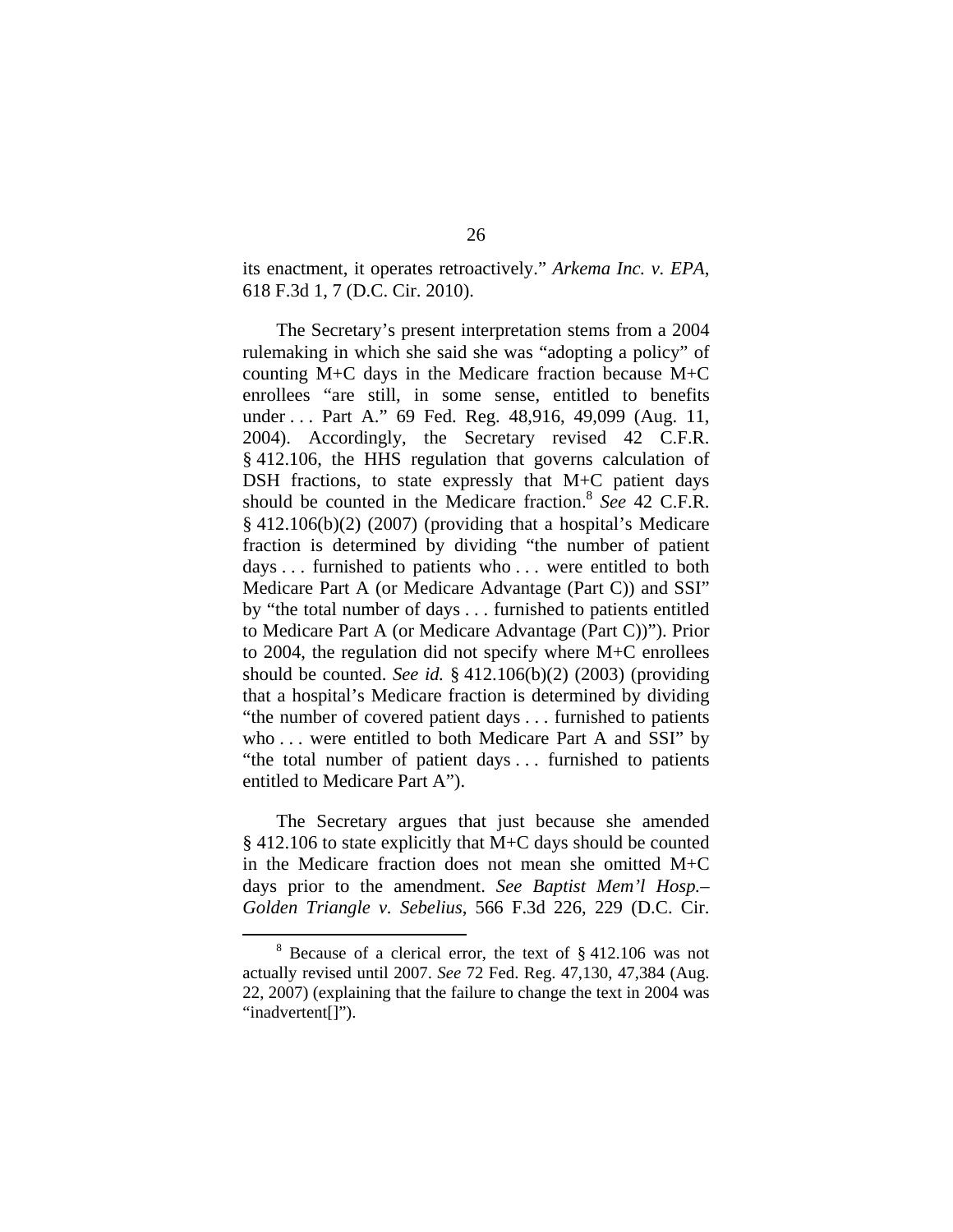2009) ("[W]hen a legislative or executive body adopts a new clarifying law or rule, it does not necessarily follow that an earlier version did not have the same meaning."). Rather, she says, the amendment merely confirmed her longstanding view that M+C days should be included in the Medicare fraction because M+C enrollees are still "entitled to benefits under Part A."

A brief look at the Secretary's treatment of M+C days prior to 2004, however, belies her claim that the revision to § 412.106 codified a longstanding policy. In two recent PRRB hearings, providers submitted evidence based on hundreds of cost reports from numerous hospitals that between 1999 and 2004, the Secretary routinely *excluded* M+C days from the Medicare fraction. *See Sw. Consulting DSH Medicare + Choice Days Grps. v. BlueCross BlueShield Ass'n*, PRRB Dec. No. 2010-D52, 2010 WL 4211391, at \*12 (Sept. 30, 2010), *reprinted in* Medicare & Medicaid Guide (CCH) ¶ 82,679 (reviewing evidence that from 1999 to 2004, the Secretary "never count[ed] M+C days in the [Medicare] fraction except rarely, and then by mistake"), *rev'd*, Review of PRRB Dec. No. 2010-D52, 2010 WL 5571037 (Nov. 22, 2010), *reprinted in* Medicare & Medicaid Guide (CCH) ¶ 82,703; *see also Sw. Consulting DSH SSI Grp. Appeals v. BlueCross BlueShield Ass'n*, PRRB Dec. No. 2010-D48, 2010 WL 4211376, at \*9 (Sept. 24, 2010), *reprinted in* Medicare & Medicaid Guide (CCH) ¶ 82,675. The intermediary did not challenge the evidence in either hearing, *see Sw. Consulting DSH Medicare + Choice*, 2010 WL 4211391, at \*12; *Sw. Consulting DSH SSI*, 2010 WL 4211376, at \*10, and the PRRB expressly stated in its decision on the second hearing that it "[found] the evidence persuasive that [the Secretary's] actual practice was to not count the M+C days in the [Medicare] fraction prior to 2004," *Sw. Consulting DSH Medicare + Choice*, 2010 WL 4211391, at \*12.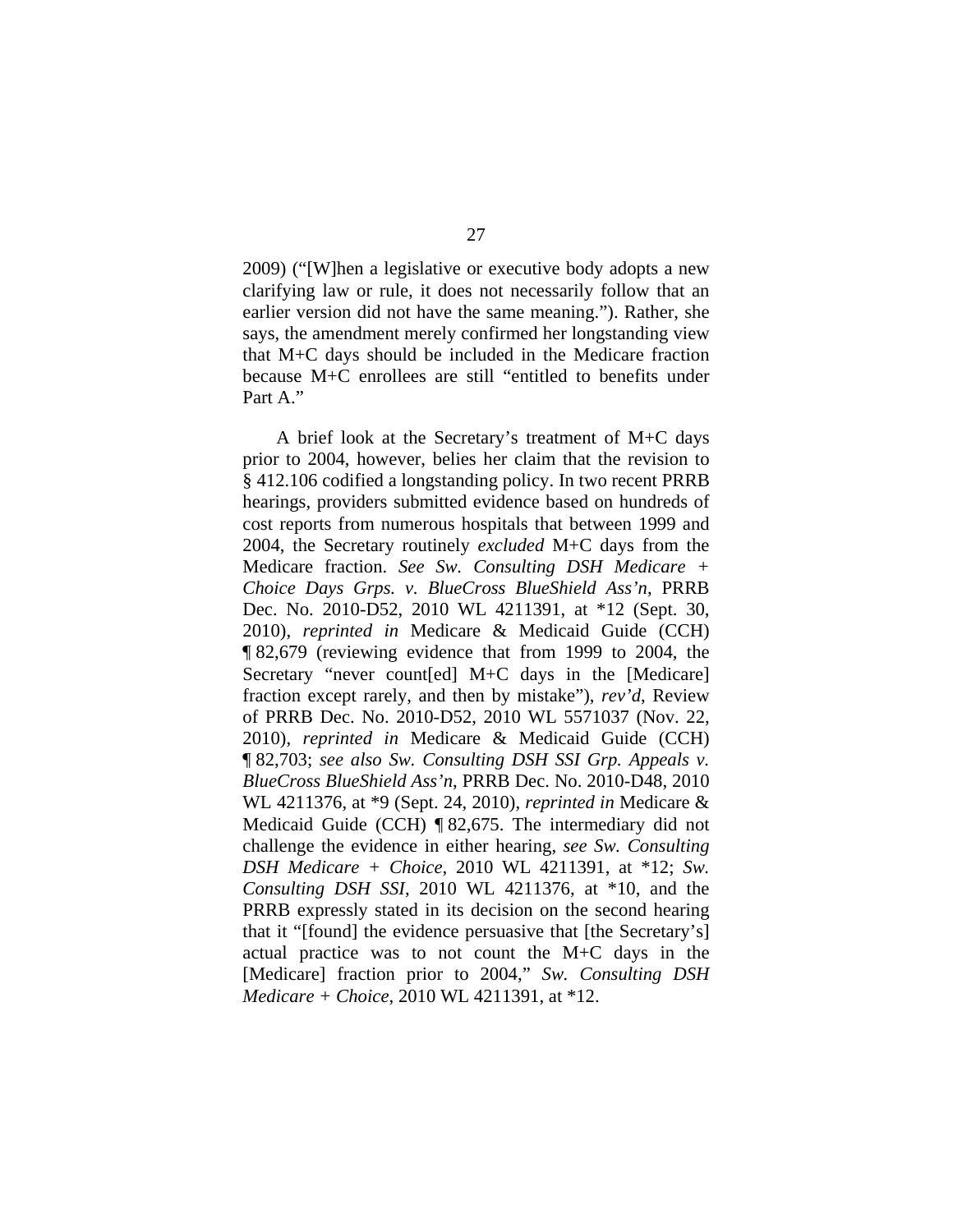Moreover, in 1998, the year after Congress enacted M+C, the Secretary instructed non-teaching hospitals *not* to file "nopay" bills for services furnished to M+C patients. *See* Program Memorandum (Intermediaries), HCFA Pub. 60A, Transmittal No. A-98-21 (July 1, 1998). According to Northeast, the Secretary needs these bills to count M+C days in the Medicare fraction, and the Secretary does not claim otherwise. Perhaps for this reason, in 2007 the Secretary reversed course and directed *all* hospitals to begin submitting "no-pay" bills for M+C patients. Change Request 5647, CMS Pub. 100-04, Transmittal No. 1331 (July 20, 2007). It further appears that prior to 2004, the Secretary was not even *using* the data field for managed care days in the program file for calculating Medicare fractions. *See Baystate Med. Ctr. v. Mut. of Omaha Ins. Co.*, PRRB Dec. No. 2006-D20, 2006 WL 752453, at \*31 (Mar. 17, 2006), *reprinted in* Medicare & Medicaid Guide (CCH) ¶ 81,468 ("[HHS's hospital inpatient database] programmer . . . testified that the field on [the database] for HMO days 'hasn't been used since the time that I started running the [database in 1995].'"). According to the PRRB, this means such days "could not have been included in the [Medicare] fraction in any case, even if a no-pay bill had been submitted." *Id.*

The Secretary admits that she routinely failed to count M+C patient days in the Medicare fraction prior to 2004, but attributes this failure to "errors in [HHS's] data systems" that she says have now been resolved. Reply Br. 26. Thus, she claims, "the failure to count the days was not intentional, and [hence] not consistent with any alleged prior policy." *Id.* at 27. The Secretary's explanation is not convincing. As just described, in 1998 she instructed non-teaching hospitals *not* to submit information that she needed to count M+C days in the Medicare fraction, and between at least 1995 and 2004 she did not even *use* the managed care field in the hospital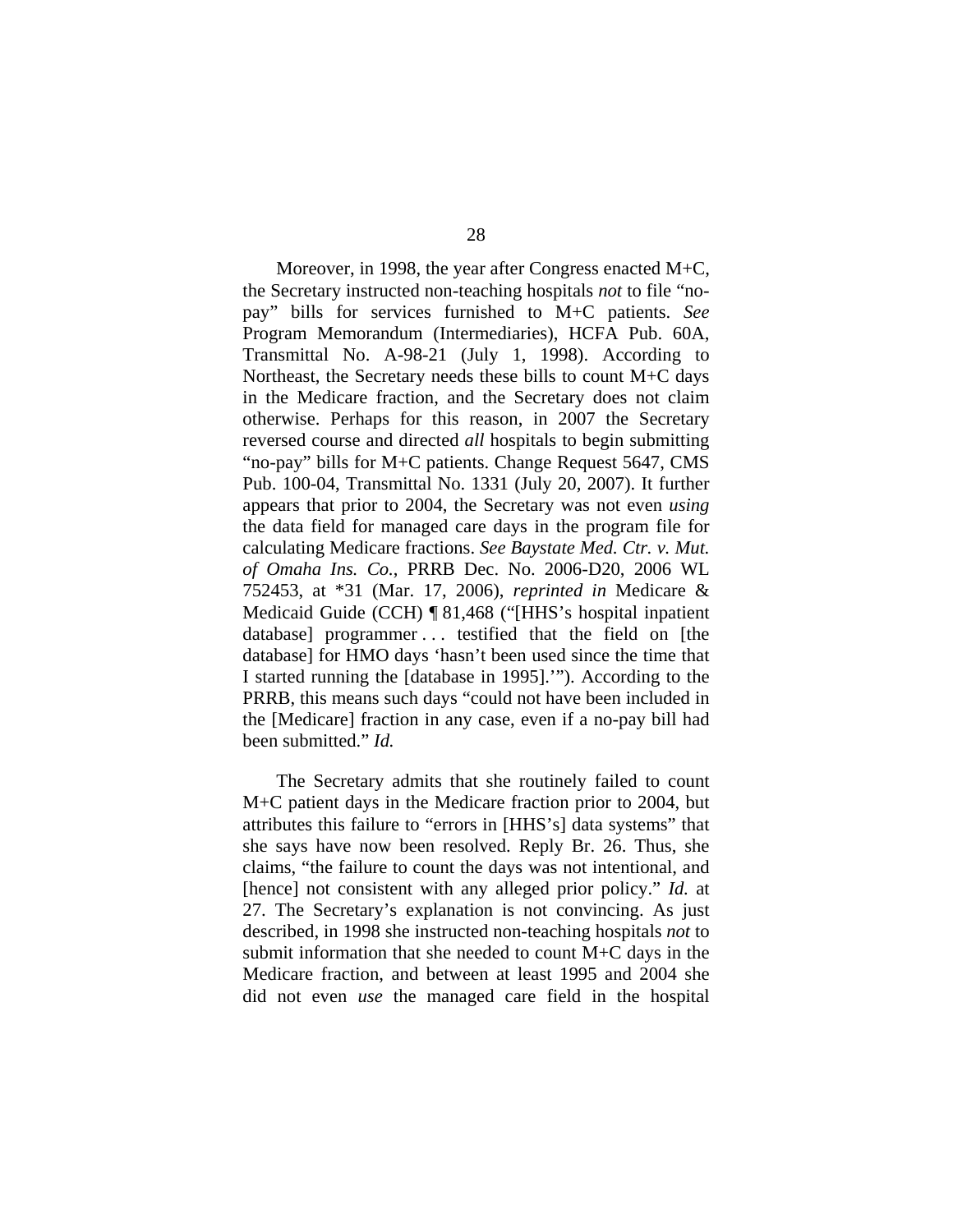inpatient database. The failure to count M+C days in the Medicare fraction was not the result of data system errors.

Aside from the Secretary's actual treatment of M+C days, her statements in the 2004 rulemaking and in a subsequent 2007 technical revision confirm that she changed her interpretation of the DSH provision in 2004. As noted above, in the 2004 rulemaking she announced that she was "adopting a policy" of counting M+C days in the Medicare fraction. 69 Fed. Reg. at 49,099. And in a 2007 technical revision to § 412.106 that made changes she had inadvertently omitted three years earlier, she called her 2004 decision to include M+C days in the Medicare fraction a "policy change." 72 Fed. Reg. 47,130, 47,384 (Aug. 22, 2007).

The Secretary does not even attempt to reconcile these statements with her claim that her present position is "longstanding." Rather, she points to a 1990 rulemaking in which she stated that "HMO" days should be counted in the Medicare fraction. *See* 55 Fed. Reg. 35,990, 35,994 (Sept. 4, 1990) ("Based on the language of  $\lbrack \S$  1395ww(d)(5)(F)(vi)], which states that the disproportionate share adjustment computation should include 'patients who were entitled to benefits under Part A,' we believe it is appropriate to include the days associated with Medicare patients who receive care at a qualified HMO. . . . Therefore, since [December 1987], we have been including HMO days in [the Medicare] percentage."). Prior to enactment of M+C in 1997, Medicare payments to HMOs were governed under § 1395mm, which provided for two types of contracts: (1) "cost" contracts, under which the Secretary reimbursed an HMO for its reasonable costs; and (2) "risk" contracts, under which the Secretary made fixed monthly payments to the HMO. 42 U.S.C. § 1395mm(a), (g), (h); *see also* 42 C.F.R. §§ 417.530- .576 (cost contracts), 417.580-.598 (risk contracts). As with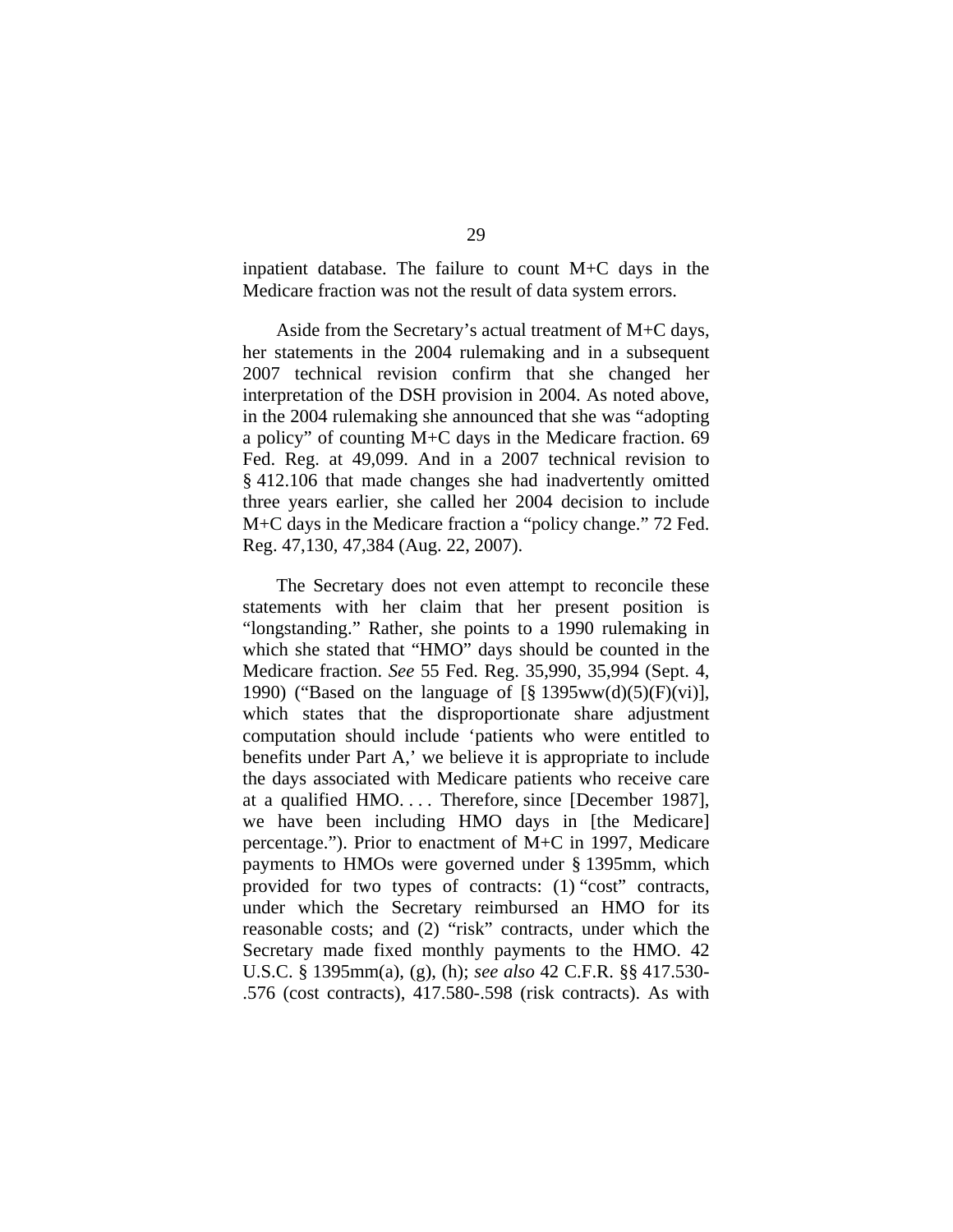M+C, Medicare payments for HMO patients went to the managed care plan, which then paid the provider, rather than to the provider directly. *See* 42 U.S.C. § 1395mm(a)(6) ("Subject to [certain exceptions] . . . if an individual is enrolled under this section with an eligible organization having a risk-sharing contract, only the eligible organization shall be entitled to receive payments from the Secretary under this subchapter for services furnished to the individual.").

The Secretary argues that the 1990 rulemaking shows she has long interpreted the Medicare fraction to include managed care days and has never limited the calculation to reimbursements paid directly to hospitals under Part A. Again, however, her actual practice belies this claim. At least as early as 1995, she was not using the managed care field in the program file for calculating Medicare fractions, making it impossible to count HMO days in the Medicare fraction. *See Baystate Med. Ctr.*, 2006 WL 752453, at \*31. Moreover, even if the 1990 rulemaking accurately reflected the Secretary's policy regarding § 1395mm HMO days, M+C was not enacted until 1997. *See* Balanced Budget Act § 4001, 111 Stat. at 275-327 (codified at 42 U.S.C. § 1395w-21 *et seq.*). Any support the 1990 rulemaking provides the Secretary's argument is thus indirect at best. This contrasts with the evidence about the Secretary's treatment of M+C days *during the fiscal years in dispute*.

In light of the foregoing, it is apparent that the Secretary's decision to apply her present interpretation of the DSH statute to fiscal years 1999-2002 violates the rule against retroactive rulemaking. The Secretary's interpretation, as set forth in the 2004 rulemaking and resulting amendment to § 412.106, contradicts her former practice of excluding M+C days from the Medicare fraction. Moreover, the amendment attaches new legal consequences to hospitals' treatment of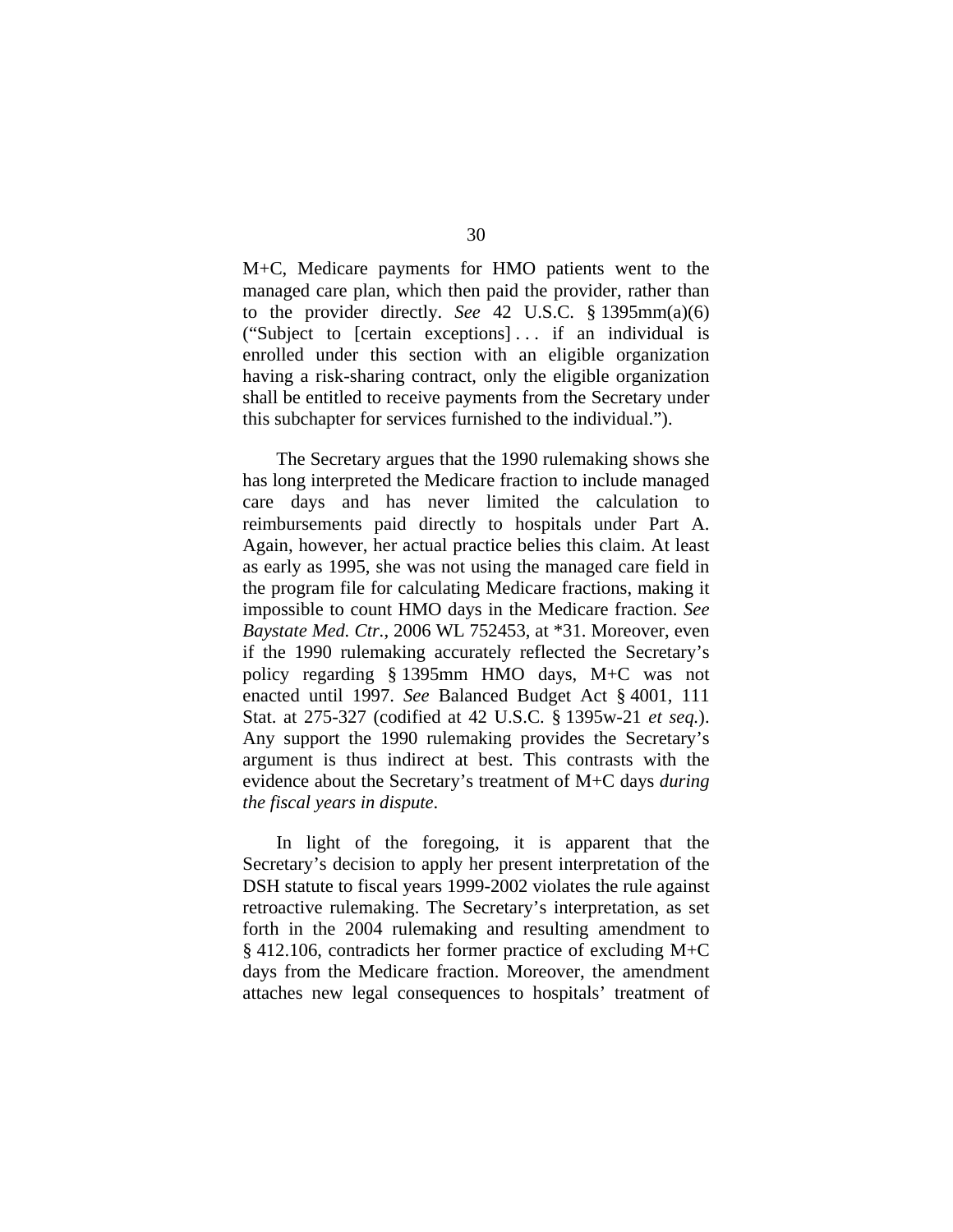low-income patients during the relevant time period. Hospitals that serve a disproportionately large number of such patients receive a statutorily mandated "additional payment" from the Secretary, 42 U.S.C.  $\S$  1395ww(d)(5)(F)(i), and whether a particular hospital qualifies for this payment, and the size of the payment the hospital receives, depends on the hospital's DSH fractions. Any rule that alters the method for calculating those fractions, therefore, changes the legal consequences of treating low-income patients.

We are aware of no statute that authorizes the Secretary to promulgate retroactive rules for DSH calculations. Absent such authorization, the Secretary's present interpretation, which marks a substantive departure from her prior practice of excluding M+C days from the Medicare fraction, may not be retroactively applied to fiscal years 1999-2002.

### $\mathcal{C}$

We are puzzled by the concurrence's suggestion that we have "twisted [ourselves] into a knot" by holding, on the one hand, that the DSH provision does not unambiguously foreclose the Secretary's interpretation that M+C enrollees are entitled to benefits under Part A, while also holding, on the other hand, that the Secretary cannot retroactively apply her interpretation to pre-2004 DSH calculations. Concurring Op. 13. The concurrence points out that none of the problems we identify above surfaced while the Secretary took the view Northeast now urges. But the Secretary avoided those problems by reading the phrase "entitled to benefits under Part A" to mean different things in different places. *See* 63 Fed. Reg. 34,968, 34,979 (June 26, 1998) (describing Secretary's practice of interpreting "entitled" to mean different things in different provisions). How the Secretary read other provisions before 2004 is not before us, and is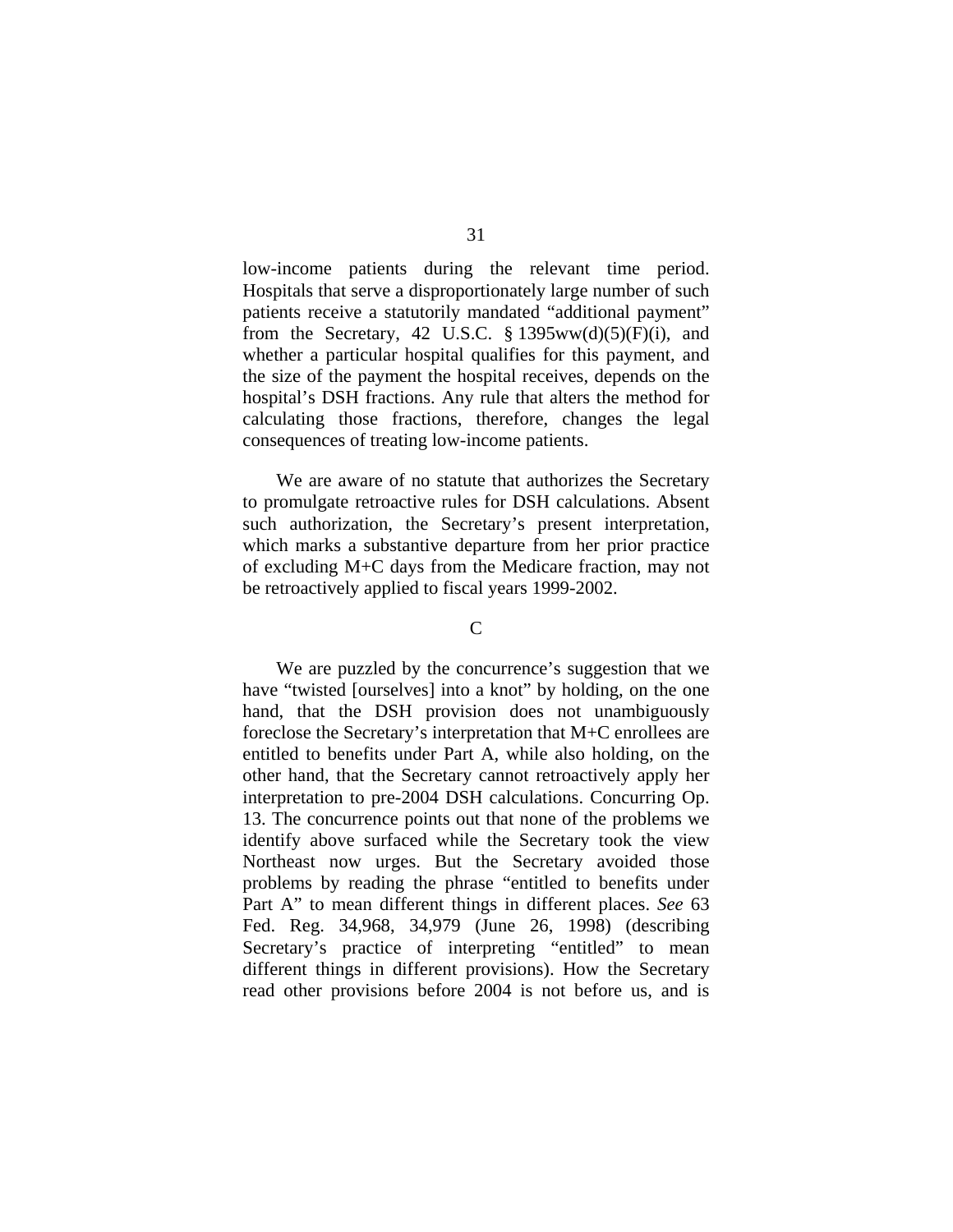irrelevant to the disposition in this case. We express no opinion as to whether the Secretary must read the phrase "entitled to benefits under Part A" to always mean the same thing throughout the Medicare statute. For present purposes, it is enough to conclude that other provisions of the Medicare statute make clear that the phrase sometimes includes M+C enrollees and that nothing in the DSH provision compels a different result.

#### III

As we conclude our analysis, a passage from Learned Hand lamenting the complexity of another regulatory behemoth—the Internal Revenue Code—comes to mind:

I know that these [provisions] are the result of fabulous industry and ingenuity . . . yet at times I cannot help recalling a saying of William James about certain passages of Hegel: that they were no doubt written with a passion of rationality; but that one cannot help wondering whether to the reader they have any significance save that the words are strung together with syntactical correctness. Much of the law is now as difficult to fathom, and more and more of it is likely to be so; for there is little doubt that we are entering a period of increasingly detailed regulation, and it will be the duty of judges to thread the path ... through these fantastic labyrinths.

Learned Hand, *In Memoriam: Thomas Walter Swan*, 57 YALE L.J. 167, 169 (1947). Having wound our way through the intricate tangle of DSH fractions, Medicare + Choice requirements, and more, we hold that Congress has not unambiguously foreclosed the Secretary's interpretation that M+C enrollees are entitled to benefits under Part A. But we also hold that the Secretary's present interpretation, even if it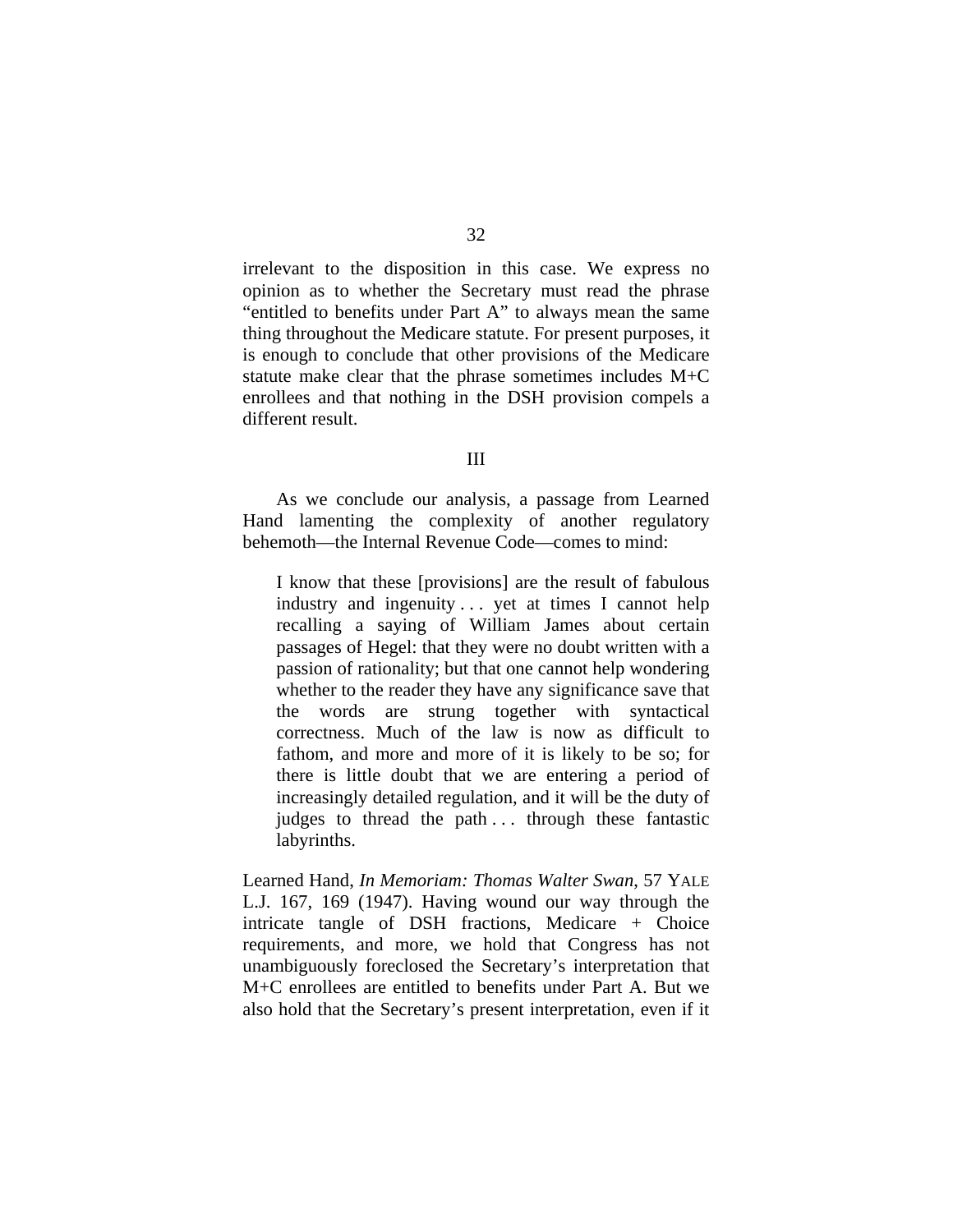would pass *Chevron* step two (an issue upon which we do not opine), may not be retroactively applied to Beverly's 1999- 2002 DSH adjustments. We affirm the district court's grant of summary judgment for Northeast for this second reason.

*So ordered.*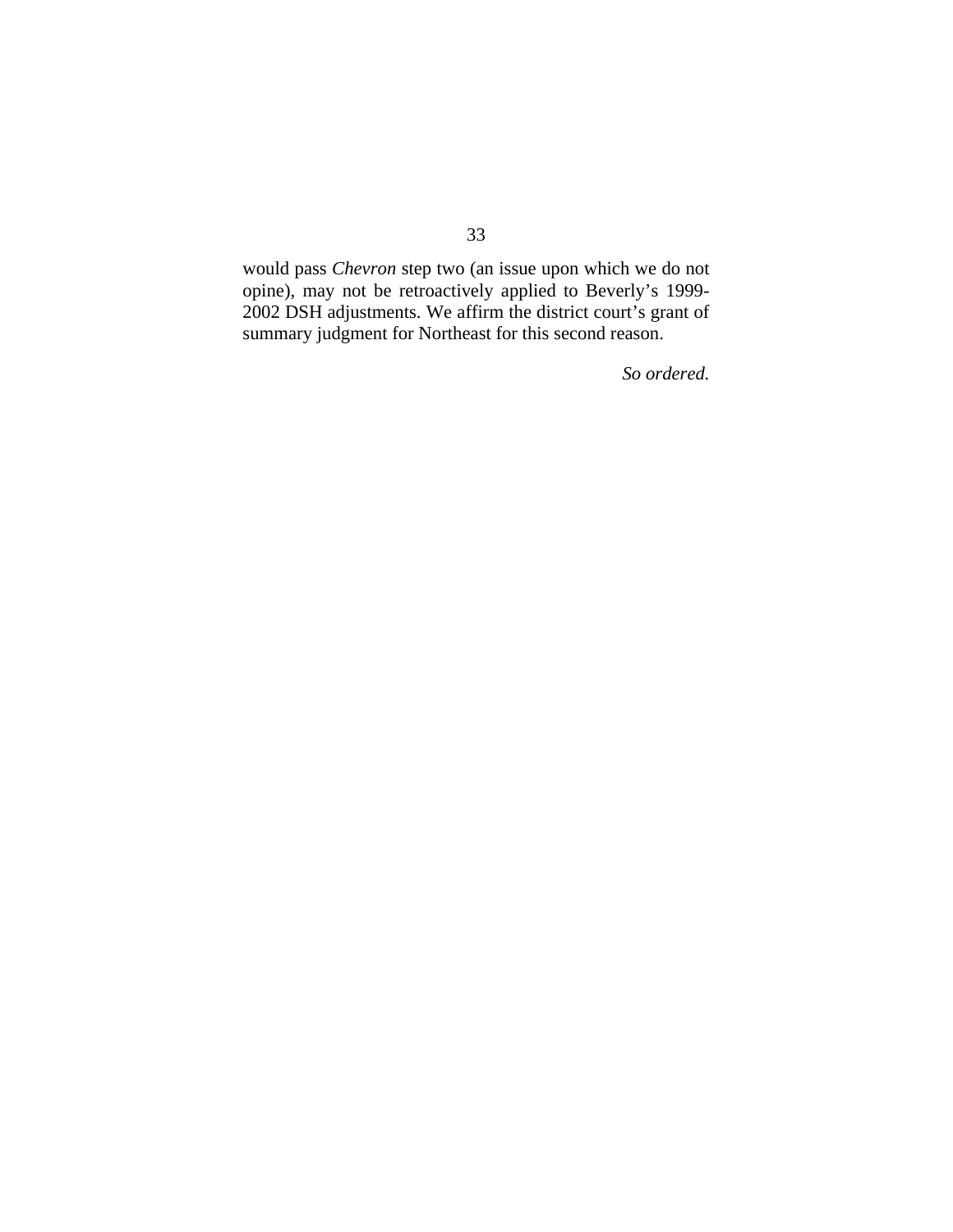## KAVANAUGH, *Circuit Judge*, concurring in the judgment:

Although the legal question presented here is embedded within a very complex legal scheme and has significant financial ramifications, the question itself is straightforward: If a hospital patient receives Medicare benefits under Medicare Part C for a particular "patient day," is that patient also "entitled" for that same "patient day" to Medicare benefits under Medicare Part A? In my view, the text of the Medicare statute tells us the answer is no. I agree with the careful analysis by Judge Bates in the District Court: Medicare beneficiaries must choose between governmentsubsidized private insurance plans under Part C and government-administered insurance under Part A, and after they choose, they are obviously not entitled on the same "patient day" to benefits from both kinds of plans. HHS rejected that interpretation of the text and, as a result, significantly undercompensated Beverly Hospital (and many other hospitals) for the costs of treating Medicare patients. Because HHS misapplied the statute, I would rule for Beverly Hospital and affirm the judgment of the District Court on that ground.

I

Through the Medicare program, the Federal Government provides health insurance to, among others, Americans who are 65 or older. Medicare has several "parts," two of which are central to this case: Part A provides hospitalization benefits through government-administered fee-for-service hospital insurance, and Part C (previously called "Medicare+Choice" and now called "Medicare Advantage") provides government-subsidized enrollment in private insurance plans.

The Department of Health and Human Services manages Medicare Part A by paying hospitals a pre-determined sum for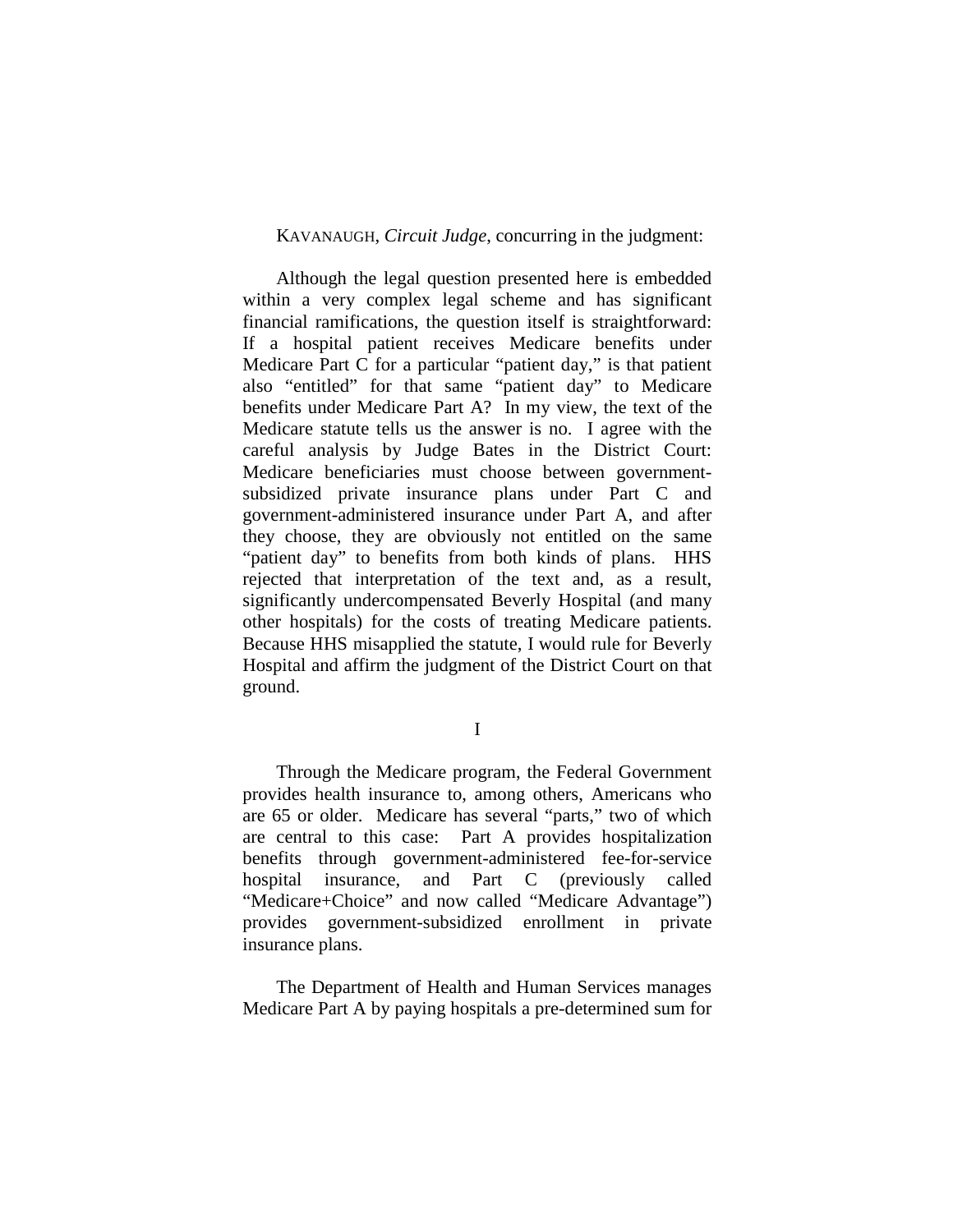each covered inpatient hospitalization service, without regard to the actual cost incurred by the hospitals. HHS is required by statute to disburse extra Part A funds to hospitals that serve a "significantly disproportionate number of low-income patients." 42 U.S.C. § 1395ww(d)(5)(F)(i)(I). The theory is that, for a variety of reasons, it costs hospitals more to treat significant numbers of low-income patients, and hospitals that do so should therefore receive higher reimbursements. A statutory provision known as the "disproportionate share hospital adjustment" provides a convoluted (to put it charitably) formula for calculating how much extra money HHS must pay to hospitals that disproportionately serve the poor. The formula is designed to measure the proportion of low-income patients at a given hospital for a particular costreporting period.

Without delving into too much numbing detail, it suffices here to say that the statutory calculation relevant to this case requires a determination for each hospital of the number of patient days "made up of patients who (for such days) were entitled to benefits under part A of [Medicare]." 42 U.S.C.  $§ 1395ww(d)(5)(F)(vi)(I).$ 

Beverly Hospital treated a disproportionately high number of low-income patients during fiscal years 1999 through 2002, and therefore was due to receive extra payments for doing so. The Hospital challenges HHS's calculation of those payments. The Hospital contends that HHS, when applying the formula, improperly counted patients enrolled in Medicare Part C as patients "entitled to benefits under part A," even though Medicare Part C recipients do not receive benefits under Part A. According to the Hospital, HHS's misinterpretation of that component of the statutory formula caused the agency to undercompensate the Hospital.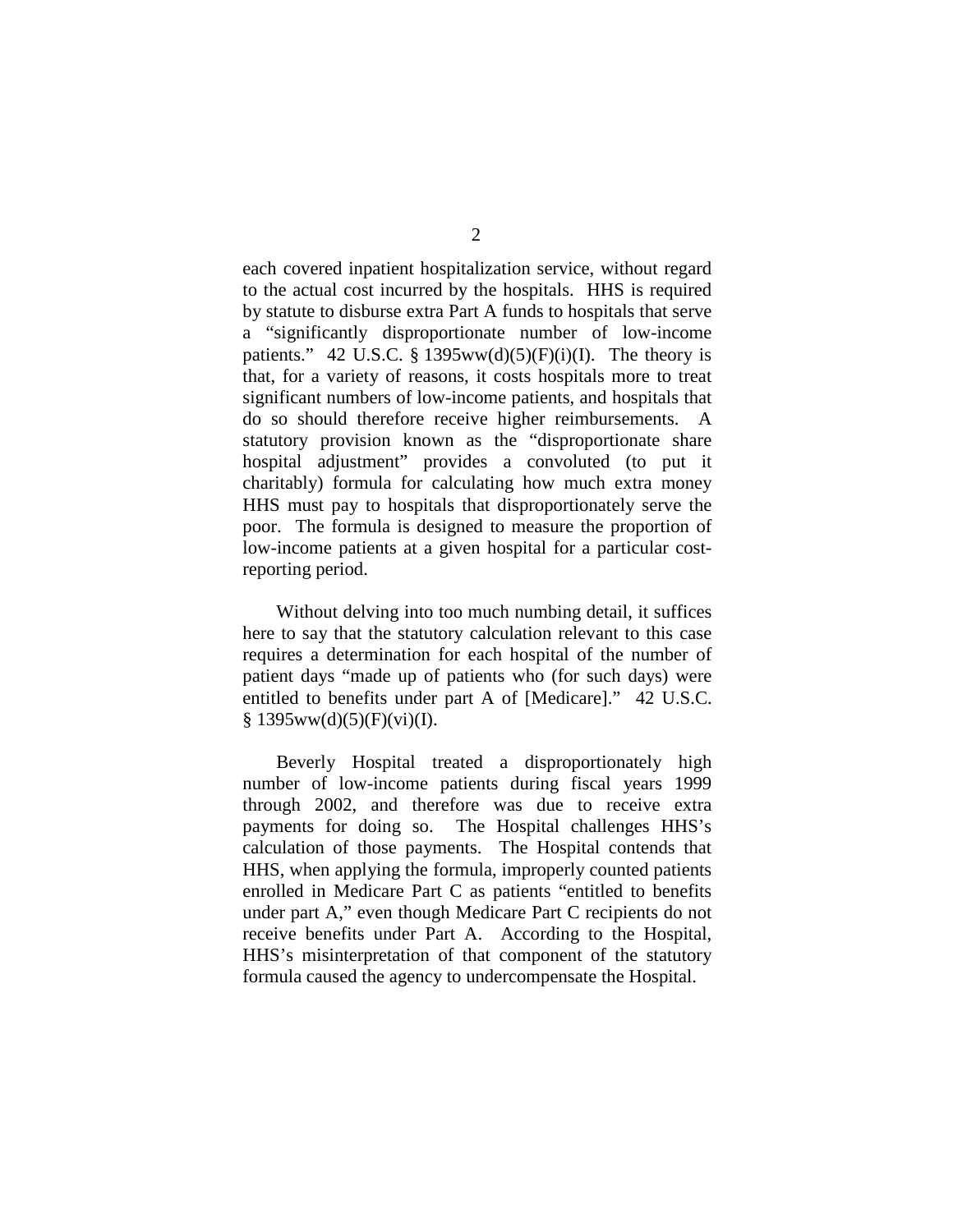This case boils down to a straightforward question of statutory interpretation: If a person is enrolled in and receives hospitalization benefits for a particular "patient day" through a Medicare+Choice plan pursuant to Part C of Medicare, is that person also "entitled" for that same "patient day" to hospitalization "benefits under part A" of Medicare? In other words, can a patient be both enrolled in Part C and entitled to Part A benefits *for the same day*? The answer is no.

Four mutually reinforcing textual points support that conclusion.

*First*, the language of the key statutory provision requires HHS to focus retrospectively on specific patient days. To reiterate, the statute requires HHS to calculate the number of patient days "made up of patients who (*for such days*) were entitled to benefits under part A." 42 U.S.C.  $§$  1395ww(d)(5)(F)(vi)(I) (emphasis added). The words "for such days" in the statute make clear that HHS must count specific hospital days for patients who, on those specific days, were entitled to Part A benefits. The word "were" makes clear that this is a backward-looking calculation designed to determine what kind of benefits a specific patient received on a specific day. The statute requires HHS to isolate hospital days attributable to patients who were, on those days, receiving benefit payments through Part A of Medicare. A patient who is receiving benefits under Part A for a given day cannot also receive benefits under Part C for that day. Therefore, in calculating the formula, HHS is required to differentiate Part-C-attributable patient days from Part-Aattributable patient days.

*Second*, the Medicare statute establishes that "each" Medicare+Choice eligible individual . . . is entitled to elect to receive benefits . . . through the original [M]edicare fee-for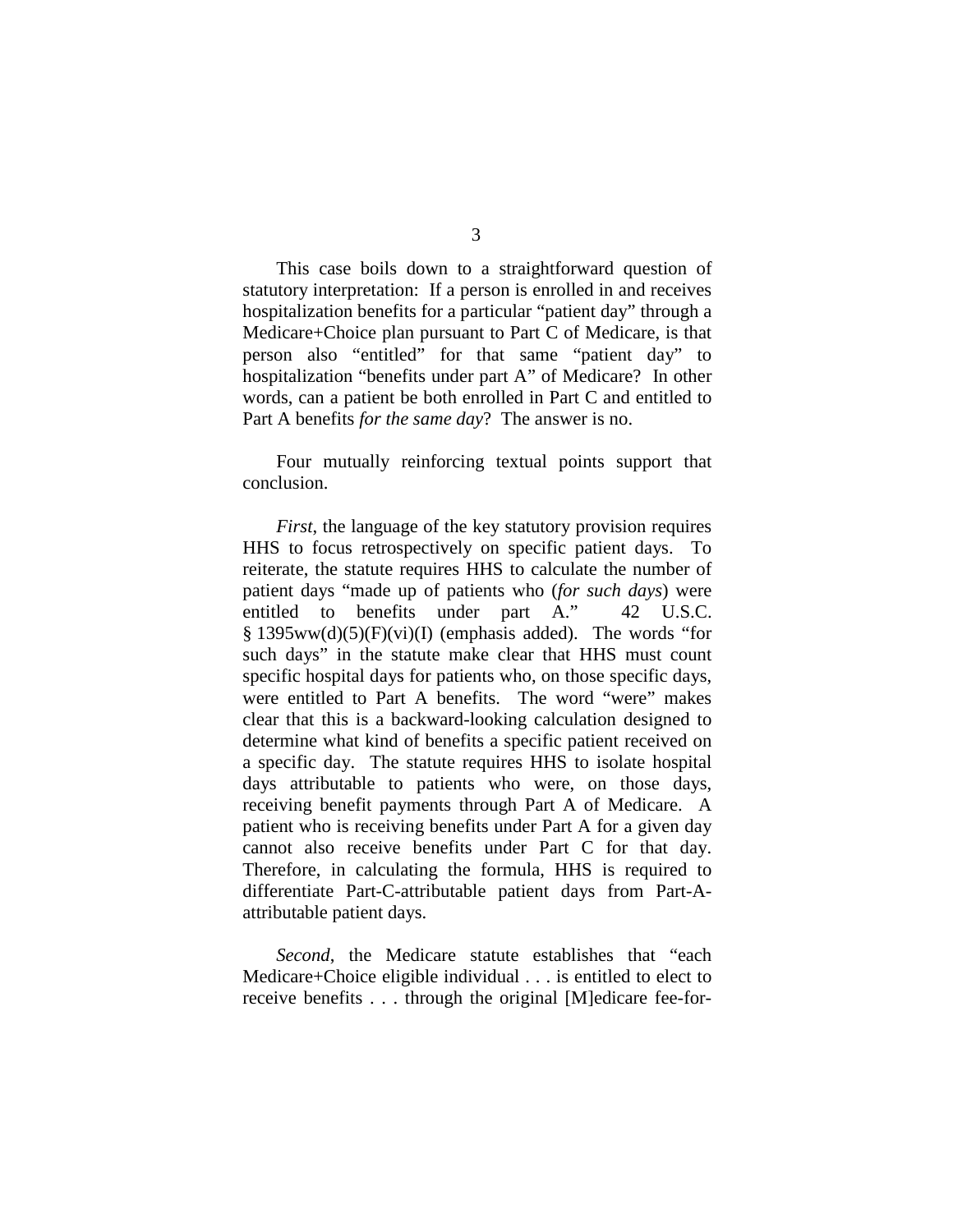service program under parts A and B . . . , *or* . . . through enrollment in a Medicare+Choice plan under [part C]." 42 U.S.C. § 1395w-21(a)(1) (emphasis added). In other words, a Medicare recipient makes a choice between the different parts of Medicare for purposes of obtaining Medicare coverage. The statute indicates that a patient cannot be enrolled in Part A and Part C at the same time. Once the Medicare recipient chooses a part and enrolls, he or she becomes entitled to benefits under that part, and only under that part. Even though a Part-C-enrolled patient maintains the right to cancel enrollment in Part C and switch to Part A (or vice versa) in a future open enrollment period, on any given day the patient is entitled to hospitalization benefits under only the part of Medicare in which he or she is currently enrolled. A Medicare patient enrolled in Part C on a particular day is therefore entitled to receive benefits under Part C, and not under Part A, for that day. Similarly, a Medicare patient enrolled in Part A on a particular day is entitled to receive benefits under Part A, and not under Part C, for that day.

*Third*, the Medicare statute provides that "payments under a contract with a Medicare+Choice organization . . . with respect to an individual electing a Medicare+Choice plan offered by the organization shall be *instead of* the amounts which (in the absence of the contract) would otherwise be payable under [Medicare] parts A and B." 42 U.S.C. § 1395w-21(i)(1) (emphasis added). All Part C enrollees could, if they chose, be enrolled in Part A instead. Section 1395w-21(i)(1) establishes that HHS makes benefit payments under Part C *instead of* payments the agency would otherwise make under Part A, and that Part C enrollees receive Part C benefit payments *instead of* Part A benefit payments. As a result, a patient enrolled in Part C on a particular day does not receive benefit payments under Part A for that day.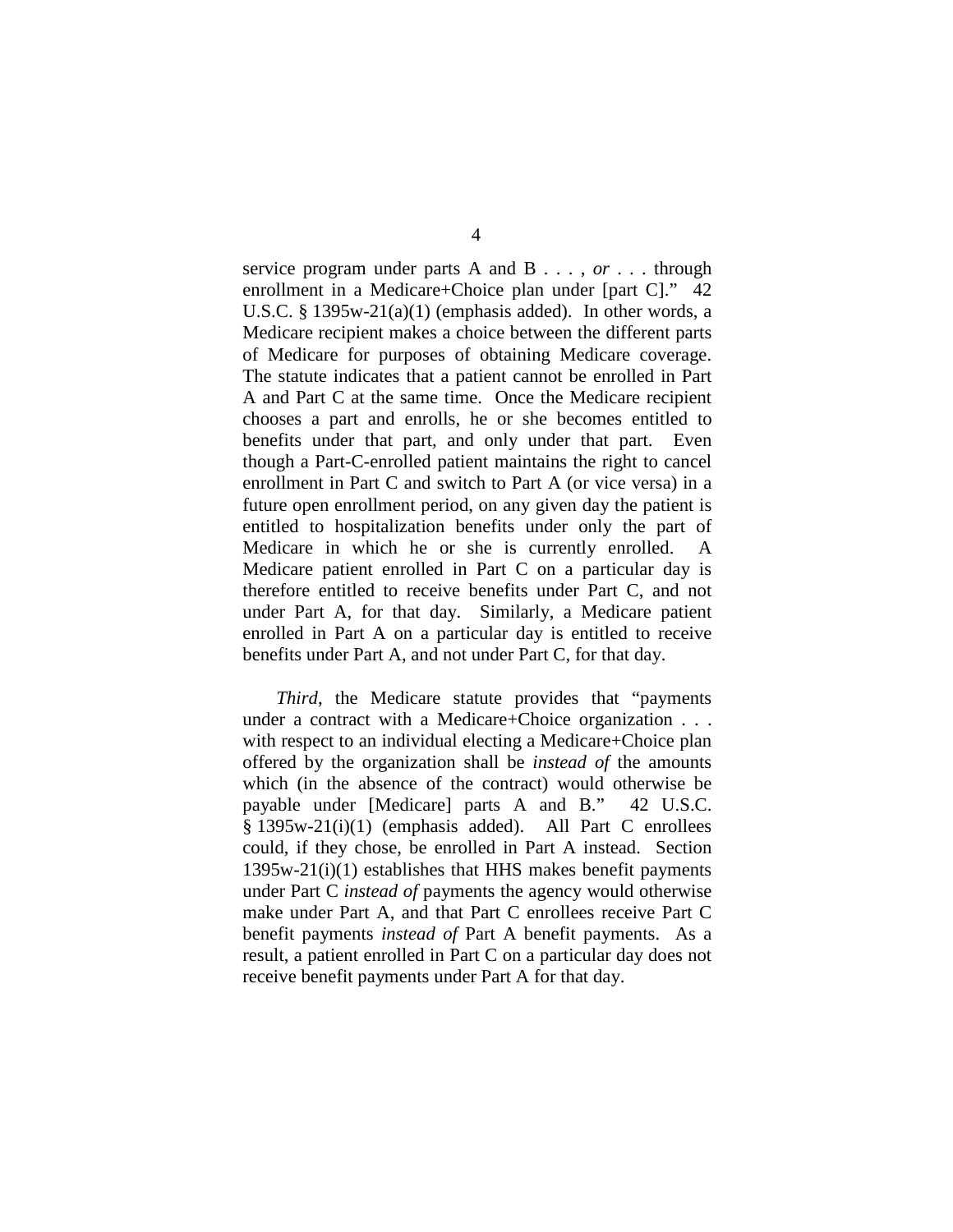*Fourth*, the Medicare statute defines "entitlement" to Part A benefits as follows: "entitlement of an individual to [Medicare part A] benefits for a month shall consist of entitlement to have payment made under, and subject to the limitations in, [Medicare] part A . . . during such month." 42 U.S.C.  $§$  426(c)(1). In other words, "entitlement" is not just an abstract ability to sign up for Part A or Part C. Rather, it is entitlement *to have payment made*, and a patient at any given time can have payment made under Part A or Part C but not both. Put another way, a Medicare patient enrolled in a Part C plan does *not* have the right "to have payment made under, and subject to the limitations in, [Medicare] part A."[1](#page-37-0)

That interpretation of "entitlement" as meaning entitlement to be paid is consistent, moreover, with the decisions of the four courts of appeals that have previously interpreted that term in this formula. *See Cabell Huntington Hosp. v. Shalala*, 101 F.3d 984 (4th Cir. 1996); *Legacy Emanuel Hosp. & Health Ctr. v. Shalala*, 97 F.3d 1261 (9th Cir. 1996); *Deaconess Health Svcs. Corp. v. Shalala*, 83 F.3d 1041 (8th Cir. 1996); *Jewish Hosp. v. Sec'y of HHS*, 19 F.3d

<span id="page-37-0"></span><sup>&</sup>lt;sup>1</sup> HHS rejects this interpretation of the word "entitled" in the phrase "entitled to benefits under part A," but accepts the same interpretation in the phrase "entitled to supplemental security income benefits," even though both phrases are found in the same sentence of the statute. *See* 42 U.S.C. § 1395ww(d)(5)(F)(vi)(I) ("patients who (for such days) were entitled to benefits under part A . . . and were entitled to supplemental security income benefits"); 75 Fed. Reg. 50,042, 50,280-81 (Aug. 16, 2010) (patients are "entitled" to SSI benefits only when they actually receive SSI payments). HHS thus interprets the word "entitled" differently within the same sentence of the statute. The only thing that unifies the Government's inconsistent definitions of this term is its apparent policy of paying out as little money as possible. I appreciate the desire for frugality, but not in derogation of law.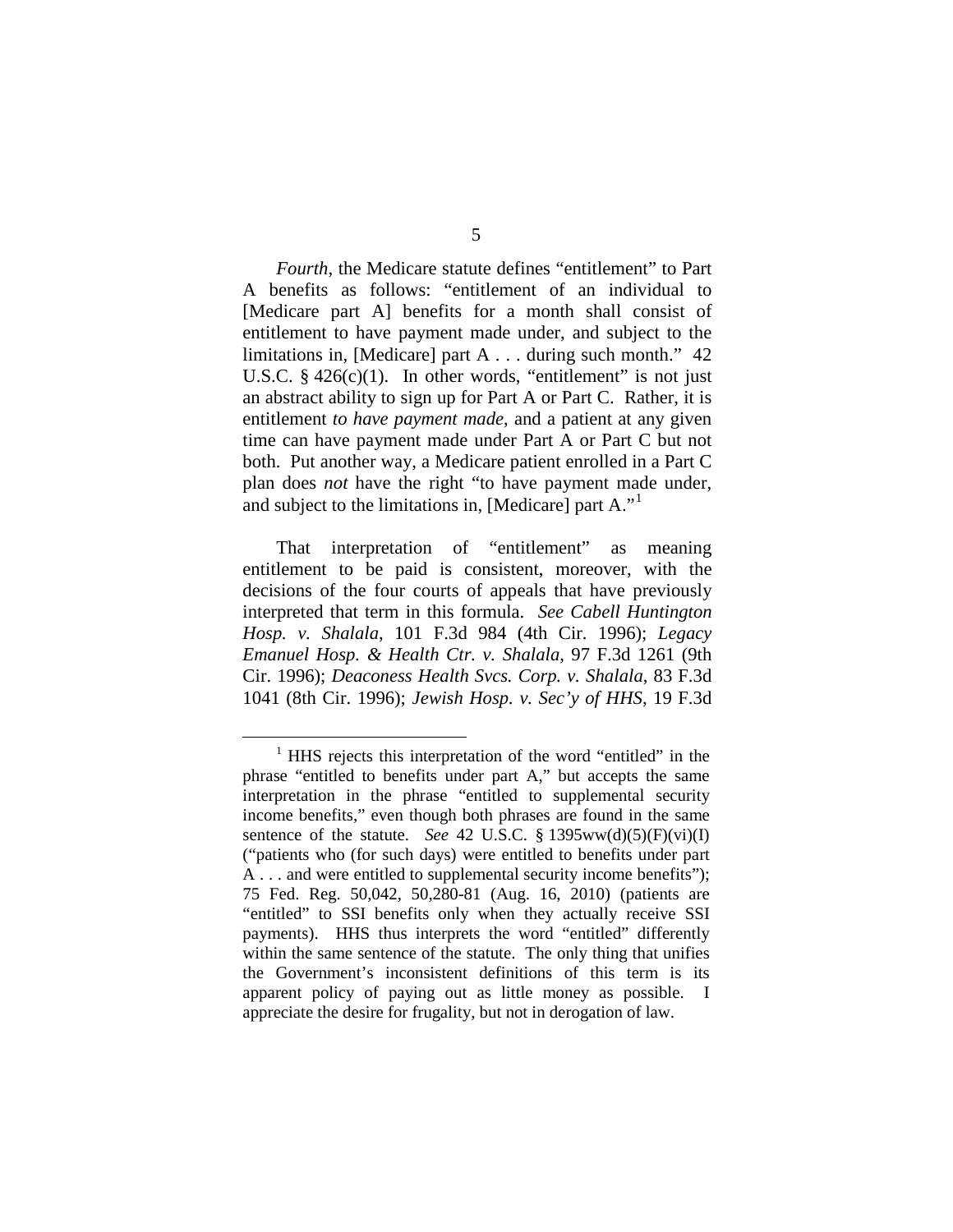[2](#page-38-0)70 (6th Cir. 1994). $^2$  As the Sixth Circuit explained in the first of this line of cases, to be "entitled" to some benefit means that "one possesses the right or title to that benefit." *Jewish Hosp.*, 19 F.3d at 275 (emphasis omitted). The phrase "entitled to benefits under part A" thus "fixes the calculation upon the absolute right to receive an independent and readily defined payment." *Id.* (emphasis omitted); *see also Legacy Emanuel*, 97 F.3d at 1265 ("Both parties agree that the Medicare proxy only counts patient days paid by Medicare."); *cf. Cabell Huntington*, 101 F.3d at 988 ("a patient who is 'eligible' for Medicaid becomes 'entitled' to payment only after using one of the covered medical services").

Although it's not binding on HHS, a recent decision of HHS's own Provider Reimbursement Review Board also persuasively supports the Hospital's interpretation here. In a straightforward opinion, the Board reasoned that "once an individual has enrolled in a Medicare+Choice plan under part C, he or she is no longer 'entitled to benefits under part A,' because he or she is no longer entitled to have payment made under part A for the days at issue." *Southwest Consulting DSH Medicare+Choice Day Groups v. BlueCross BlueShield Ass'n NHIC Corp.*, PRRB Dec. No. 2010-D52 at 12, *reprinted in* Medicare & Medicaid Guide (CCH) ¶ 82,679 (Sept. 30, 2010), *rev'd*, CMS Adm'r Dec. (Nov. 22, 2010).

And of course, it is quite telling that, until 2004, HHS itself interpreted the statute as the Hospital does here. In 2004, HHS abruptly changed course, apparently because of an overriding desire to squeeze the amount of money paid to

<span id="page-38-0"></span> $2$  Those courts were focused on a different phrase in the statute – "eligible for" Medicaid rather than "entitled to" Medicare – but had occasion to discuss the meaning of "entitled to" Medicare as contrasted with "eligible for" Medicaid.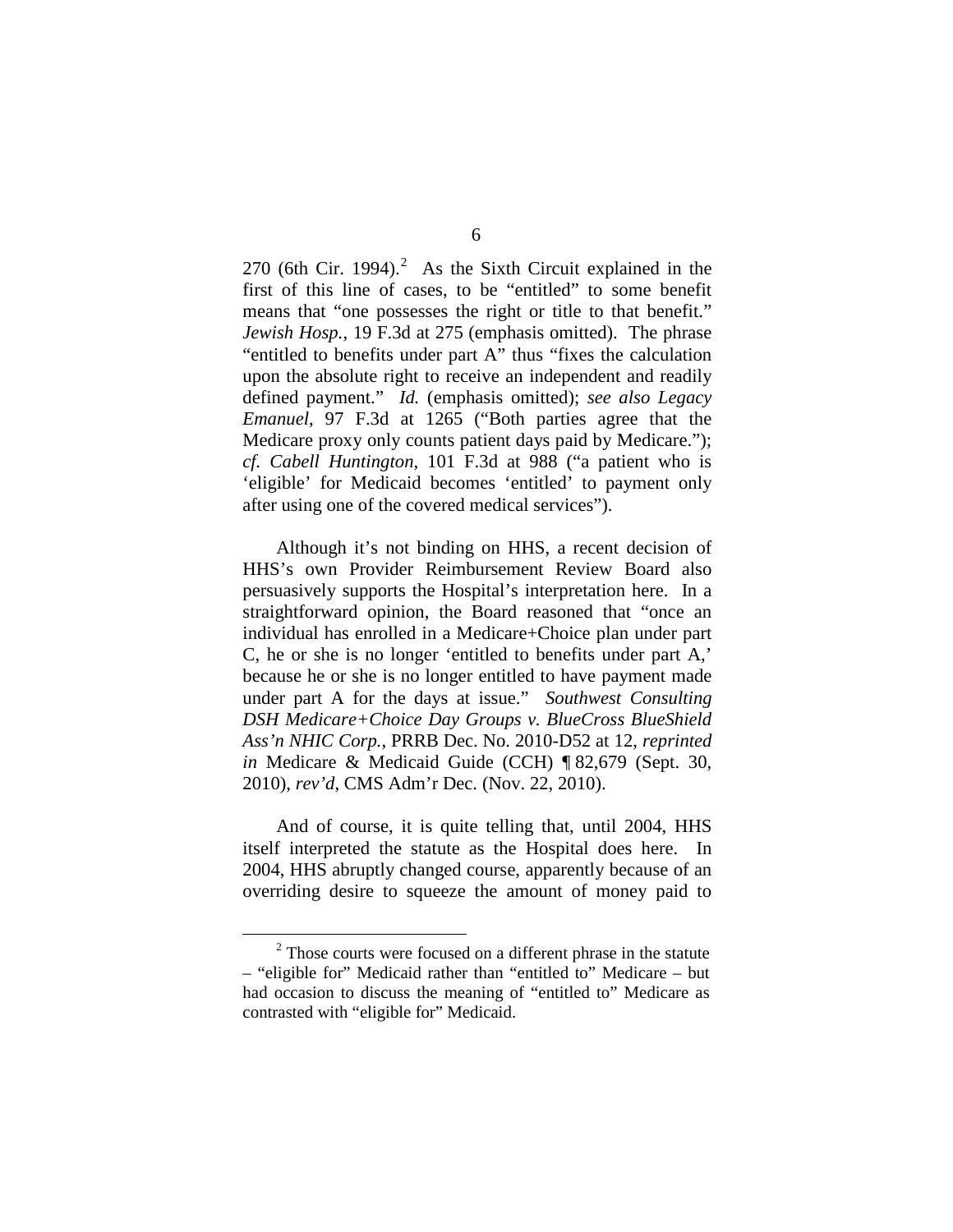Medicare providers (and beneficiaries) in light of the country's increasingly precarious fiscal situation. But this statute does not permit HHS to pursue fiscal balance on the backs of Medicare providers and beneficiaries in this way.

Common parlance and common sense also are consistent with the Hospital's interpretation of the text. For example, an active-duty member of the military is not permitted to speak at a political rally. You might be entitled to serve in the military, and you might be entitled to speak at political rallies. But you are not entitled to do both at the same time. When a retiree elects a pension benefit when retiring, the retiree is entitled to choose an annuity or a lump sum, but not both. Or consider the NFL's rules on the coin toss: If you win the toss, you are entitled to choose possession or which goal to defend, but not both. So it is with Part A and Part C of Medicare.

## II

The majority opinion does not directly take issue with any of the above textual analysis showing that, for purposes of § 1395ww(d)(5)(f)(vi), a Part C beneficiary is not "entitled" to Part A benefits for a specific patient day.<sup>[3](#page-39-0)</sup> According to the majority opinion, the Hospital's interpretation of "entitled" nonetheless cannot be accepted because it would cause problems for or anomalies in the implementation of certain other statutory provisions. And those problems or anomalies show, the majority opinion says, that the Hospital's interpretation of § 1395ww(d)(5)(f)(vi) is not correct. I

<span id="page-39-0"></span> <sup>3</sup> Part II.A of the majority opinion rejects the Hospital's *Chevron* step one argument, but then Part II.B of the majority opinion rules for the Hospital anyway because HHS had a different position back before 2004. Part II.A of the majority opinion thus is unnecessary given the majority opinion's conclusion.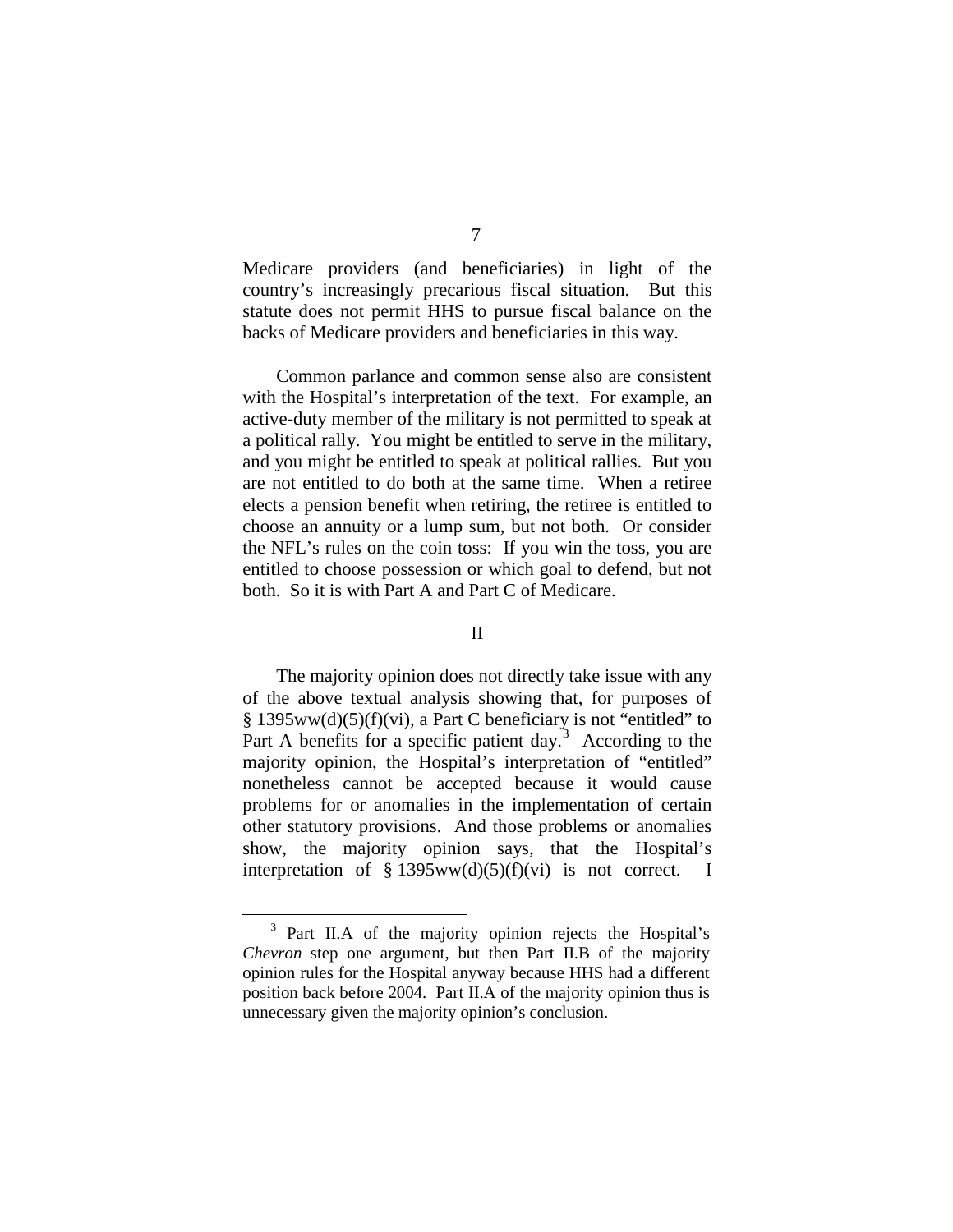disagree with the majority opinion's bank-shot approach to interpreting  $§$  1395ww(d)(5)(f)(vi).

A

The majority opinion cites  $$ 1395w-21(d)(2)(A)$ , a provision that requires annual notice to Part A beneficiaries (those "entitled" to benefits under Part A) of their option to enroll in Part C. *See* Maj. Op. at 12. The majority opinion expresses concern that, under the Hospital's approach, this provision might not require notice to Part C enrollees. That concern is misplaced because HHS puts all of the relevant information on its website and in practice notifies both Part A and Part C beneficiaries of their available options. That's presumably because a different subsection of this provision requires that HHS "broadly disseminate information to medicare beneficiaries (and prospective medicare beneficiaries) on the coverage options provided under this section in order to promote an active, informed selection." 42 U.S.C. § 1395w-21(d)(1). The apparent point of the precise statutory notice requirement in subsection  $(d)(2)(A)$  is simply to ensure that *non-Part C* individuals learn about Part C options, which is precisely what would still be required under the Hospital's interpretation. In short, contrary to the majority opinion's suggestion, subsection (d)(2)(A) creates no barrier to the Hospital's interpretation.

Probably more important in the bigger picture here, the majority opinion's reliance on the relatively minor openseason notice provision to interpret the hugely significant statutory reimbursement formula, which involves hundreds of millions of dollars annually, amounts to using a very small tail to wag a very large dog. Even if the Hospital's interpretation would create an anomaly (as the majority opinion sees it) in the open-season notice provision, that anomaly would be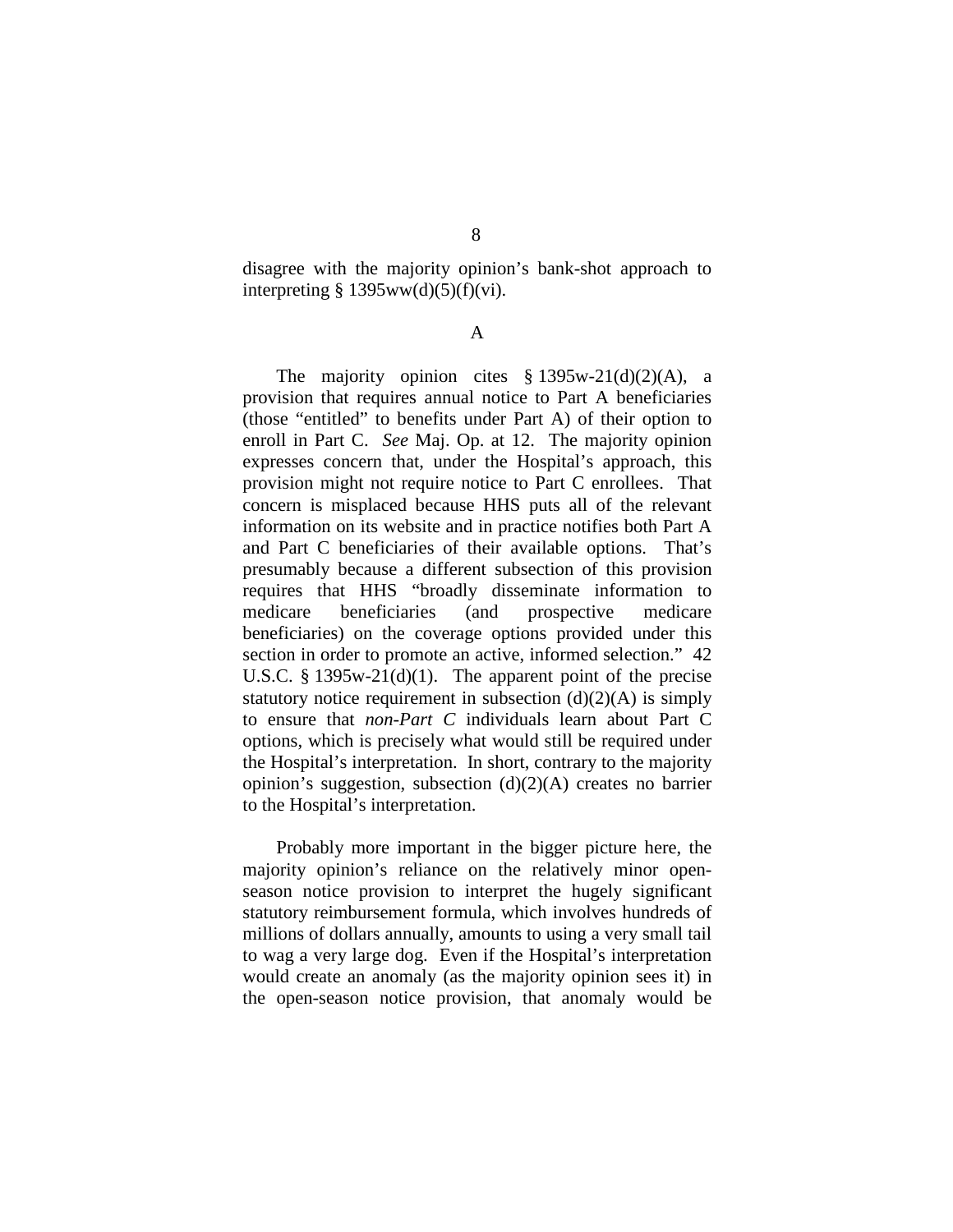inconsequential, as explained above, and in any event would not be a good reason to rewrite the statutory text of the reimbursement formula and thereby shift responsibility for hundreds of millions of dollars in costs from the government to hospitals and Medicare beneficiaries.

Next, citing  $§ 1395w-22(c)(2)$ , the majority opinion suggests that Part C enrollees would not be able to obtain plan information from their Part C plans under the Hospital's interpretation. *See* Maj. Op. at 13. HHS did not rely on this statutory provision in its brief, and for good reason. The preceding subsection, § 1395w-22(c)(1), requires Part C plans to give similar information to all of their Part C enrollees. The difference in language between  $\S$ § 1395w-22(c)(1) and 1395w-22(c)(2) actually *supports* the Hospital's approach here.

Next, the majority opinion cites § 1395w-21(h)(1). *See*  Maj. Op. at 14. This is another provision that HHS has not relied upon. In any event, this provision, too, does not cause any problems if applied only to non-Part C enrollees. Under the Hospital's interpretation, the provision would require HHS's approval before Part C plans send marketing materials to Medicare beneficiaries who are not yet signed up for such a Part C plan. Contrary to the majority opinion, I find nothing odd about that.

The majority opinion then turns to  $\S 1395w-24(e)(1)(B)$ and (e)(4)(B). *See* Maj. Op. at 15. Again, the majority opinion has dredged up statutory provisions that HHS has declined to rely on. (HHS was well-represented in this case, so the majority opinion is not making up for deficiencies of counsel. Rather, it is citing provisions that even HHS – which has been dealing with this issue for years – has not relied upon.) I frankly see no anomaly with respect to these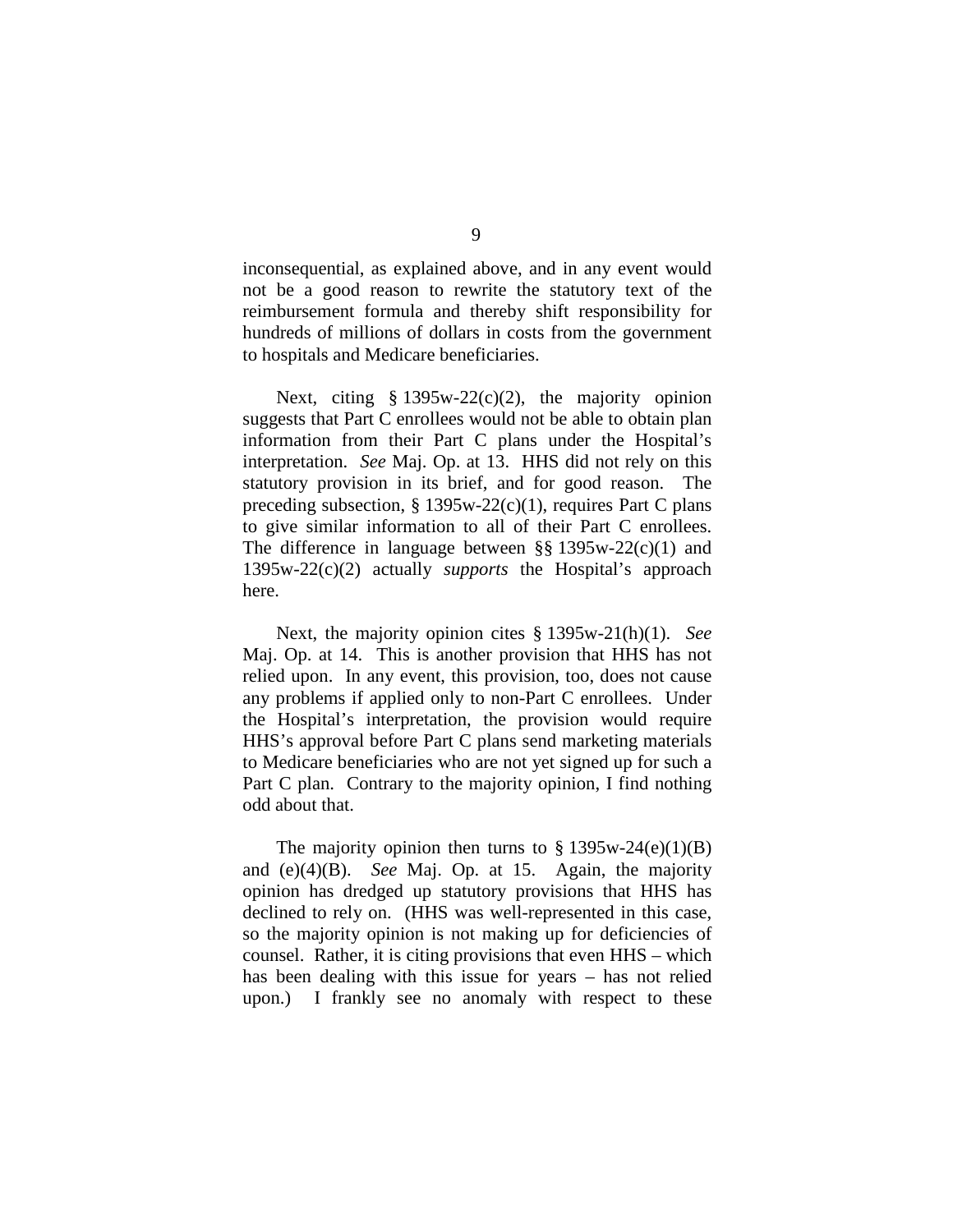provisions that would result from the Hospital's interpretation. What those provisions mean quite simply and quite obviously is that Part C enrollees cannot be forced to pay more than Part A and Part B beneficiaries for the same benefits.

The majority opinion cites  $\S 1395w-21(e)(2)(D)$  and claims that the Hospital's interpretation would mean that an institutionalized Part C patient could not change plans. *See*  Maj. Op. at 16. But an institutional patient who dropped his Part C plan would then be entitled to Part A benefits and thus eligible to sign up for a different Part C plan. So there's no problem or anomaly there.

The majority opinion cites  $\S 1395w-23(\omega)(3)(B)(ii)$ , a provision about qualifying counties. *See* Maj. Op. at 17. This, too, is yet another provision that HHS has not cited. I again fail to see the confusion the majority opinion thinks would be created here if we accepted the Hospital's interpretation. It is quite clear that the determination of qualifying counties examines whether 25% of those in a particular area who could sign up for Medicare Part C did sign up for Medicare Part C.

The majority opinion points to  $\S$  1396d(p)(1) and says that the Hospital's interpretation would cause Medicare rather than Medicaid to pay for poor Part C patients. *See* Maj. Op. at 17. (Medicaid typically pays for the hospital expenses of poor Medicare patients.) Putting aside the fact that there are relatively few poor Part C patients, a separate statutory provision, § 1395w-22(a)(7), makes abundantly clear that Medicaid and not Medicare will pick up the costs for such patients. So the majority opinion's far-afield citation to § 1396d(p)(1) does not pose any barrier to or inconsistency with the Hospital's interpretation of the term "entitled" in the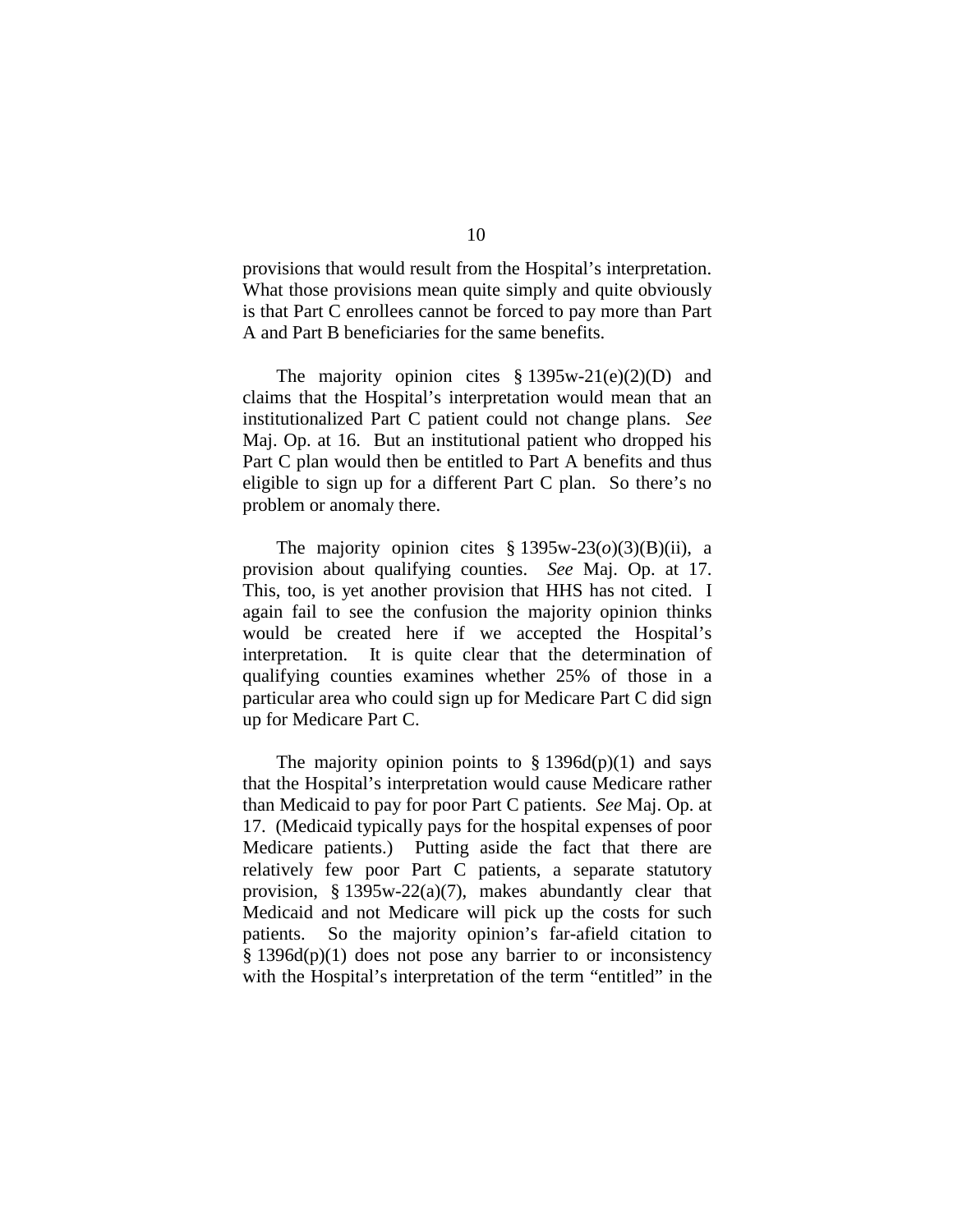statutory reimbursement formula contained in 42 U.S.C.  $§ 1395ww(d)(5)(F)(vi).$ 

The majority opinion also cites § 1395w-27(e). *See* Maj. Op. at 18-19. Here, the majority opinion is on particularly shaky ground. This statute sets forth a formula that allowed HHS to collect fees from Part C plans, subject to certain caps, for fiscal years 2001 to 2005. The problem is that the majority opinion here has *accepted* the Hospital's interpretation of this statute for the years before 2004. The majority opinion thus blesses the Hospital's interpretation for fiscal years 2001, 2002, and 2003 and yet says simultaneously that the Hospital's interpretation would create a "nonsensical result" with respect to  $\S 1395w-27(e)(2)(B)$ , which applies to those same years. Maj. Op. at 19. How can that be?

The majority opinion then cites  $\S 1395w-27a(f)(4)(A)$ . *See* Maj. Op. at 20. This is still another provision that the majority opinion cites but HHS did not. And this provision likewise does not cause any problems under the Hospital's interpretation. Indeed, the majority opinion's attempt to create confusion about this provision appears severely strained in context (which is probably why HHS did not cite it). This provision in context asks a simple question: How many people in the area could have signed up for Part C but didn't?

B

To summarize the prior discussion: The majority opinion has cited a series of statutory provisions on the theory that the Hospital's interpretation of § 1395ww(d)(5)(F)(vi) – that a Part C beneficiary is not entitled to Part A benefits for a particular patient day – would cause anomalies in other provisions of the statute. But there are no such anomalies. Neither in isolation nor in combination do those provisions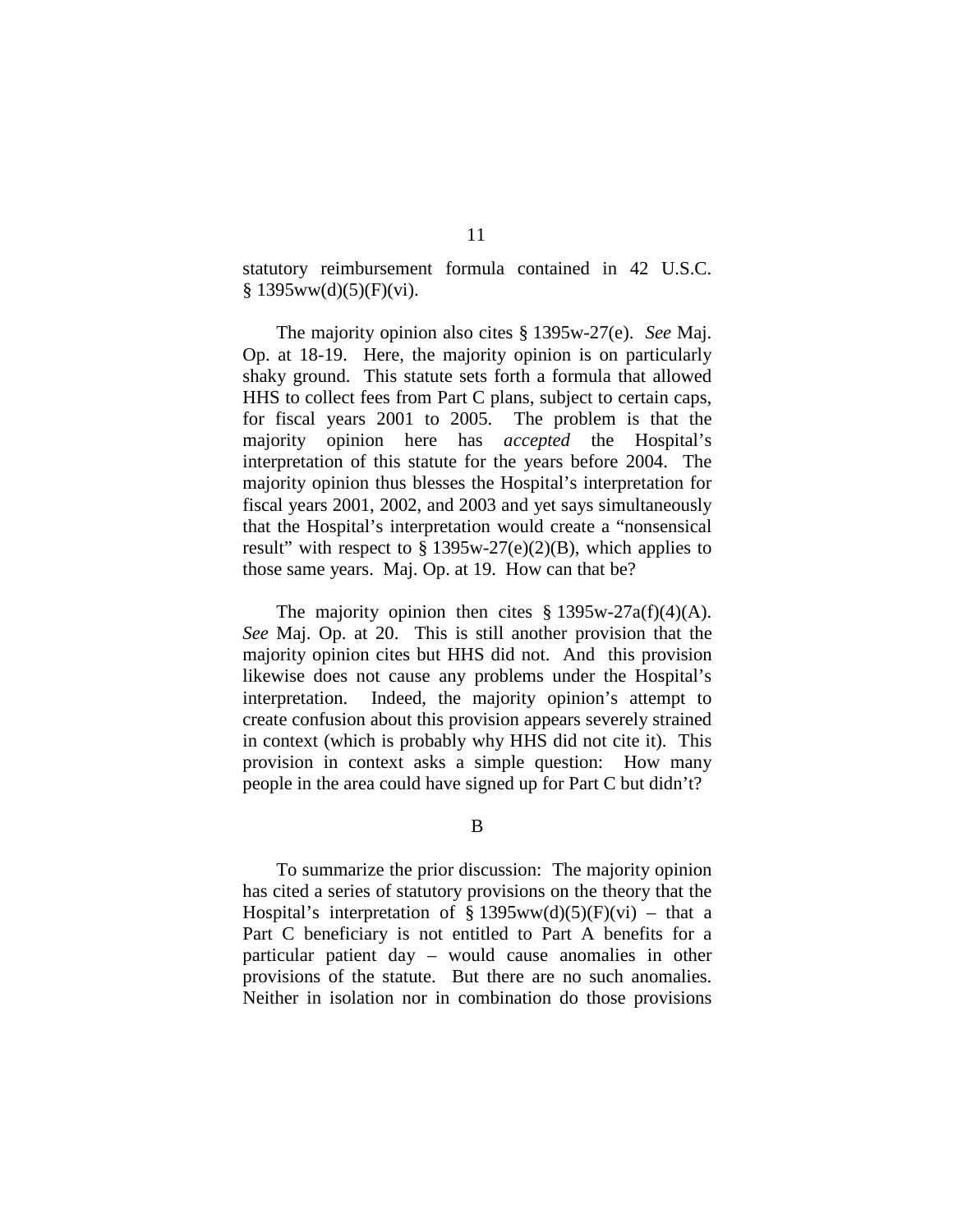undermine the straightforward interpretation of  $§$  1395ww(d)(5)(F)(vi) advanced by the Hospital and accepted by the District Court.<sup>[4](#page-44-0)</sup>

Moreover, there is a serious overarching problem with the majority opinion's approach that is perhaps easier to explain.

The majority opinion confidently proclaims that the Hospital's interpretation, if accepted, would apply to a host of other provisions and cause problems or "nonsensical" results with respect to everything from open-season notices to caps on hospitals' payments for the costs of counseling programs. But then, the majority opinion turns around and says that the Hospital's interpretation actually controls for the years up until 2004. How can both things be true? How can the majority opinion endorse – at least for all the years up until 2004 – the same "nonsensical" results that it simultaneously decries?

I think the explanation is that the majority opinion has vastly overblown the supposed inconsistencies that the Hospital's interpretation would cause with respect to other

<span id="page-44-0"></span><sup>&</sup>lt;sup>4</sup> In response to my opinion, the majority opinion raises doubt about the Hospital's interpretation of the statute but declines to say whether HHS's interpretation of the statute is permissible. *See* Maj. Op. at 24 ("we do not reach that question"). In D.C. Circuit parlance, the majority opinion leaves open the possibility that HHS's interpretation might fail at *Chevron* step two. From my perspective, HHS's interpretation violates the statute, whether at *Chevron* step one or *Chevron* step two. In any event, it's important to underscore that this critical statutory question remains open, at least under *Chevron* step two analysis, for resolution in future cases that involve reimbursement for the years after 2004 – that is, for the years after the years at issue in this case and after HHS adopted its current interpretation of the statute.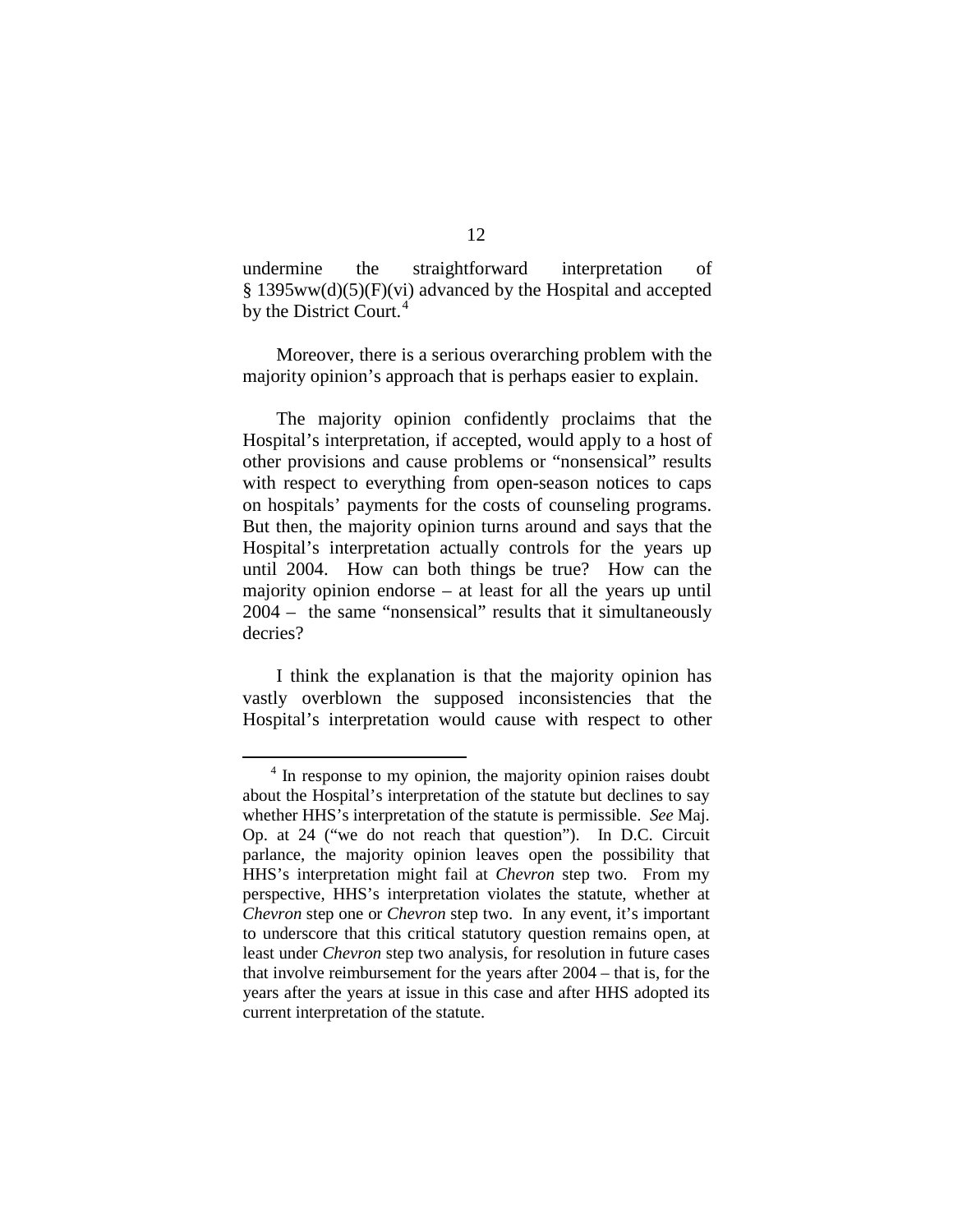statutory provisions. Indeed, it is plain that the majority opinion's concerns are misplaced because there is a historical record against which to check its dire predictions of "nonsensical" and "strange" and "odd" results. As the majority opinion says, HHS itself accepted the Hospital's interpretation until 2004. Yet HHS, while accepting the Hospital's interpretation of § 1395ww(d)(5)(F)(vi), managed to implement the rest of the statutory provisions cited by the majority opinion without any apparent confusion or meltdown. I am not aware of – and the majority opinion certainly cites no – "nonsensical" or "strange" or "odd" results that occurred before 2004 with respect to those other provisions. So it turns out that the majority opinion is wrong in saying that the Hospital's interpretation, if accepted, would cause tumult in other parts of the statute.

By attempting to say that the Hospital's interpretation (i) was controlling until 2004 and (ii) cannot be right because of all the "nonsense" that would ensue, the majority opinion has twisted itself into a knot. The way to untie the knot, in my respectful view, is to recognize that the Hospital's interpretation not only was controlling until 2004 but is correct even now. At a bare minimum, the majority opinion cannot plausibly rely on the supposed anomalies that the Hospital's interpretation would cause for other provisions of the statute and simultaneously endorse the Hospital's interpretation for the pre-2004 years.

\* \* \*

The majority opinion says that the Medicare statute is complicated. True enough. But the question here concerns a specific provision, not the entire Medicare code. Complexity in the code as a whole does not mean ambiguity in a specific provision. No one can fault the majority opinion's time and